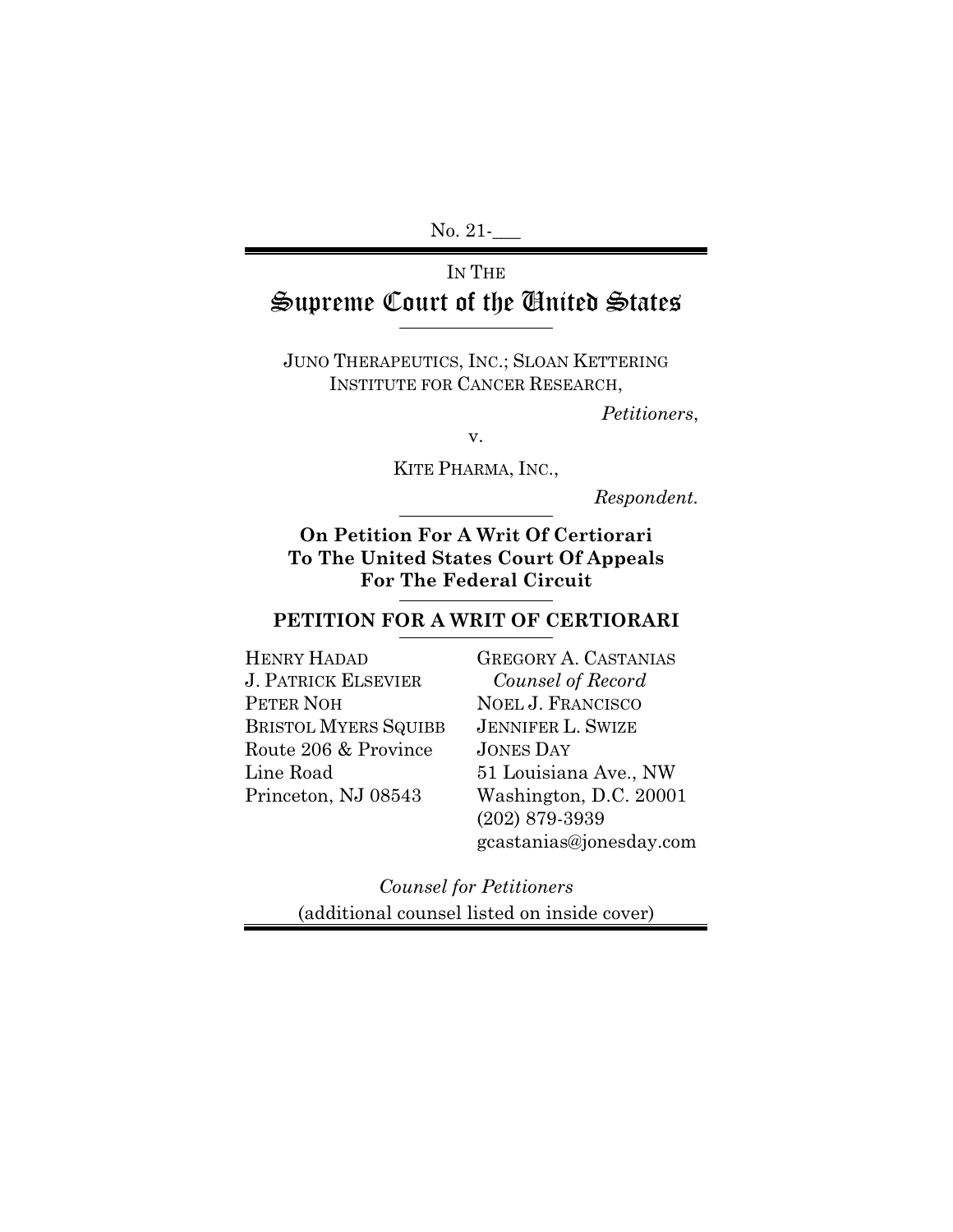(continued from front cover)

| <b>MORGAN CHU</b>              | <b>ANDREA W. JEFF</b> |
|--------------------------------|-----------------------|
| ALAN J. HEINRICH               | <b>JONES DAY</b>      |
| ELIZABETH C. TUAN              | 555 South Flowe       |
| <b>IRELL &amp; MANELLA LLP</b> | Los Angeles, CA       |
| 1800 Avenue of the Stars       |                       |
| Suite 900                      | MATTHEW J. RUE        |
| Los Angeles, CA 90067          | <b>JONES DAY</b>      |
|                                | 90 South Sevent       |

ANDREI IANCU IRELL & MANELLA LLP 750 17th Street NW Suite 850 Washington, DC 20006 W. JEFFRIES er Street 90071

**BENSTEIN** 90 South Seventh Street Suite 4950 Minneapolis, MN 55402

LISA L. FURBY JONES DAY 110 North Wacker Drive Suite 4800 Chicago, IL 60606

*Counsel for Petitioners*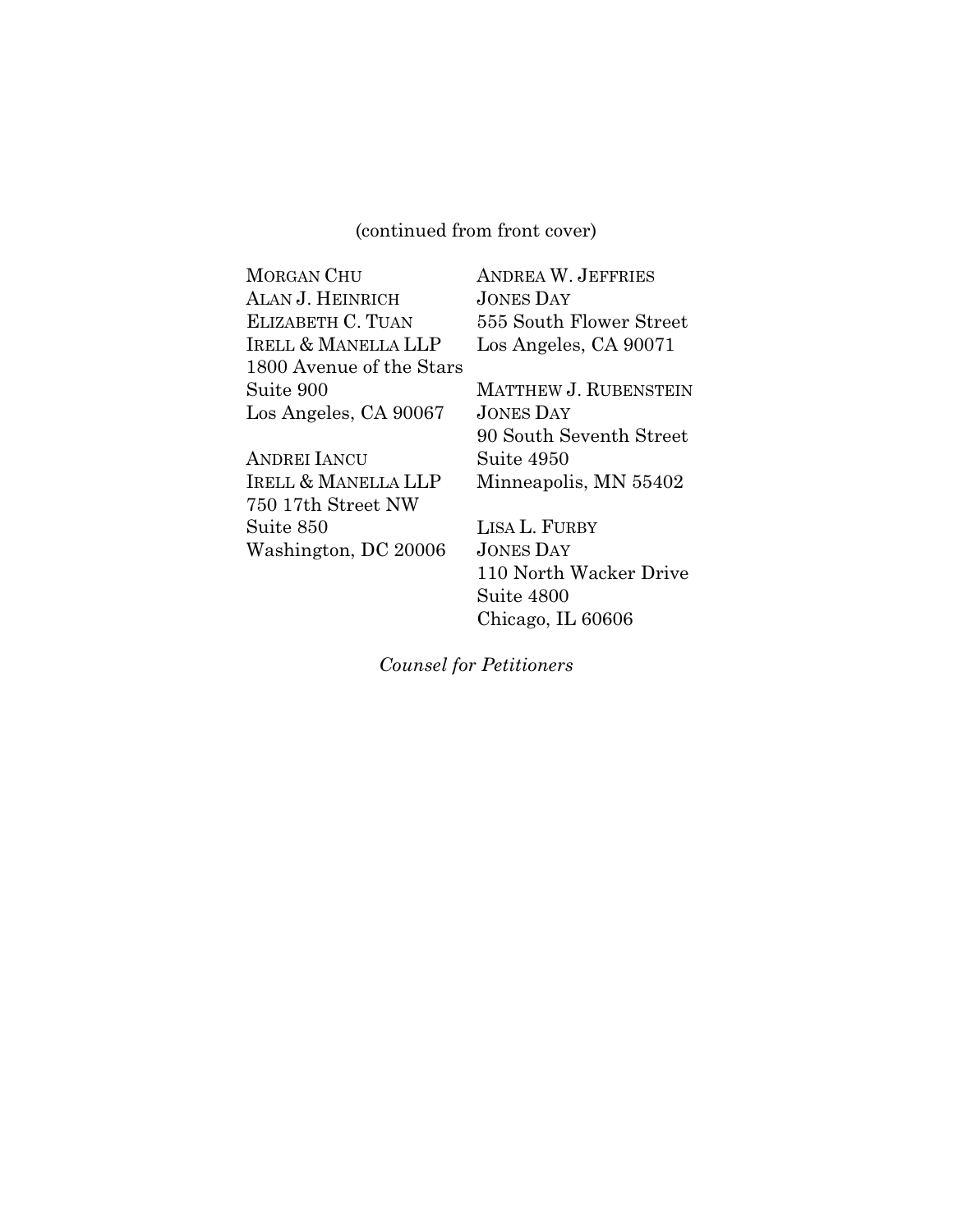#### **QUESTION PRESENTED**

Section 112(a) of Title 35, United States Code, requires that a patent include a "specification," which "shall contain a written description of the invention, and of the manner and process of making and using it, in such full, clear, concise, and exact terms as to enable any person skilled in the art to which it pertains, or with which it is most nearly connected, to make and use the same."

The question presented is:

Is the adequacy of the "written description of the invention" to be measured by the statutory standard of "in such full, clear, concise, and exact terms as to enable any person skilled in the art to make and use the same," or is it to be evaluated under the Federal Circuit's test, which demands that the "written description of the invention" demonstrate the inventor's "possession" of "the full scope of the claimed invention," including all "known and unknown" variations of each component?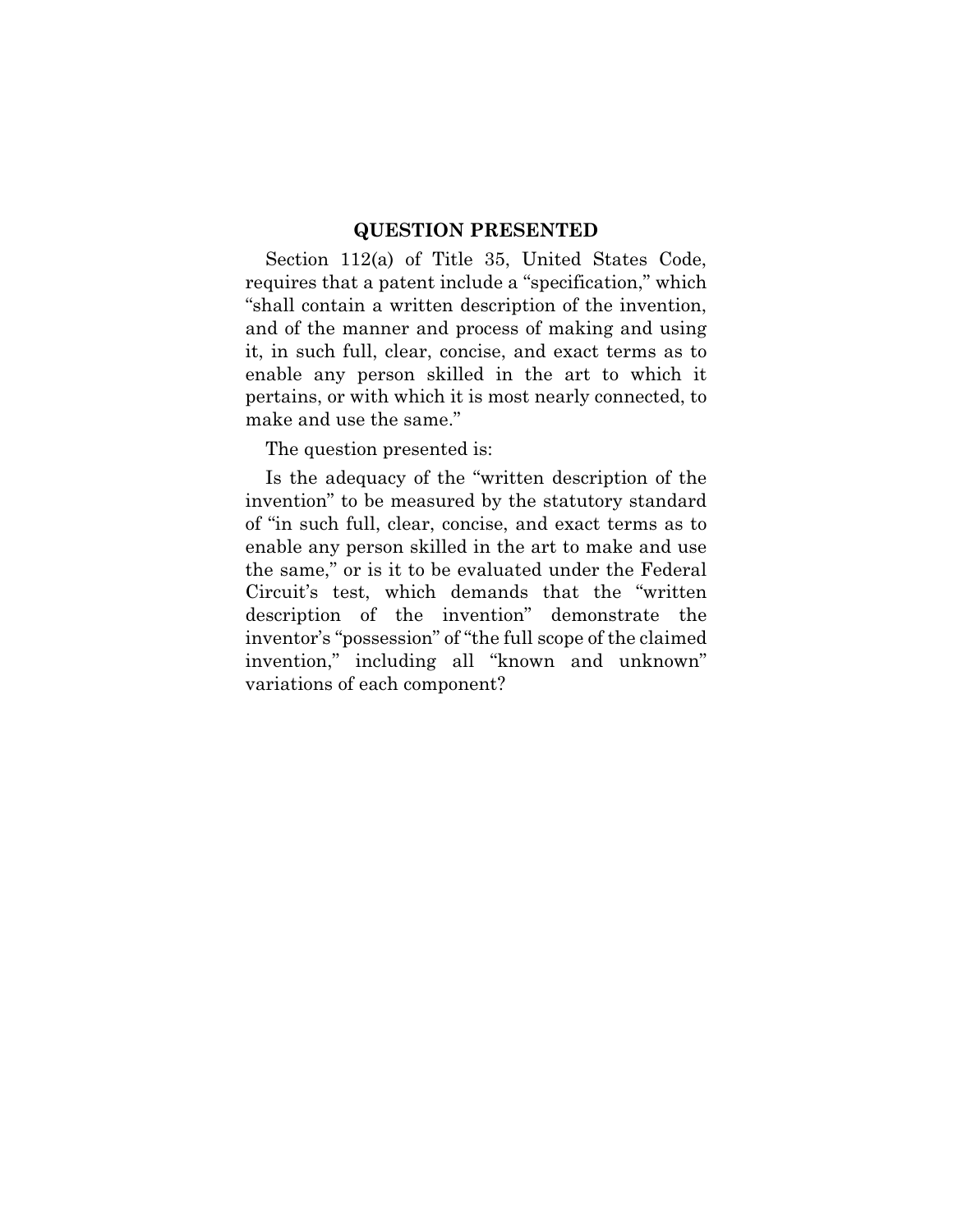#### **PARTIES TO THE PROCEEDING**

Petitioners Sloan Kettering Institute for Cancer Research ("Sloan Kettering") and Juno Therapeutics, Inc. ("Juno") were plaintiffs-appellees in the Federal Circuit below. Respondent Kite Pharma, Inc. ("Kite") was a defendant-appellant in the Federal Circuit below.

#### **CORPORATE DISCLOSURE STATEMENT**

Sloan Kettering does not issue stock and has no corporate parent. Juno is a wholly owned subsidiary of Celgene Corporation. Celgene Corporation is a wholly owned subsidiary of Bristol Myers Squibb Company. Other than the listed entities, no publicly held corporation owns 10% or more of the stock of Juno or its corporate parents.

#### **STATEMENT OF RELATED PROCEEDINGS**

Present Patent Infringement Litigation:

United States District Court for the Central District of California:

*Juno Therapeutics, Inc. v. Kite Pharma, Inc.*, No. 2:17-cv-7639 (judgment entered April 8, 2020)

United States Court of Appeals for the Federal Circuit:

*Juno Therapeutics, Inc. v. Kite Pharma, Inc.*, No. 20-1758 (judgment reversed August 26, 2021; rehearing petition denied January 14, 2022)

#### *Inter Partes* Review:

Patent Trial and Appeal Board:

*Kite Pharma, Inc. v. Sloan Kettering Institute for Cancer Research*, No. IPR2015-01719 (Final Written Decision holding challenged claims of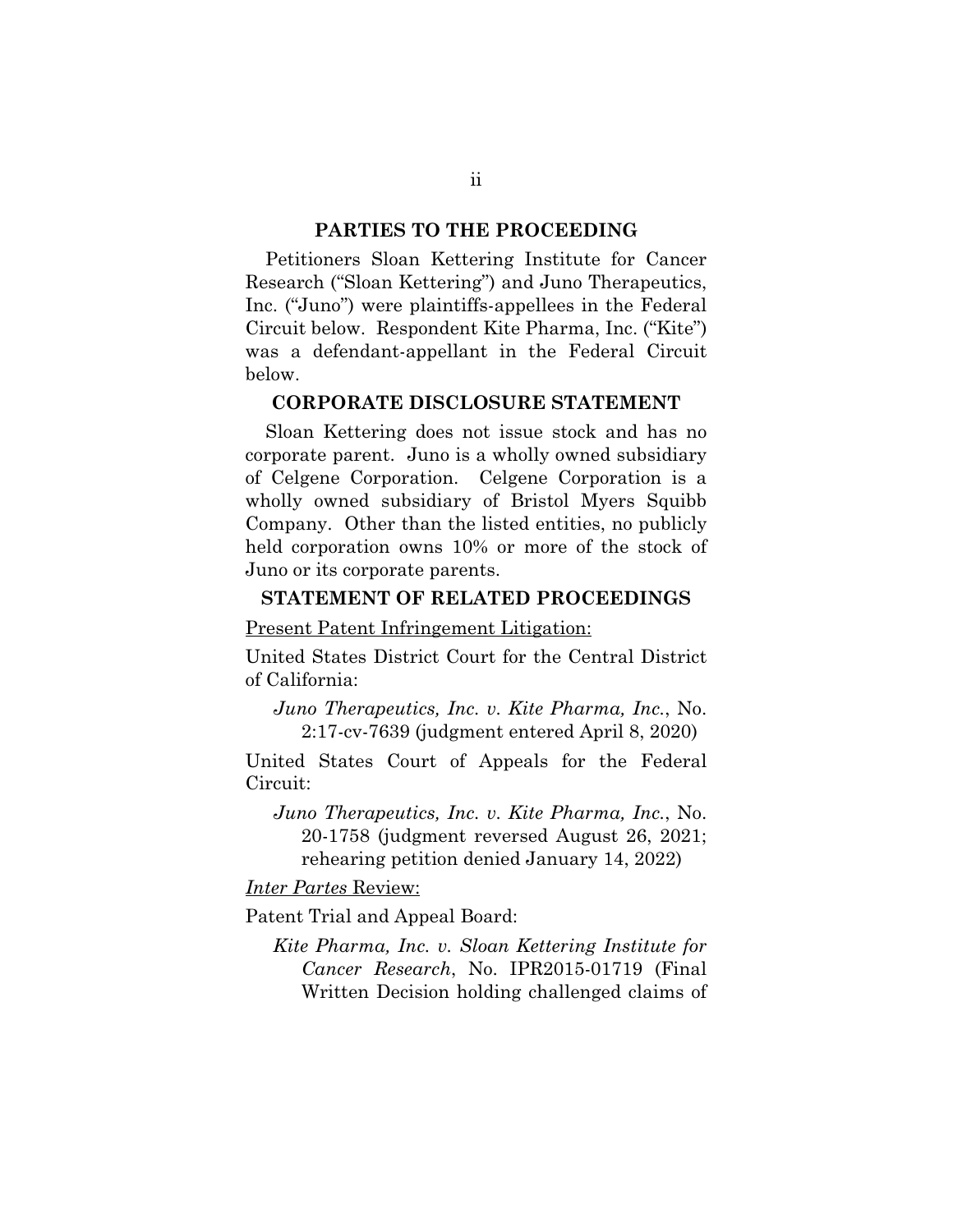U.S. Patent No. 7,446,190 not unpatentable issued December 16, 2016)

United States Court of Appeals for the Federal Circuit:

*Kite Pharma, Inc. v. Sloan-Kettering Institute for Cancer Research*, No. 17-1647 (Board decision summarily affirmed June 24, 2019)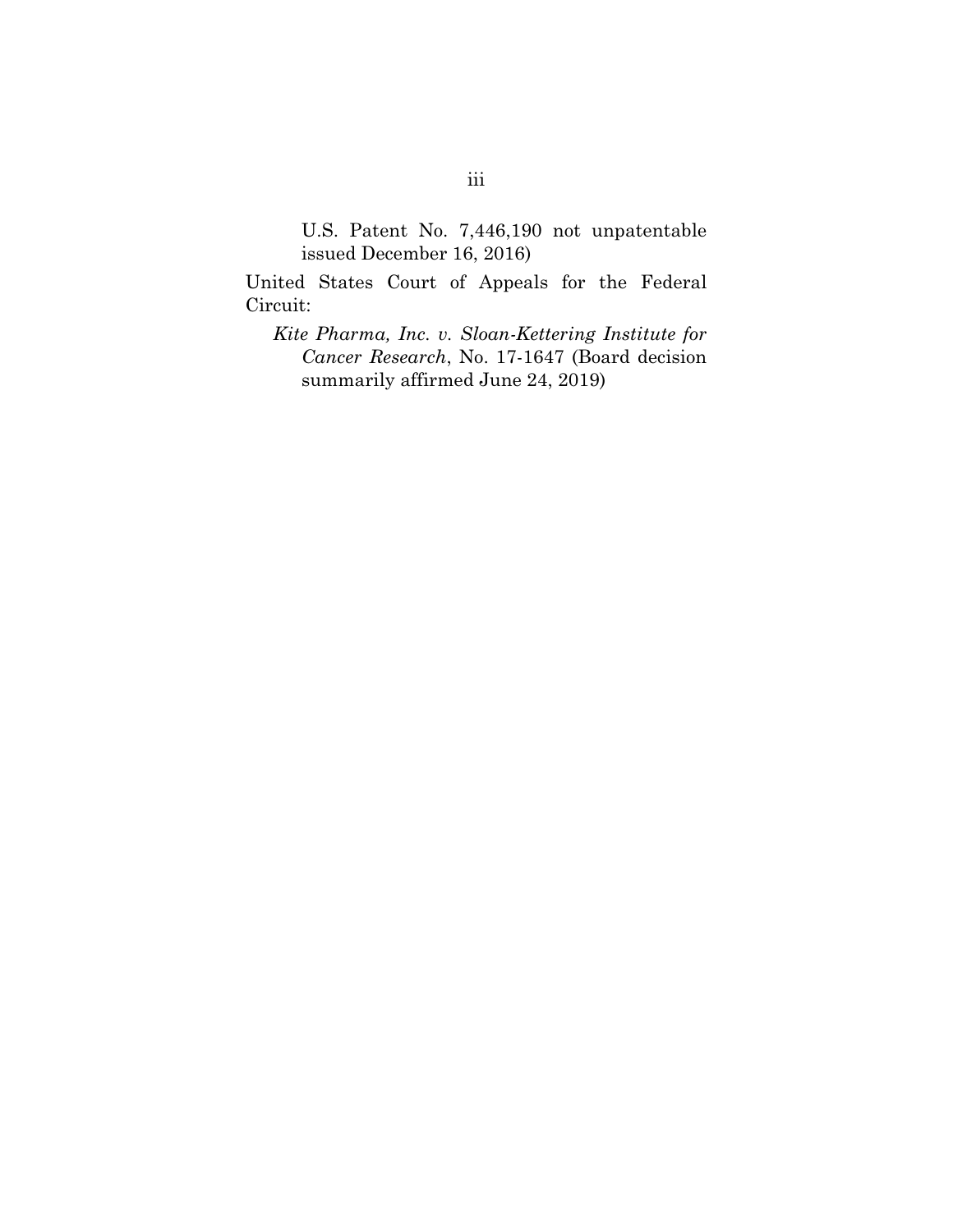# **TABLE OF CONTENTS**

# **Page**

|                 | PARTIES TO THE PROCEEDING ii                                                                                                   |
|-----------------|--------------------------------------------------------------------------------------------------------------------------------|
|                 | CORPORATE DISCLOSURE STATEMENT  ii                                                                                             |
|                 | STATEMENT OF RELATED PROCEEDINGS ii                                                                                            |
|                 |                                                                                                                                |
|                 |                                                                                                                                |
|                 |                                                                                                                                |
|                 |                                                                                                                                |
|                 |                                                                                                                                |
|                 |                                                                                                                                |
| $\mathsf{A}$ .  | The Patent System's Fundamental                                                                                                |
| <b>B.</b>       |                                                                                                                                |
| $\mathcal{C}$ . | Kite's Willful Infringement13                                                                                                  |
| D.              | The Federal Circuit Applies Its<br>"Written Description" Test And<br>Overrides The Work Of The<br>Patent Office, The Jury, And |
|                 | REASONS FOR GRANTING THE WRIT18                                                                                                |
| I.              | THE FEDERAL CIRCUIT'S<br>PERSISTENT INTERPRETATION OF<br>§ 112 IS CONTRARY TO THE STATUTE<br>AND THIS COURT'S PRECEDENT18      |

iv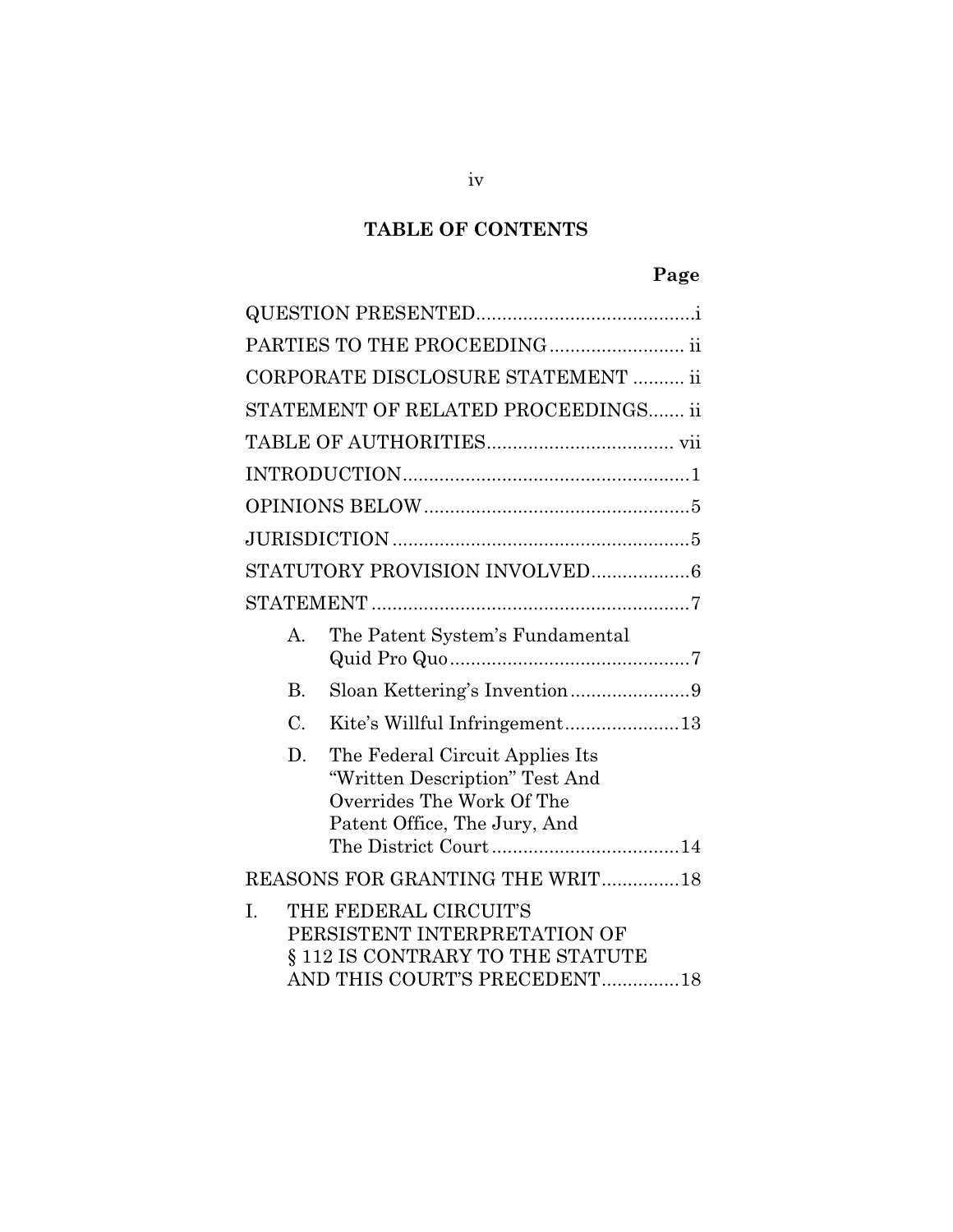# **TABLE OF CONTENTS**

## (continued)

# **Page**

|    | $A_{\cdot}$ | The Federal Circuit's Interpretation                                                                                                          |  |
|----|-------------|-----------------------------------------------------------------------------------------------------------------------------------------------|--|
|    | <b>B.</b>   | The Federal Circuit's Interpretation<br>of § 112 Conflicts With This Court's<br>And Other Circuits' Interpretations24                         |  |
| H. |             | THE FEDERAL CIRCUIT'S<br>ERRONEOUS INTERPRETATION<br>PRESENTS SEVERE DANGERS TO<br>RESEARCH AND INNOVATION,<br>ESPECIALLY THE LIFE SCIENCES29 |  |
|    |             | III. THIS CASE IS AN IDEAL VEHICLE 36                                                                                                         |  |
|    |             | <b>CONCLUSION</b>                                                                                                                             |  |

v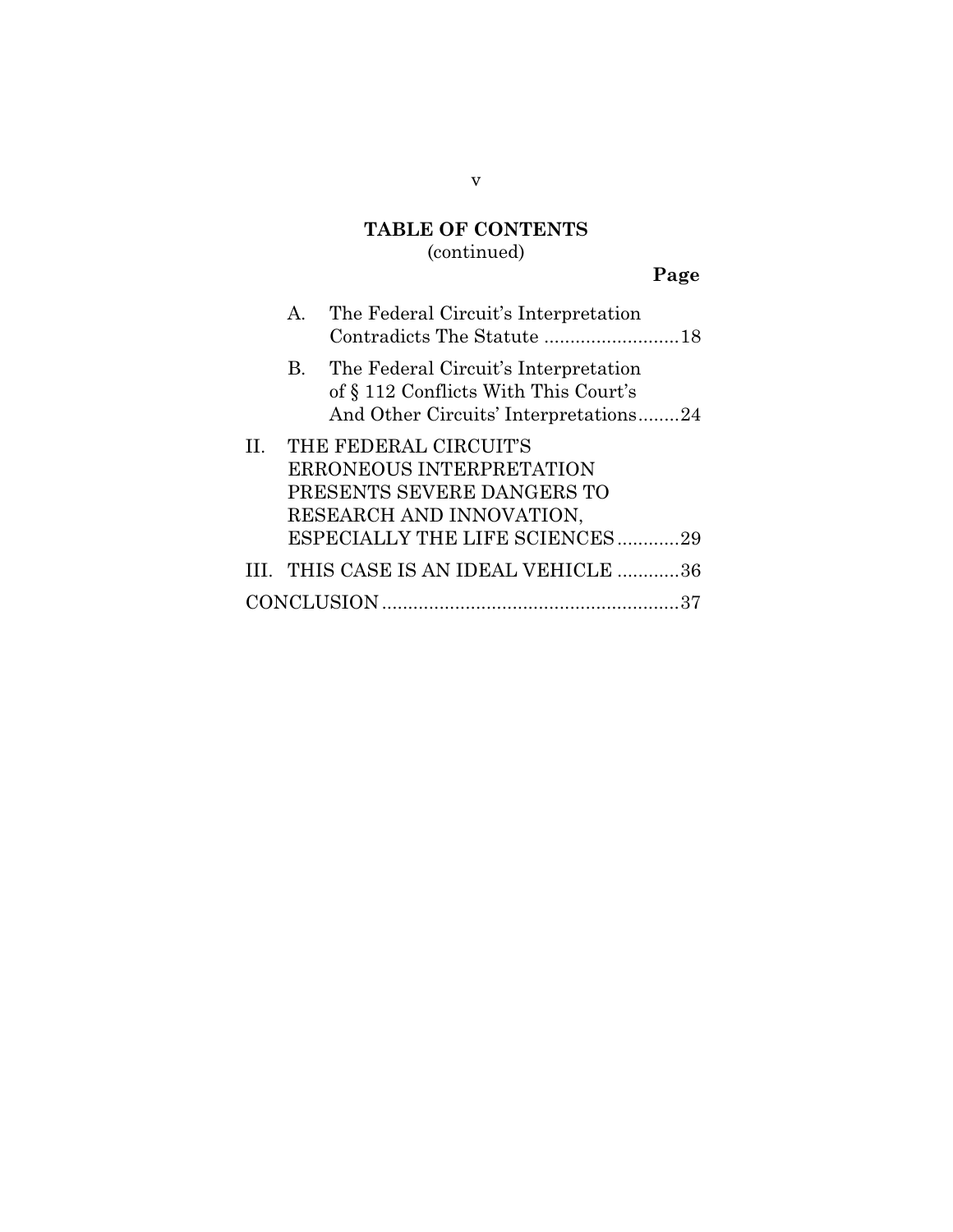## **TABLE OF CONTENTS**

## (continued)

## **Page**

| <b>APPENDIX A: Opinion of the United States</b><br>Court of Appeals for the Federal Circuit                                   |
|-------------------------------------------------------------------------------------------------------------------------------|
| APPENDIX B: Final Judgment of the United<br>States District Court for the Central<br>District of California (Apr. 8, 2020)23a |
| APPENDIX C: Order of the United States<br>District Court for the Central District                                             |
| <b>APPENDIX D: Jury Verdict Form</b>                                                                                          |
| APPENDIX E: Order of the United States<br>Court of Appeals for the Federal Circuit                                            |
|                                                                                                                               |

### PATENT APPENDIX:

U.S. Patent No. 7,446,190 ................................ 1b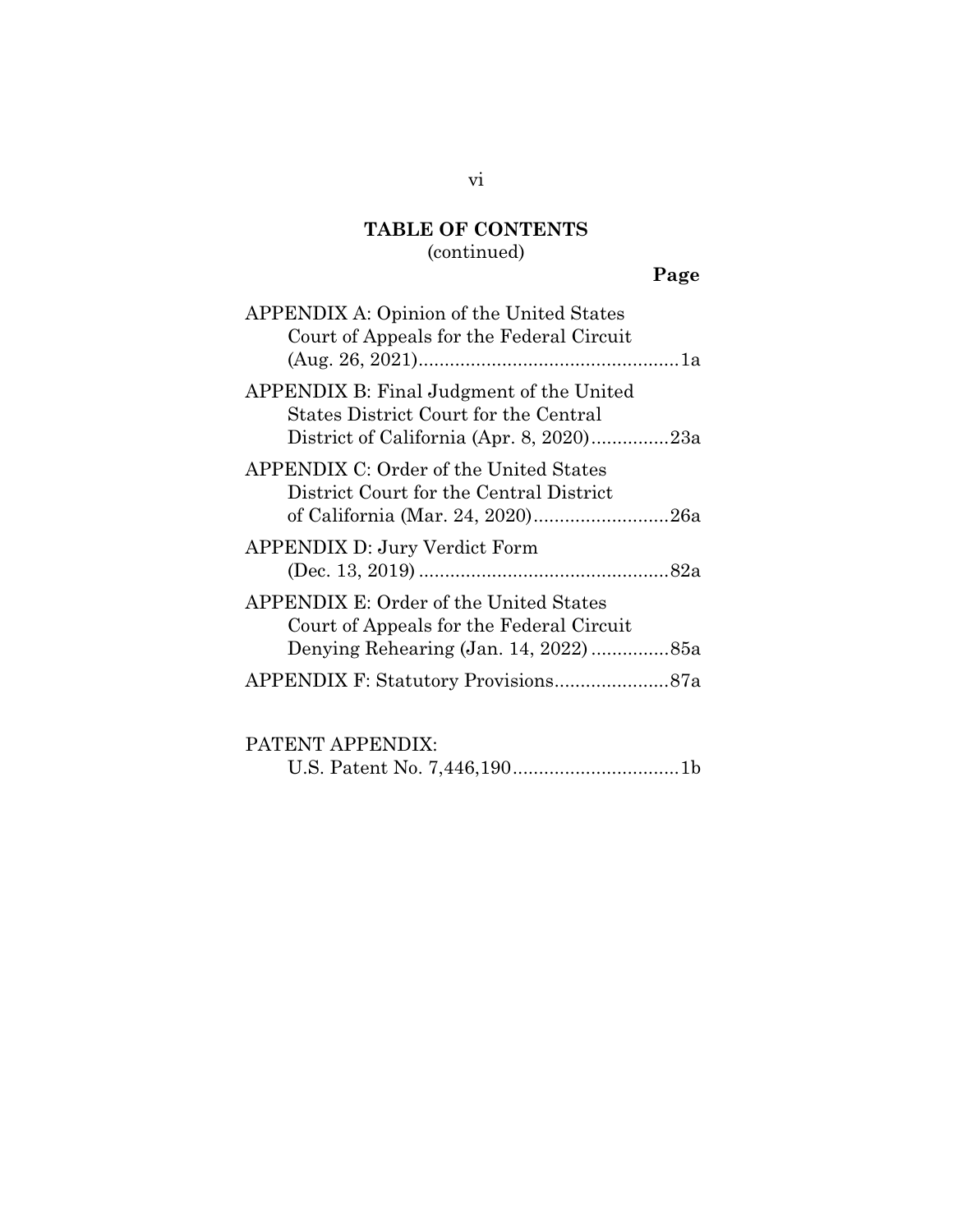**CASES**

# **Page(s)**

| AbbVie Deutschland GmbH & Co. v.<br>Janssen Biotech, Inc.,<br>759 F.3d 1285 (Fed. Cir. 2014)  15, 22 |
|------------------------------------------------------------------------------------------------------|
| Amgen Inc. v. Sanofi,<br>872 F.3d 1367 (Fed. Cir. 2017) 35                                           |
| Ariad Pharms., Inc. v. Eli Lilly & Co.,<br>598 F.3d 1336 (Fed. Cir. 2010)<br>26, 27, 28, 31, 33, 37  |
| Artis v. District of Columbia,                                                                       |
| Ass'n for Molecular Pathology v. Myriad<br>Genetics, Inc.,                                           |
| Biogen Int'l GMBH v. Mylan Pharms. Inc.,                                                             |
| Biogen Int'l GmbH v. Mylan Pharms Inc.,                                                              |
| Donner v. Am. Sheet & Tin Plate Co.,                                                                 |
| Evans v. Eaton,                                                                                      |
| Facebook, Inc. v. Duguid,                                                                            |

vii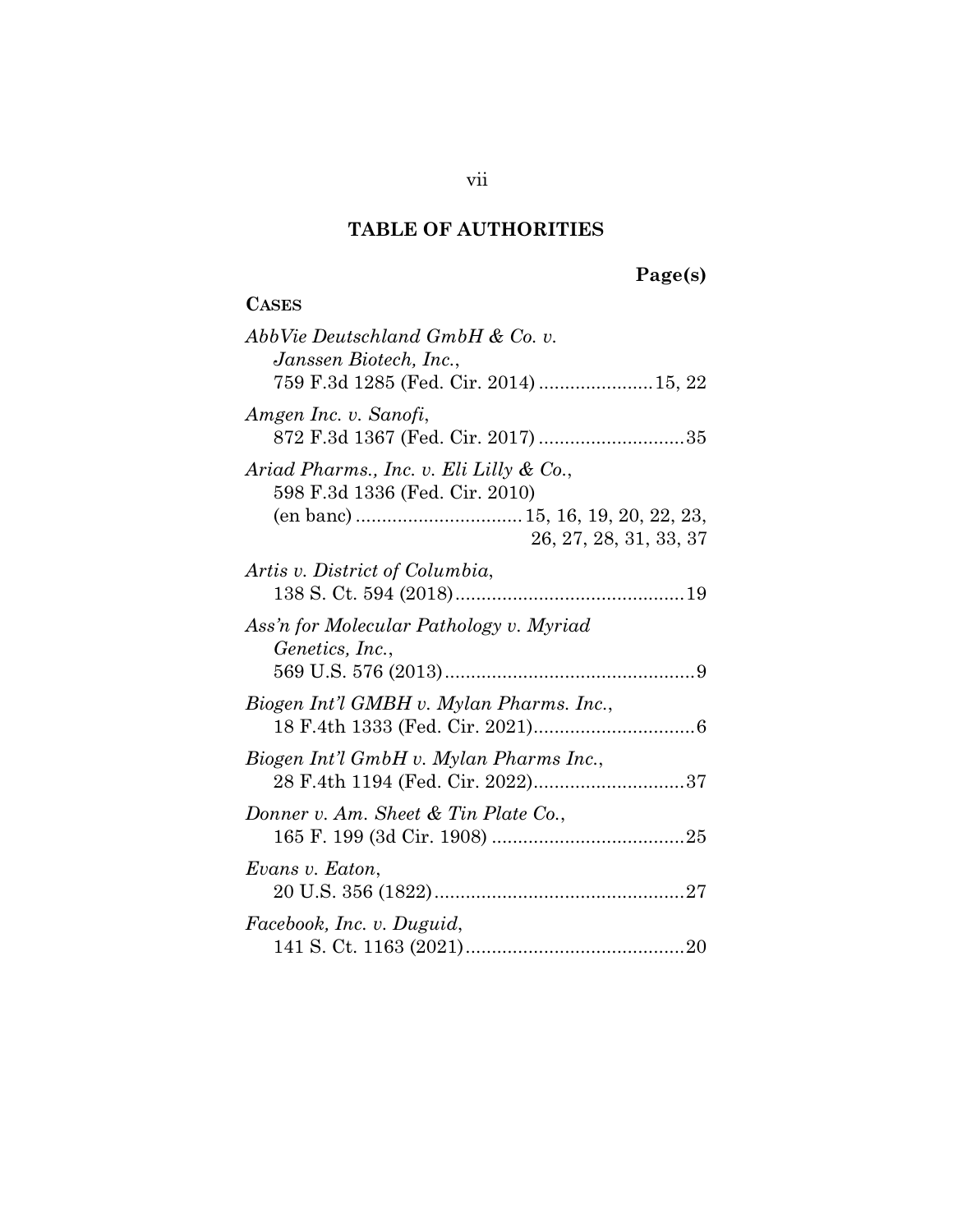# (continued)

| Page(s) |
|---------|
|---------|

| Festo Corp. v. Shoketsu Kinzoku                            |
|------------------------------------------------------------|
| Kogyo Kabushiki Co.                                        |
| Gill v. Wells,                                             |
| Graver Tank & Mfg. Co. v. Linde Air<br>Prods. Co.,         |
| Gross v. FBL Fin. Servs., Inc.,                            |
| Helsinn Healthcare S.A. v. Teva<br>Pharms. USA, Inc.,      |
| Ill. Tool Works, Inc. v. Foster Grant Co.,                 |
| In re Ruschig,                                             |
| In re Wands,<br>858 F.2d 731 (Fed. Cir. 1988)  15, 21      |
| J.E.M. Ag Supply, Inc. v. Pioneer Hi-<br>Bred Int'l, Inc., |
| $KSR$ Int'l Co. v. Teleflex Inc.,                          |
| Loving v. IRS,                                             |

viii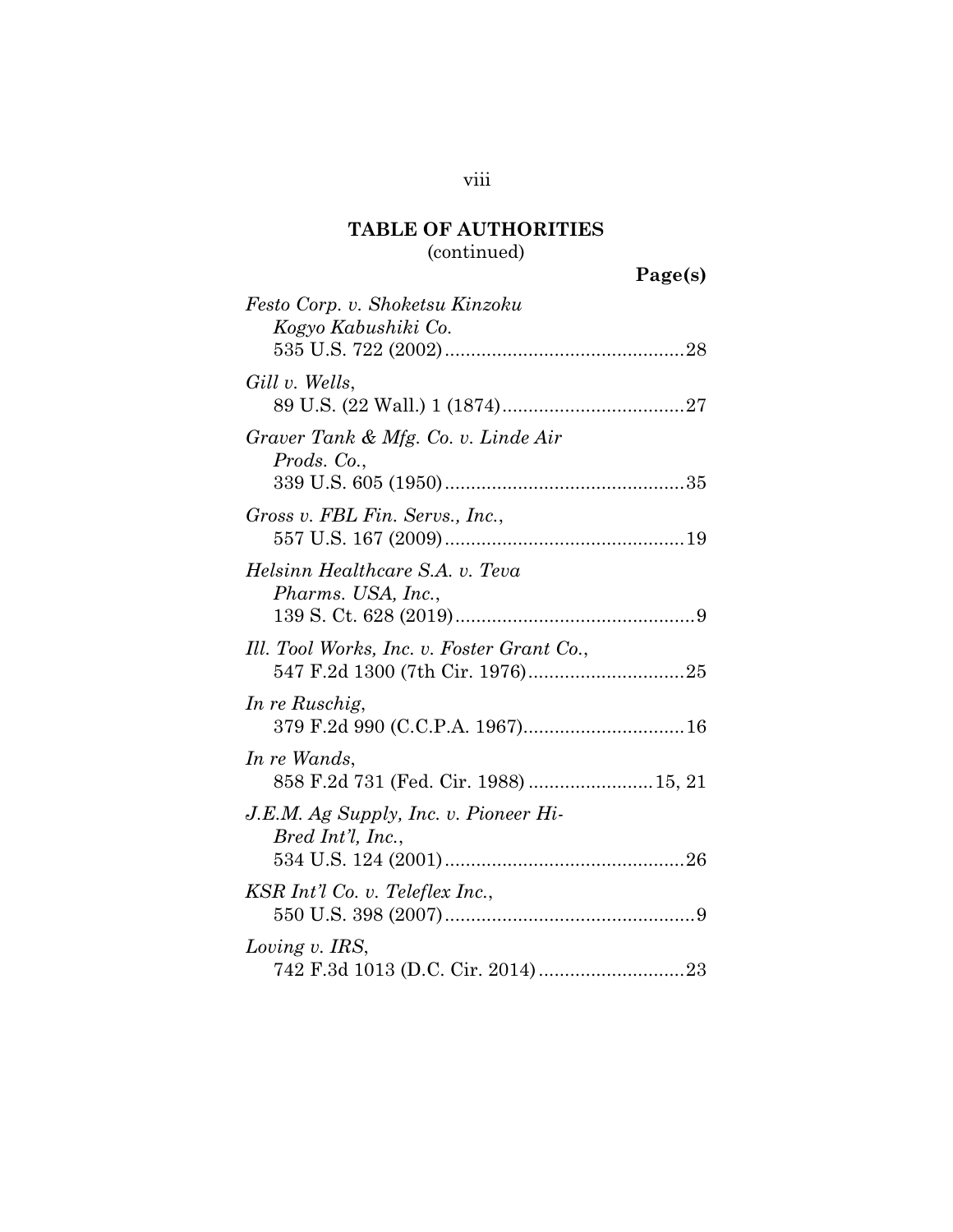## (continued)

| Page(s) |
|---------|
|---------|

| Markman v. Westview Instruments,                                                 |
|----------------------------------------------------------------------------------|
| Mayo Collaborative Servs. v.<br>Prometheus Labs., Inc.,                          |
| Pfaff v. Wells Elecs., Inc.,                                                     |
| Philip A. Hunt Co. v. Mallinckrodt<br>Chem. Works,                               |
| Regents of the Univ. of Cal. v. Eli Lilly & Co.,                                 |
| Rimini Street, Inc. v. Oracle USA, Inc.,                                         |
| SCA Hygiene Prods. Aktiebolag v. First<br>Quality Baby Prods., LLC,              |
| Schriber-Schroth Co. v. Cleveland Tr. Co.,                                       |
| The Telephone Cases,                                                             |
| United States v. Dubilier Condenser Corp.,                                       |
| Univ. of Rochester v. G.D. Searle $\&$ Co.,<br>375 F.3d 1303 (Fed. Cir. 2004) 31 |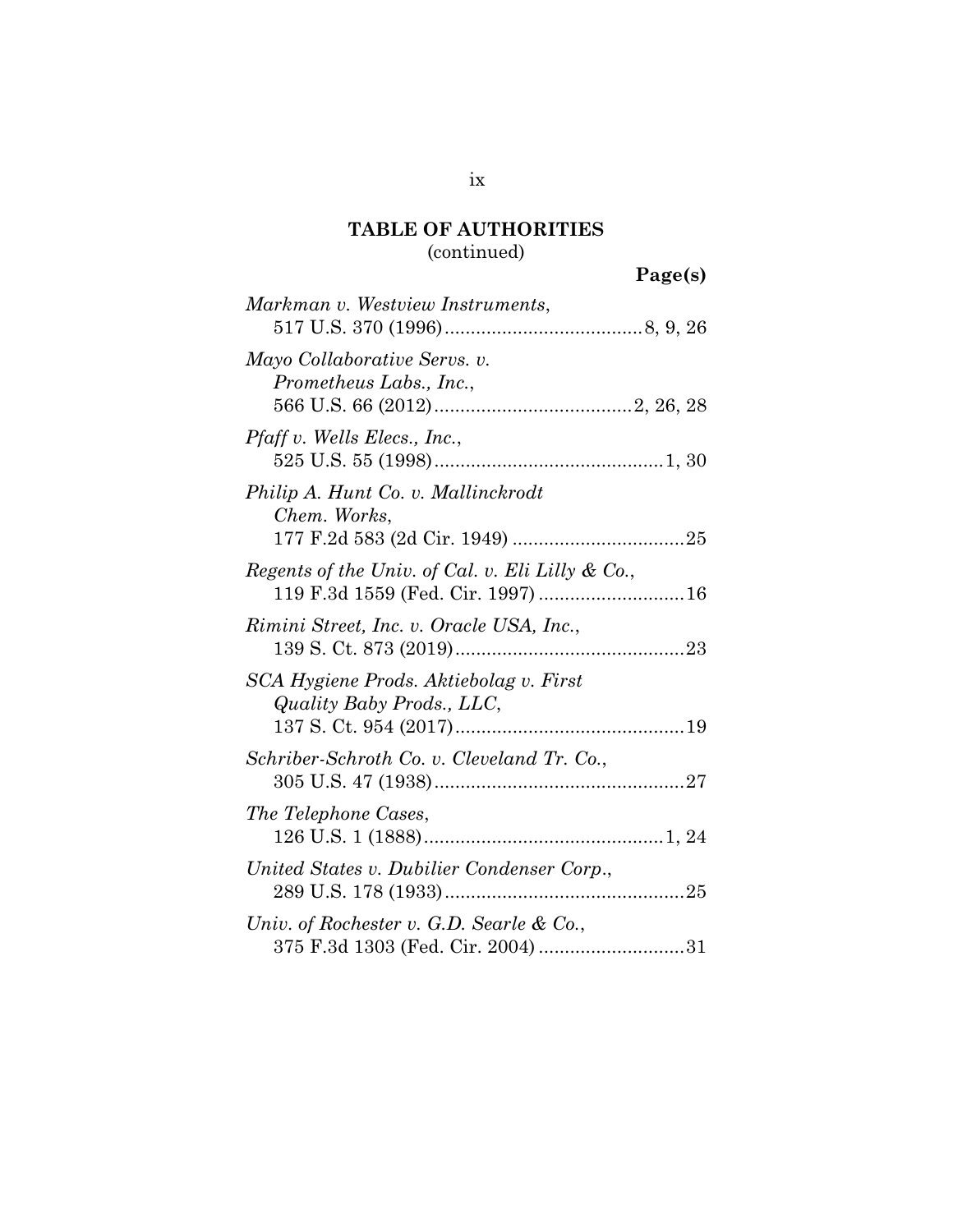## (continued)

| Universal Oil Prods. Co. v. Globe                                |
|------------------------------------------------------------------|
| <i>Oil &amp; Ref.</i> Co.,                                       |
|                                                                  |
| Vas-Cath Inc. v. Mahurkar,<br>935 F.2d 1555 (Fed. Cir. 1991)  16 |
|                                                                  |
| <b>CONSTITUTIONAL AND STATUTORY AUTHORITIES</b>                  |
|                                                                  |
|                                                                  |
|                                                                  |
|                                                                  |
|                                                                  |
|                                                                  |
|                                                                  |
| 18, 21, 22, 23, 24, 26,<br>27, 28, 29, 31, 32                    |
|                                                                  |
|                                                                  |
|                                                                  |
|                                                                  |
|                                                                  |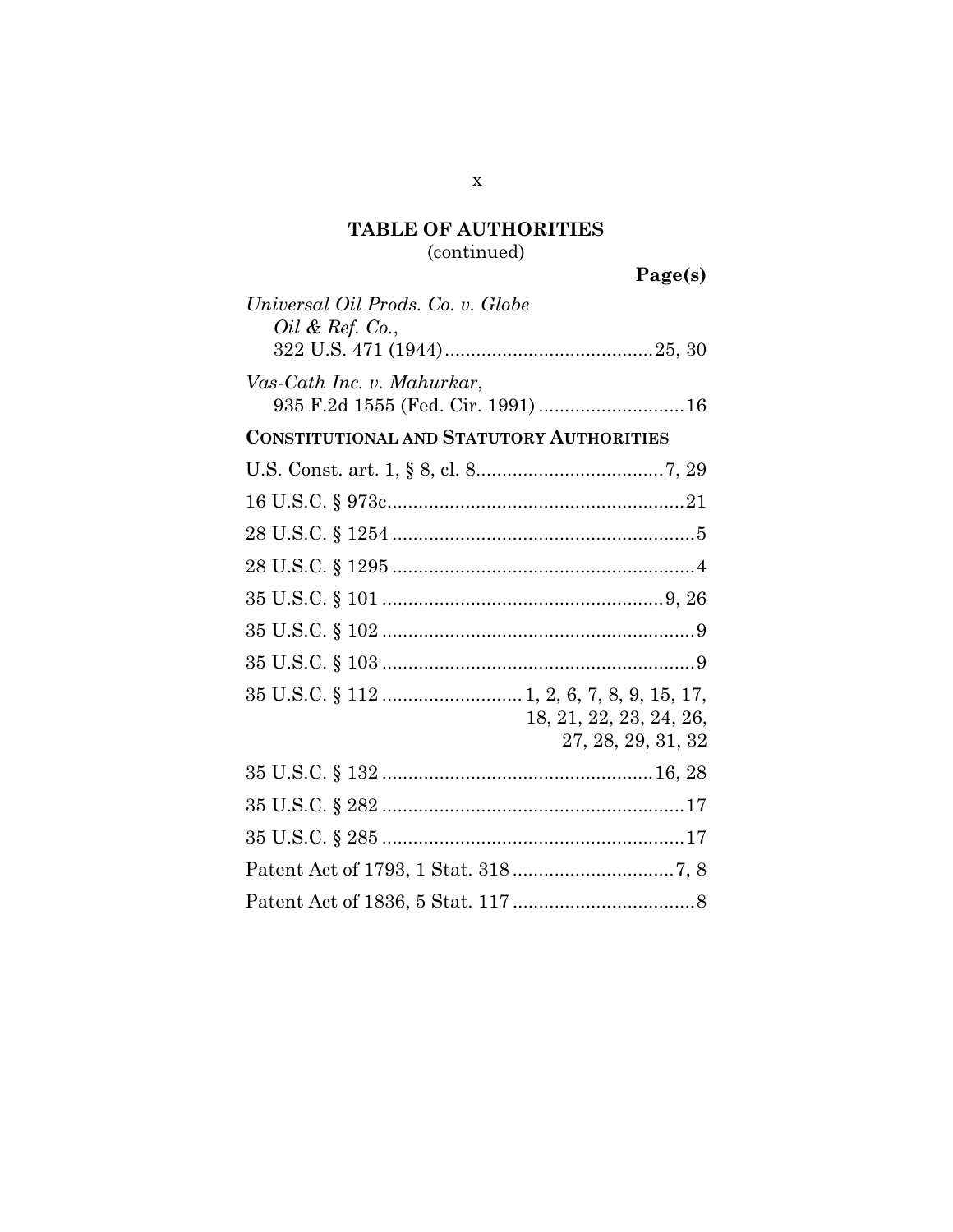(continued)

**Page(s)**

# **OTHER AUTHORITIES**

| Dmitry Karshtedt, Mark A. Lemley &<br>Sean B. Seymore, The Death of the<br>Genus Claim, 35 Harv. J. L. &                                         |
|--------------------------------------------------------------------------------------------------------------------------------------------------|
| Jeffrey A. Lefstin, The Formal<br>Structure of Patent Law and the<br>Limits of Enablement, 23 Berkeley                                           |
| Arti K. Rai, <i>Intellectual Property Rights</i><br>in Biotechnology: Addressing New<br><i>Technology</i> , 34 Wake Forest L. Rev.               |
| Allen K. Yu, <i>The En Banc Federal</i><br>Circuit's Written Description<br><i>Requirement: Time for the</i><br>Supreme Court to Reverse Again?, |
|                                                                                                                                                  |

xi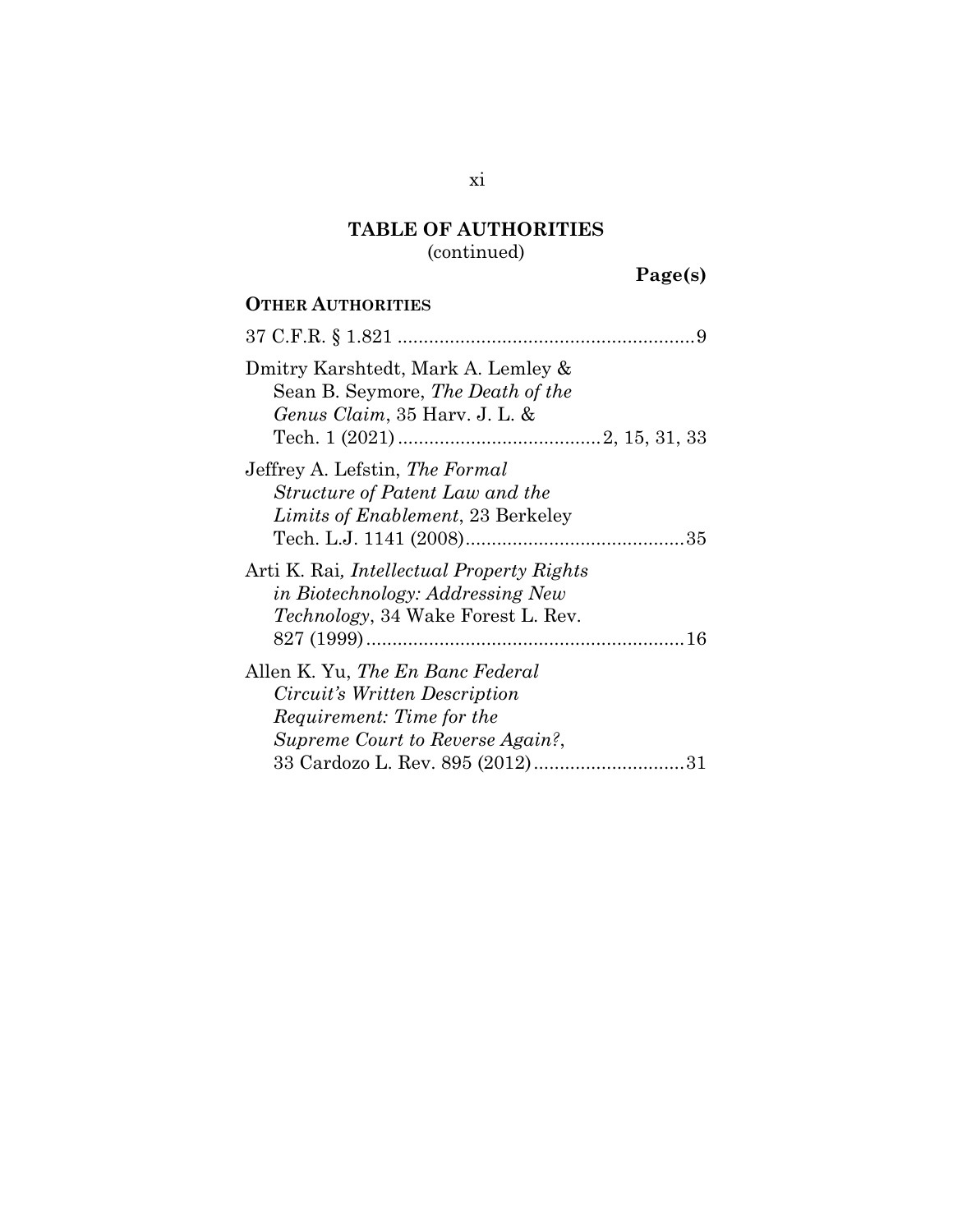#### **INTRODUCTION**

This case concerns a provision of American patent law that has existed since the first Patent Act of 1790. Now located in 35 U.S.C. § 112(a), this provision prescribes what an inventor's "specification" must disclose to the public to obtain a patent: "a written description of the invention, and of the manner and process of making and using it, in such full, clear, concise, and exact terms as to enable any person skilled in the art to which it pertains, or with which it is most nearly connected, to make and use the same, and shall set forth the best mode contemplated by the inventor or joint inventor of carrying out the invention." This provision embodies the "carefully crafted bargain," *Pfaff v. Wells Elecs., Inc.*, 525 U.S. 55, 63 (1998), that lies at the core of patent law: In exchange for a limited period of exclusivity, inventors must disclose their invention to the public. The question presented here is this: What scope of disclosure does § 112(a) require?

No modern case of this Court has turned on this question. But the Court has been consistent, throughout its history, in understanding Congress's language to require exactly what it says: Inventors must provide a written description of their invention in a way that enables a skilled worker "to make and use" it. Thus, "it is enough if [the inventor] describes his method with sufficient clearness and precision to enable those skilled in the matter to understand what the process is, and if he points out some practicable way of putting it into operation." *The Telephone Cases*, 126 U.S. 1, 535-36 (1888). More recently, the Court has likewise stated that "Section 112 requires only a 'written description of the invention … in such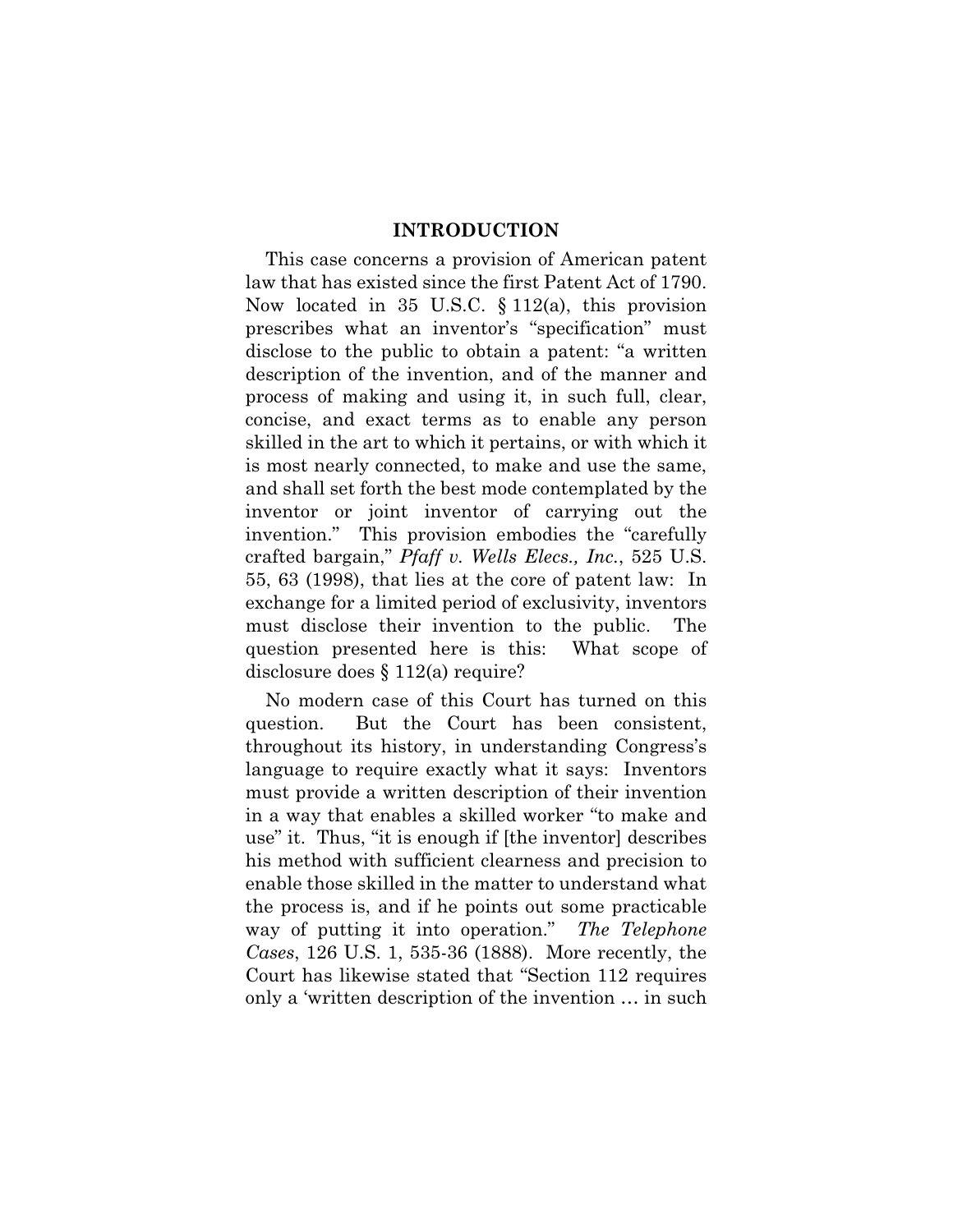full, clear, concise, and exact terms as to enable any person skilled in the art … to make and use the same.'" *Mayo Collaborative Servs. v. Prometheus Labs., Inc.*, 566 U.S. 66, 90 (2012) (ellipses in original; quoting § 112).

The Federal Circuit, however, demands otherwise. Even though the statute plainly says that the measure of the "written description of the invention" is whether it allows skilled workers to make and use the invention, that court has burdened the straightforward textual provision with convoluted, judicially crafted requirements that the patent show the inventor "possessed the full scope of the claimed invention," including all "known and unknown" variations of individual components.

The consequences of this judicial embroidery have been devastating for innovation. It has led the Federal Circuit to invalidate numerous patents by demanding the impossible. The effect has been particularly lethal in the biological arts, where it "represents both bad law and bad policy" and "may threaten innovation." Dmitry Karshtedt, Mark A. Lemley & Sean B. Seymore, *The Death of the Genus Claim ("KLS")*, 35 Harv. J. L. & Tech. 1, 1, 4 (2021).

This case is the poster child for those devastating consequences. It involves the erasure of patent protection for a lifesaving technology in the CAR-T therapy field. In this field, the "T" is a "T-cell," an immune cell native to the human body. And the "CAR" is a "chimeric antigen receptor," made up of one or more "signaling domains" that kill cancer cells, along with a "binding element"—usually a "single chain variable fragment" ("scFv")—that attaches the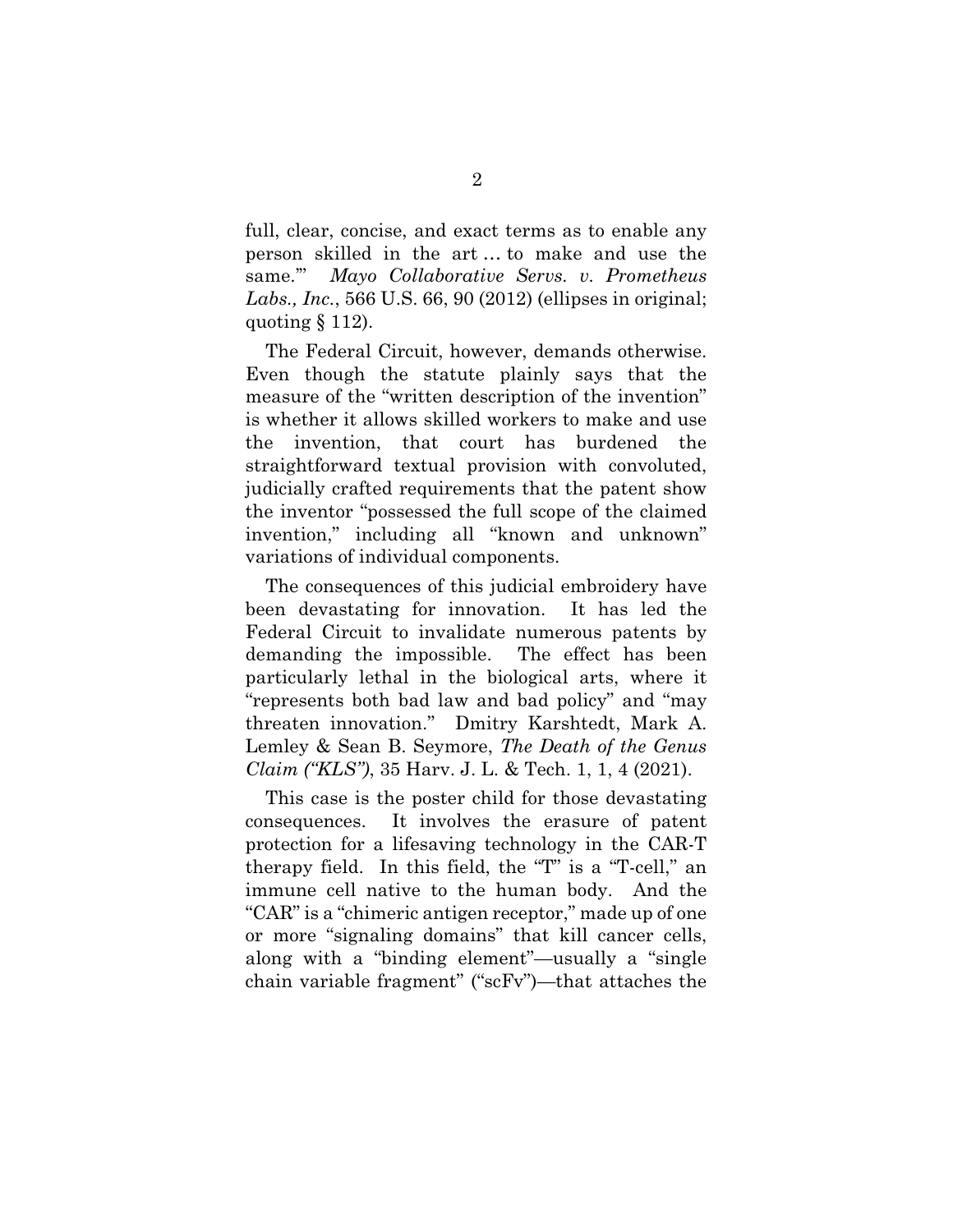CAR-T cell to the cancer cell so that the signaling domains can kill it. In CAR-T therapy, T-cells are extracted from a patient's blood, the CAR is inserted, and the newly formed CAR-T cells are replicated in the laboratory and then returned to the patient's body to kill the targeted cancer cells.

Led by Dr. Michel Sadelain, a team of Sloan Kettering inventors developed a CAR that did even more. Their inventive advance was the addition of a specific second signaling domain that allowed the creation of CAR-T cells that not only kill cancer cells in the body, but also replicate, building an army of CAR-T cells inside the patient that will destroy even more cancer cells. Sloan Kettering's invention has thus been hailed as the world's first "living drug."

No one disputes that the patent granted to the Sloan Kettering team for this groundbreaking invention adequately describes the two claimed signaling domains—indeed, it discloses the precise nucleotide sequence of each of them. The Sloan Kettering patent also describes scFvs as "[k]nown binding elements," and their production as "routine." So routine, in fact, that the patent cited an article published over a decade earlier by Orlandi et al. that taught a process for creating these binding elements for any target of interest, a process successfully followed by a laboratory employee who had been hired to wash dishes and wanted to try his hand at making scFvs.

When Kite, a rival company, copied Dr. Sadelain's invention and rushed its product to market, Sloan Kettering and its exclusive licensee, Juno, sued Kite for infringement. At trial, Kite sought to avoid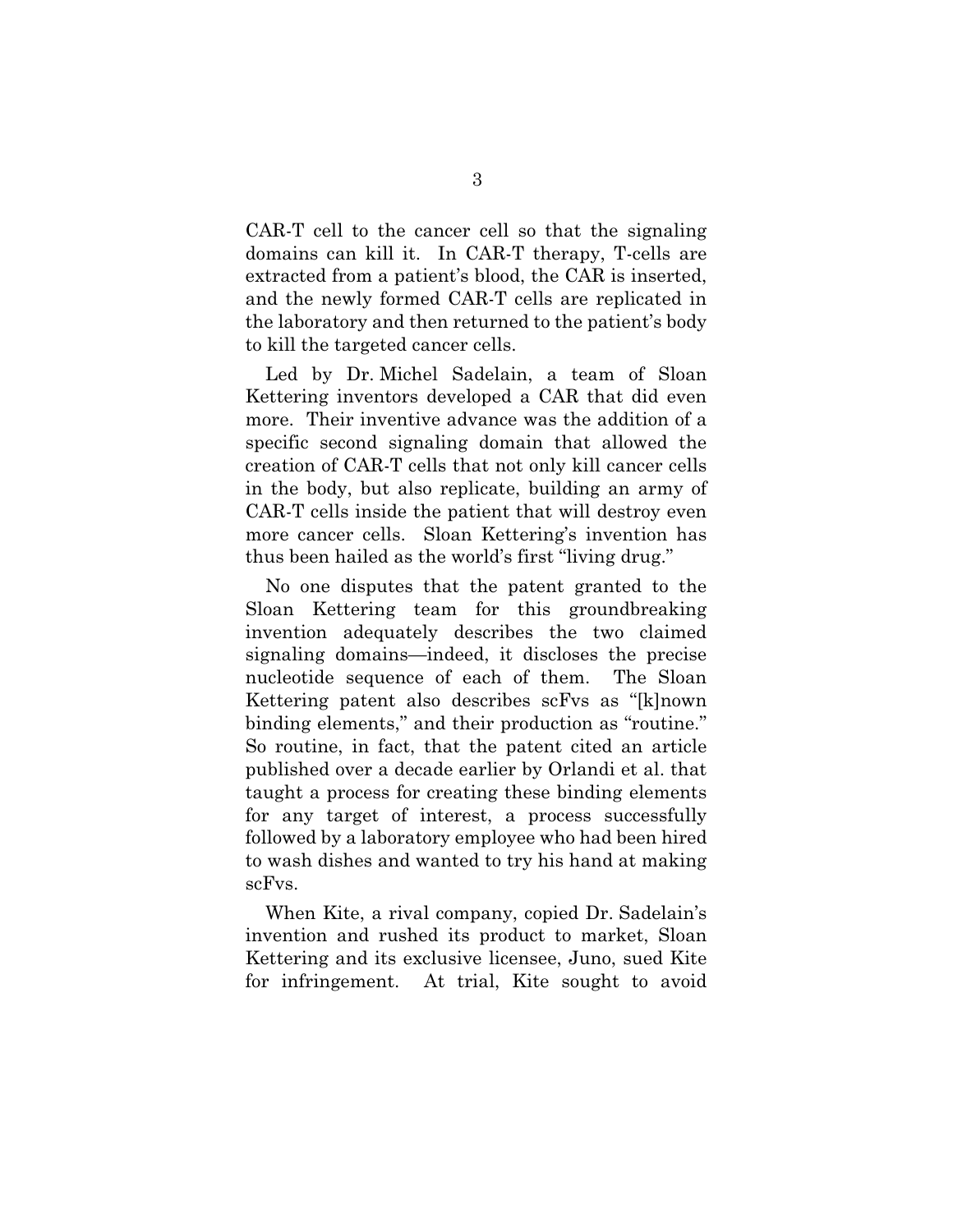liability by challenging Sloan Kettering's patent as invalid, but the jury disagreed. The jury also found Kite's infringement willful, and awarded close to a billion dollars in damages.

The Federal Circuit, however, reversed the judgment as a matter of law on the ground that Sloan Kettering's patent failed that court's atextual "written description" requirement as to the well-known "binding element" component of the claims. In the Federal Circuit's view, it was not enough for Sloan Kettering's patent to teach skilled workers to make and use the binding element; the patent had to additionally demonstrate that the inventors "possessed," in some amorphous sense, the "full scope" of their claimed invention at the time of application, including all possible binding elements, "known and unknown." Particularly for inventions in the biological sciences, such a "possession" test is simply impossible to meet. And, since the same statute governs all patents, the problems with this atextual interpretation affect all kinds of technologies.

The Court should grant certiorari. The Federal Circuit's approach contravenes the plain statutory text and is erasing vast swaths of patents for failing to satisfy a disclosure standard found nowhere in the statute. And because the Federal Circuit has exclusive jurisdiction over patent appeals, 28 U.S.C. § 1295, no other court of appeals will be able to address this question.1

<sup>1</sup> In *Amgen Inc. v. Sanofi* (No. 21-757), this Court has called for the Solicitor General's views on the very same statute, albeit with respect to the Federal Circuit's distinct "enablement" requirement. Because both cases involve the same sentence in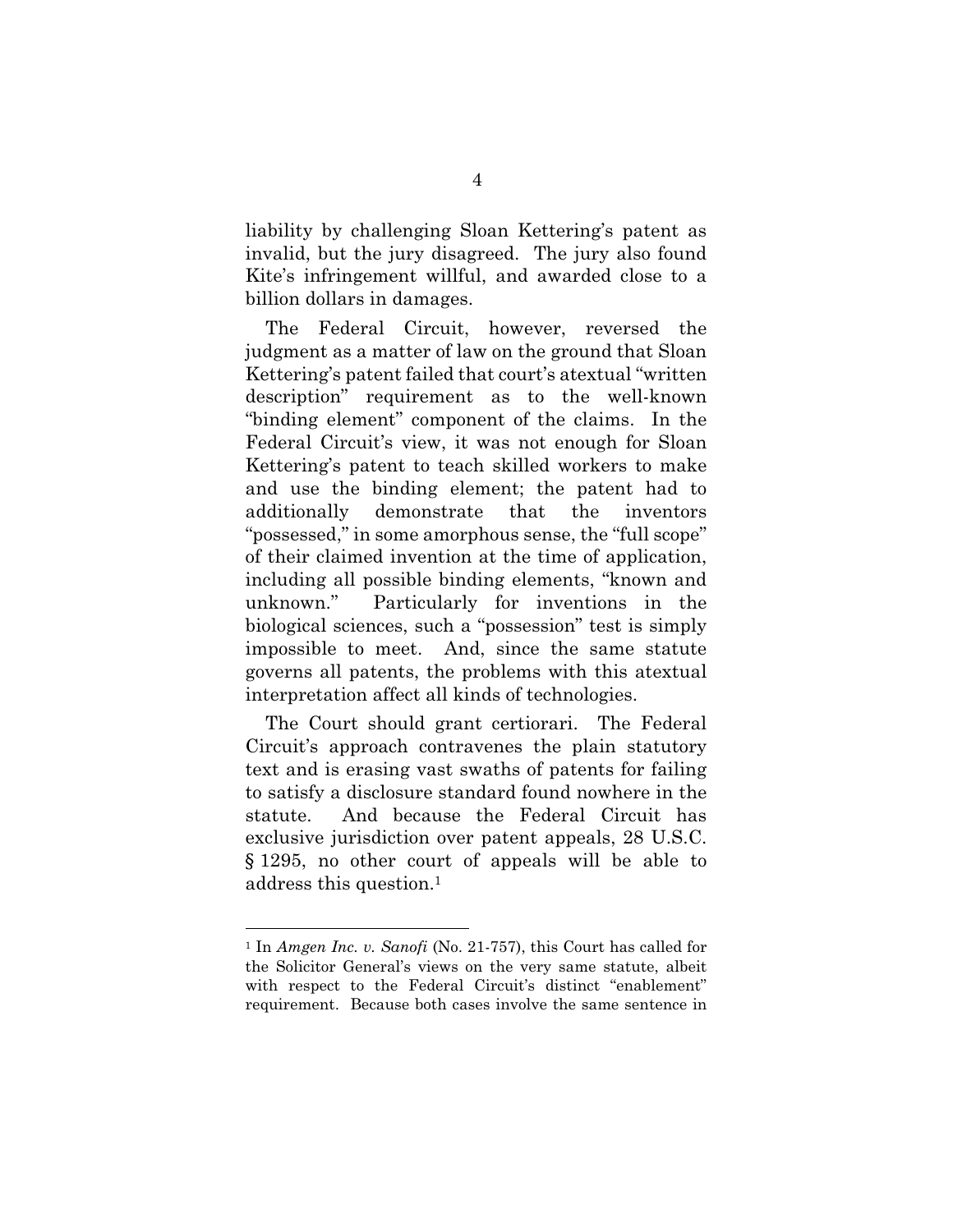#### **OPINIONS BELOW**

The Federal Circuit's opinion (Pet.App.1a-22a) is reported at 10 F.4th 1330. The opinion of the U.S. District Court for the Central District of California denying Kite's post-trial motion for judgment as a matter of law (Pet.App.26a-81a) is unreported but available at 2020 WL 10460622. The jury verdict (Pet.App.82a-84a) is unreported. The district court's judgment (Pet.App.23a-25a) is unreported. The Federal Circuit's order denying rehearing (Pet.App.85a-86a) is unreported.

#### **JURISDICTION**

The Federal Circuit issued its opinion on August 26, 2021, and denied Plaintiffs' timely rehearing petition on January 14, 2022. On March 7, 2022, Chief Justice Roberts granted an extension of time to file this petition by June 13, 2022. No. 21A461 (U.S.). Jurisdiction in this Court exists under 28 U.S.C.  $§ 1254(1).$ 

the statute, the Court may also wish to call for the Solicitor General's views here prior to granting review.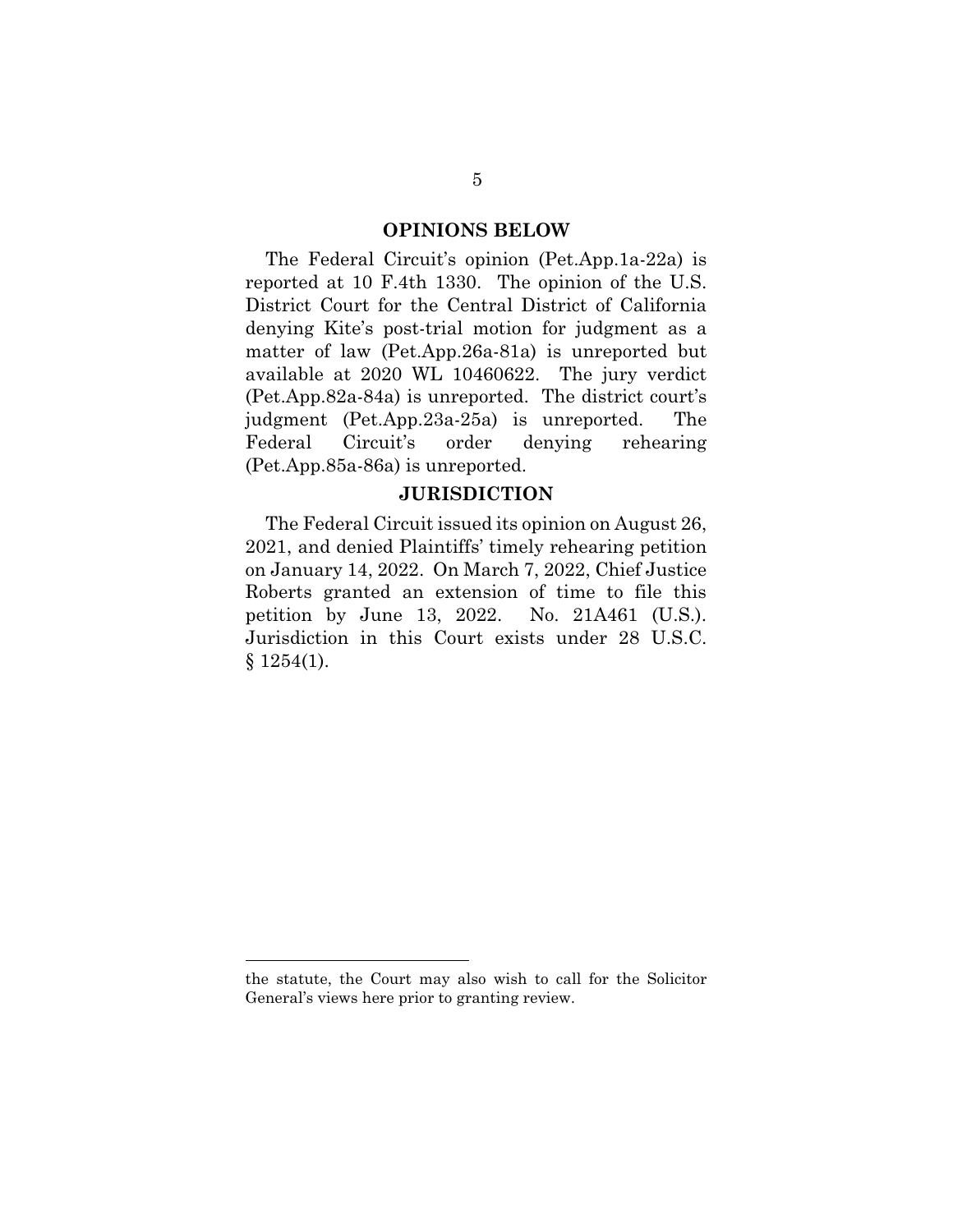#### **STATUTORY PROVISION INVOLVED**

#### 35 U.S.C. § 112 states, in relevant part2:

**(a) In General.**—The specification shall contain a written description of the invention, and of the manner and process of making and using it, in such full, clear, concise, and exact terms as to enable any person skilled in the art to which it pertains, or with which it is most nearly connected, to make and use the same, and shall set forth the best mode contemplated by the inventor or joint inventor of carrying out the invention.

**(b) Conclusion.**—The specification shall conclude with one or more claims particularly pointing out and distinctly claiming the subject matter which the inventor or a joint inventor regards as the invention.

<sup>2</sup> Although the pre-America Invents Act ("AIA") version of § 112 governs this case, the AIA left the statute's operative language unchanged. *Compare* 35 U.S.C. § 112(a)-(b) (post-AIA), *with* 35 U.S.C. § 112, ¶¶ 1-2 (pre-AIA); *see generally Biogen Int'l GMBH v. Mylan Pharms. Inc.*, 18 F.4th 1333, 1341 n.5 (Fed. Cir. 2021) (AIA's amendments "bear no significance for purposes of [the Federal Circuit's] written-description analysis"). For ease of reference, this petition generally refers to the AIA version's lettered sections.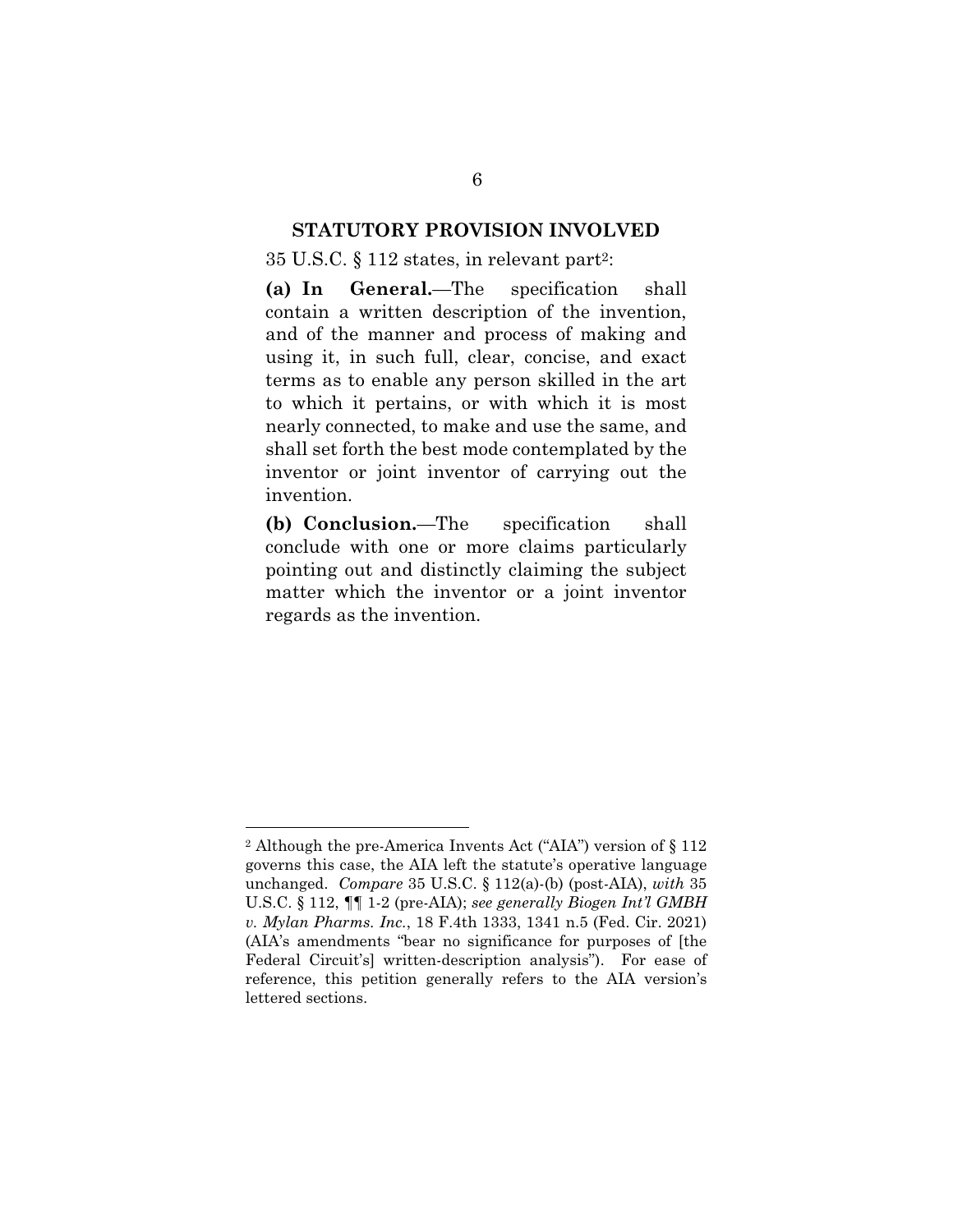#### **STATEMENT**

#### **A. The Patent System's Fundamental Quid Pro Quo**

The American patent system rests on the Constitution's Intellectual Property Clause, which gives Congress the "Power … To promote the Progress of Science and useful Arts, by securing for limited Times to Authors and Inventors the exclusive Right to their respective Writings and Discoveries." U.S. Const. art. 1, § 8, cl. 8. The Framers' insight that incentives are essential to innovation underlies the patent system's fundamental quid pro quo: the inventor teaches the public to make and use the invention, and the public gives the inventor the exclusive right to make, use, and profit from it for a limited period of time.

To effectuate this bargain, Congress has consistently required that a patent application contain written disclosures allowing skilled artisans to make and use the invention. This requirement, which has existed in substantially the same form since George Washington's presidency, involves "a written description of the invention, and of the manner and process of making and using it, in such full, clear, concise, and exact terms as to enable any person skilled in the art to which it pertains … to make and use the same." 35 U.S.C. § 112(a); *see* Patent Act of 1793 § 3, 1 Stat. 318, 321 ("written description of his invention, and of the manner of using, or process of compounding the same, in such full, clear and exact terms, as to … enable any person skilled in the art or science … to make, compound, and use the same").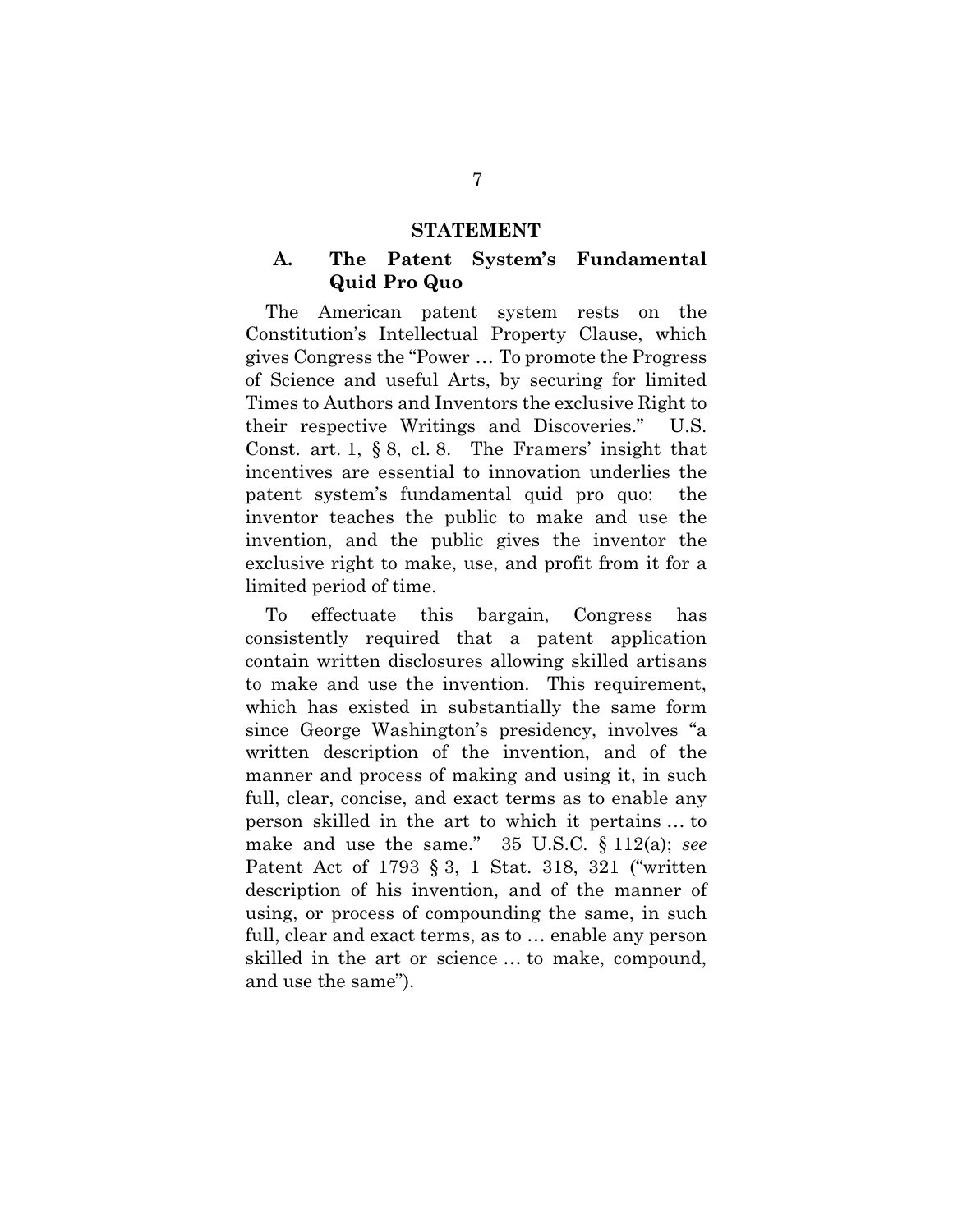Initially, the patent statutes contained no separate requirement for patent "claims" as that term is now used, so the written description itself also "distinguish[ed] the [invention] from all other things before known" and set out the invention's boundaries. *See* Patent Act of 1793 § 3, 1 Stat. at 321. Over time, though, the numbered "claim" format developed and became cemented as a separate statutory requirement.

Now housed in 35 U.S.C. § 112(b), the claim requirement states: "The specification shall conclude with one or more claims particularly pointing out and distinctly claiming the subject matter which the inventor or a joint inventor regards as the invention." That provision traces back to 1836. *See* Patent Act of 1836 § 6, 5 Stat. 117, 119 (directing inventors to "particularly specify and point out the part, improvement, or combination, which [they] claim[] as [their] own invention or discovery"). Meanwhile, § 112(a) maintains essentially the same language regarding an enabling written disclosure from the pre-1836 Patent Act: "a written description of the invention, and of the manner and process of making and using it, in such full, clear, concise, and exact terms as to enable any person skilled in the art to which it pertains  $\dots$  to make and use the same."

Thus, as this Court explained in a case involving the claim requirement, "[u]nder the modern American system," these disclosure "objectives are served by two distinct elements of a patent document." *Markman v. Westview Instruments*, 517 U.S. 370, 373 (1996). The first is "a specification describing the invention 'in such full, clear, concise, and exact terms as to enable any person skilled in the art … to make and use the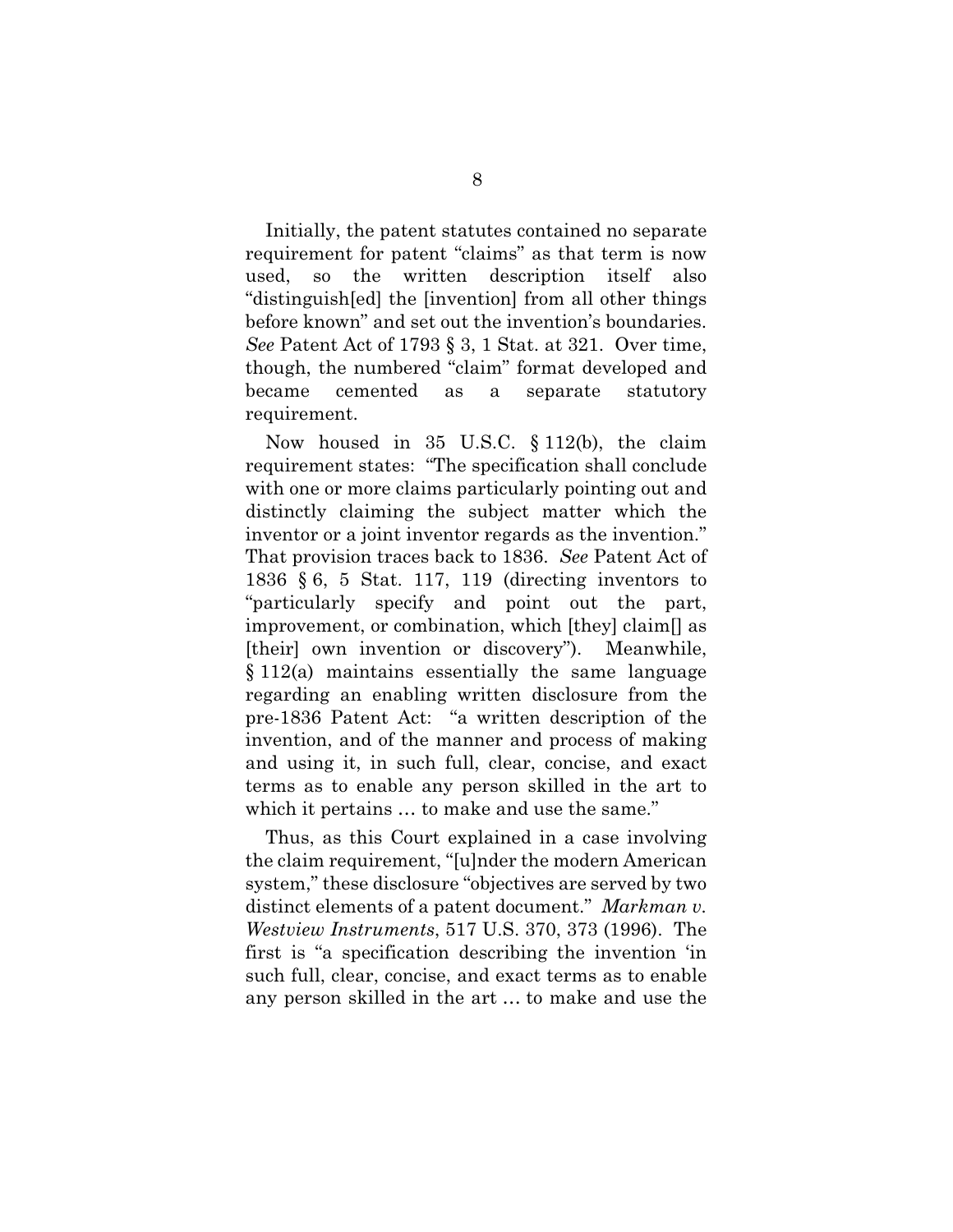same.'" *Id.* (quoting 35 U.S.C. § 112, ¶ 1 (pre-AIA), now  $\S 112(a)$ ). And the second is "one or more 'claims," which 'particularly poin[t] out and distinctly clai[m] the subject matter which the applicant regards as his invention." *Id.* (quoting 35 U.S.C.  $\S 112$ ,  $\P 2$  (pre-AIA), now § 112(b)) (brackets in original). Patent applications may also contain nucleotide or aminoacid "sequence listings" relevant to an invention, 37 C.F.R. § 1.821. Although claims and sequence listings are technically part of the "specification," 35 U.S.C. § 112(b); 37 C.F.R. § 1.821(c), courts often use the term "specification" to refer to just the inventor's written disclosure. *E.g.*, *Markman*, 517 U.S. at 373 (distinguishing between the "specification" and the "claims").

In addition to § 112's requirements, the Patent Act defines the scope of patent-eligible inventions, 35 U.S.C. § 101, and requires that claimed inventions be novel, *id.* § 102, and nonobvious, *id.* § 103. This Court has recently interpreted each of these cornerstone Patent Act provisions. *E.g.*, *Ass'n for Molecular Pathology v. Myriad Genetics, Inc.*, 569 U.S. 576 (2013) (§ 101); *Helsinn Healthcare S.A. v. Teva Pharms. USA, Inc.*, 139 S. Ct. 628 (2019) (§ 102); *KSR Int'l Co. v. Teleflex Inc.*, 550 U.S. 398 (2007) (§ 103). So too has it interpreted the claim requirement now found in § 112(b). *Markman*, 517 U.S. 370. But § 112(a) and its predecessors have escaped the Court's attention.

#### **B. Sloan Kettering's Invention**

1. Dr. Michel Sadelain directs the Center for Cell Engineering at Sloan Kettering and is the lead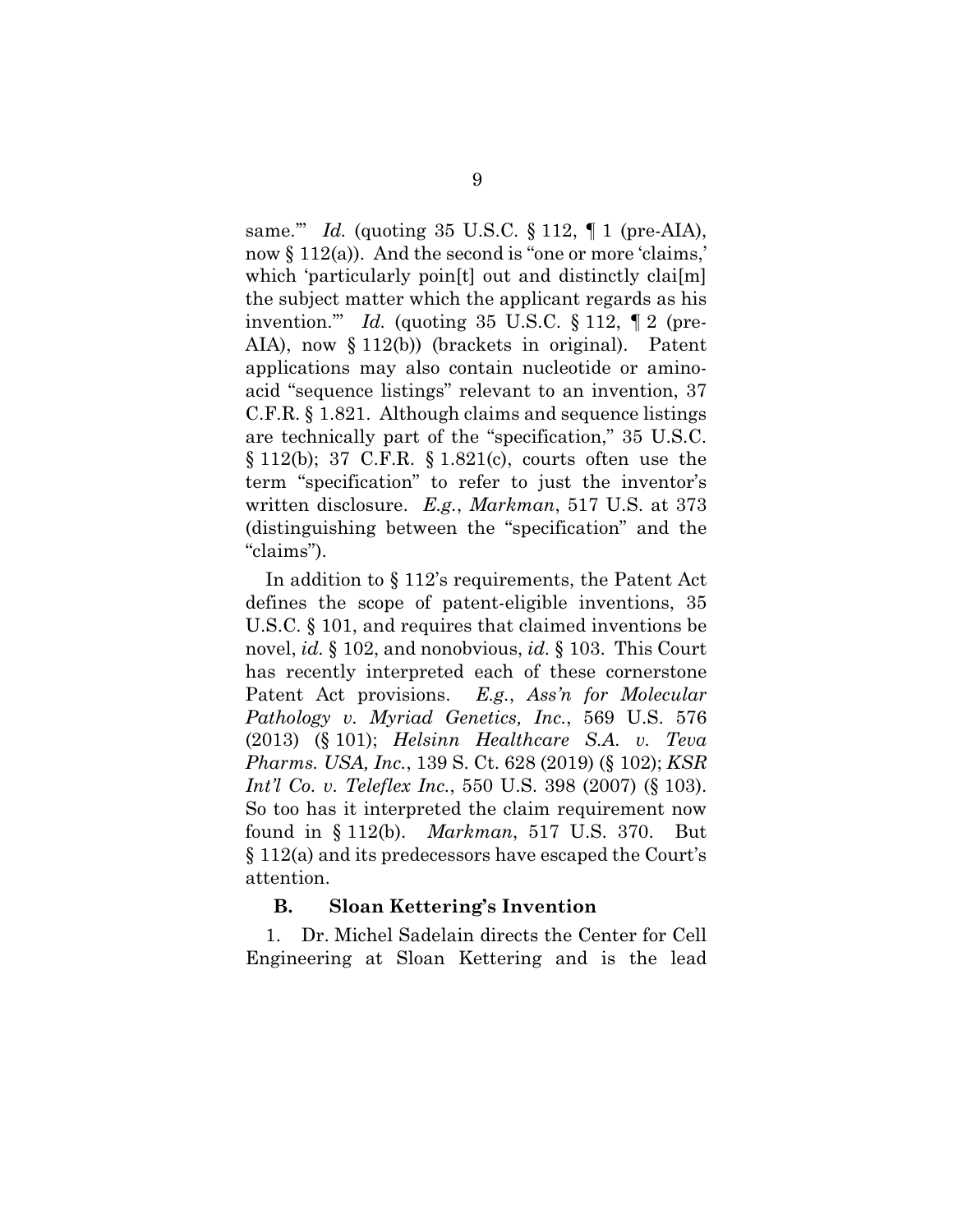inventor on Sloan Kettering's patent. He is a worldrecognized expert in CAR-T therapy.

Early CARs, which date to the 1990s, had two components.



The first component was a "signaling domain," which activates the cancer-bound T-cell to destroy the cancer cell.

The second component in these early CARs was an scFv, an antibody-derived component that pairs with a protein called an antigen on the surface of cancer cells and attaches—in CAR lingo, "binds"—the CAR-T cell to the cancer cell. scFvs were well-known biological tools, including as binding elements in CARs, long before Sloan Kettering's patent. *E.g.*, C.A.App.33931-33935; C.A.App.35766-35768. For example, a 1989 paper by Orlandi et al. provided the "cookbook" or "recipe" to make scFvs that would bind to any target antigen (the "Orlandi method"). C.A.App.36185-36189.

Although these early CARs allowed T-cells to bind to targeted antigens, the signaling domain failed to produce sufficiently robust immune responses to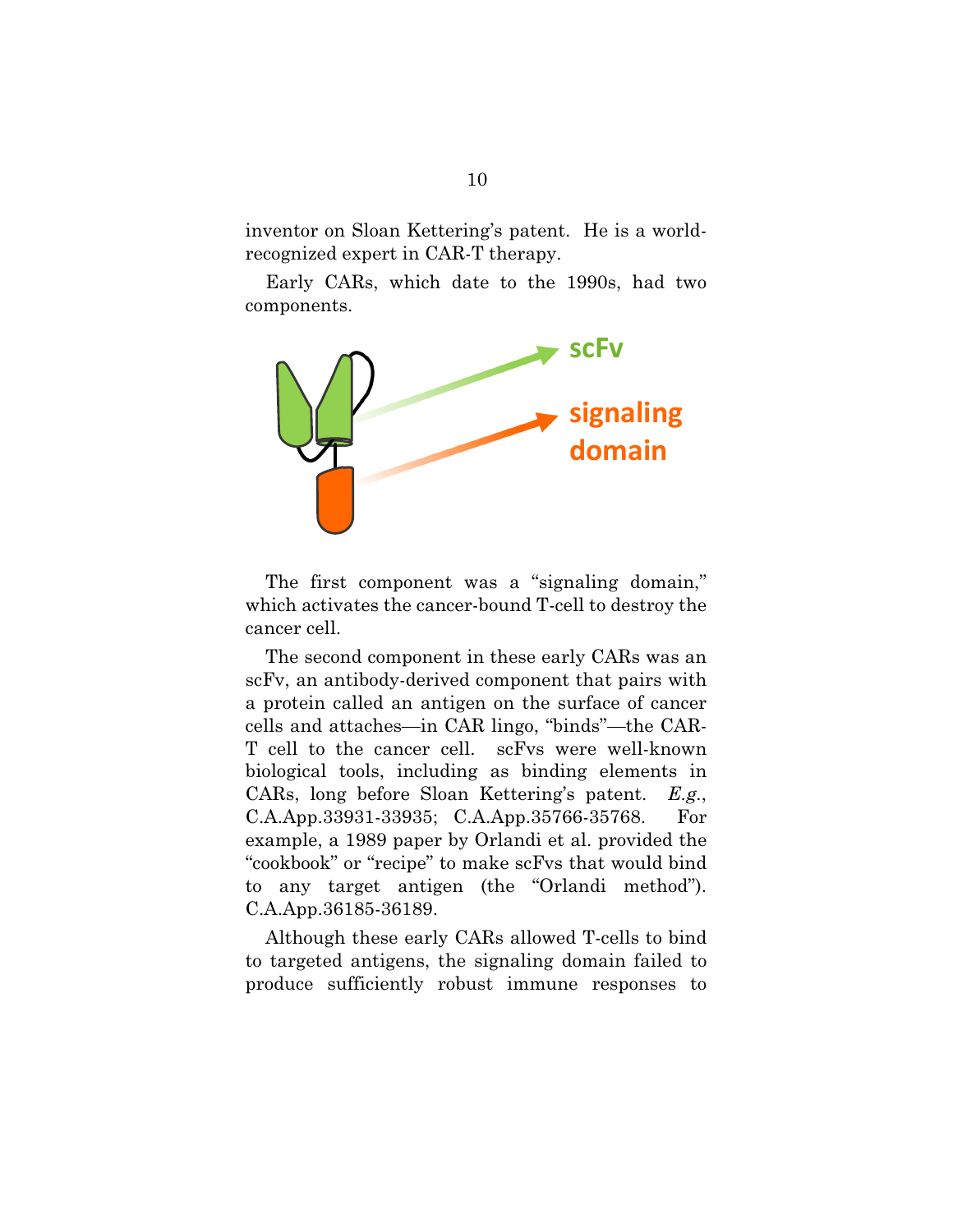successfully treat the cancer. Researchers, including Dr. Sadelain and his co-inventors, sought to improve upon the early CARs' signaling domain by adding another amino-acid sequence to stimulate a better immune response. The original signaling sequence became known as the "primary signaling domain," and the newly added signaling sequence became known as the "costimulatory signaling domain," with both together called the "backbone." The other component—unchanged from earlier CARs—was the scFv for binding.

2. Dr. Sadelain's groundbreaking invention was his use of a particular amino-acid sequence as the backbone's costimulatory domain. Although the field believed this sequence would not work in this role, Dr. Sadelain's remarkable two-part backbone not only killed the targeted cancer cells, but also caused the CAR-T cells to replicate, creating a growing army of CAR-T cells to kill even more cancer cells. Dr. Sadelain's invention was celebrated as the world's first "living drug" because its cancer-treating CAR-T cells reproduce in the patient's body, bolstering the patient's own immune system and creating a sustained anti-cancer effect. C.A.App.32913-32914, 33930.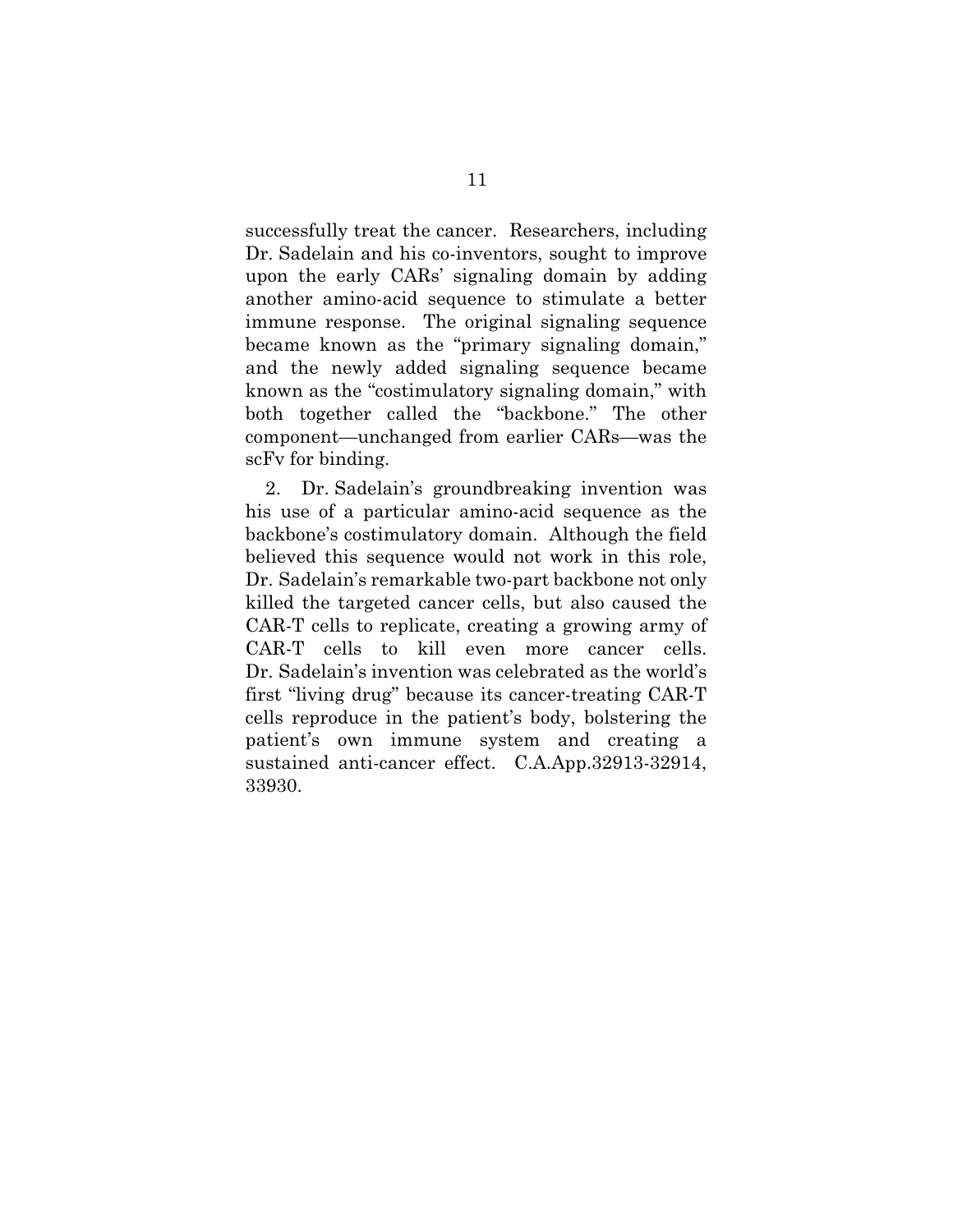In 2008, the Patent Office granted a patent to Dr. Sadelain and his team; their employer, Sloan Kettering, became the assignee. The claims at issue recite three elements:

- 1. "a zeta chain portion comprising the intracellular domain of human CD3 ζ chain" (the primary signaling domain). Pat.App.23b.
- 2. "a costimulatory signaling region" that "comprises the amino acid sequence encoded by SEQ ID NO:6." *Id.*
- 3. "a single chain antibody" (*i.e.*, scFv) "binding element that specifically interacts with a selected target," further limited in two asserted claims to an scFv that "binds to CD19," an antigen associated with blood cancer. *Id.*

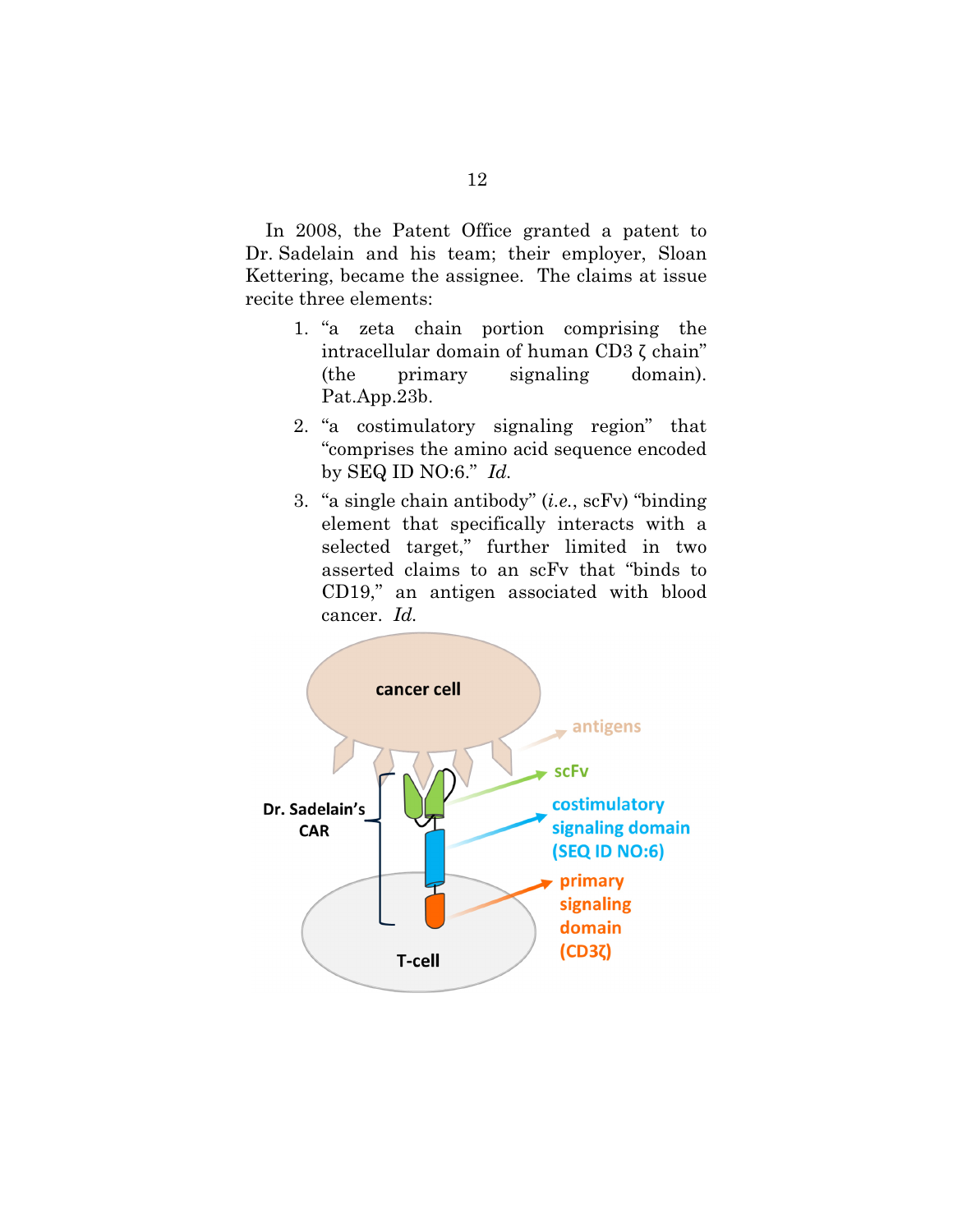This patent epitomizes the enabling of a skilled artisan to make and use the invention. Its sequence listings disclose the precise nucleotide sequence for both signaling elements of the backbone. And although the scFv binding element remained unchanged from the prior art, and the patent describes it as "known" and its making as "routine," the patent's specification nevertheless provides examples of scFvs, including one that binds to the CD19 protein found on blood cancer cells. Pat.App.12b, 14b. It also describes the Orlandi method for making additional scFvs for binding the inventive two-part backbone to other cancer-cell antigens, and cites and incorporates Dr. Orlandi's article by reference. Pat.App.12b.

#### **C. Kite's Willful Infringement**

Unbeknownst to Sloan Kettering, its invention was being copied and exploited by Kite, a commercial manufacturer. As scientists at nonprofit research institutions often do, Dr. Sadelain had shared information about the invention with the National Cancer Institute ("NCI"). C.A.App.32929-32931, 32934. He was unaware that NCI would later share his invention with Kite, and that Kite would pursue a commercial embodiment of his invention. Kite, though, knew it needed Dr. Sadelain's inventive backbone, and Kite's product, Yescarta, copied it.

Kite eventually sought a license from Sloan Kettering so that it could use the technology legitimately. Sloan Kettering, however, chose to exclusively license the patent to Juno, an entity founded by experts affiliated with various research institutions.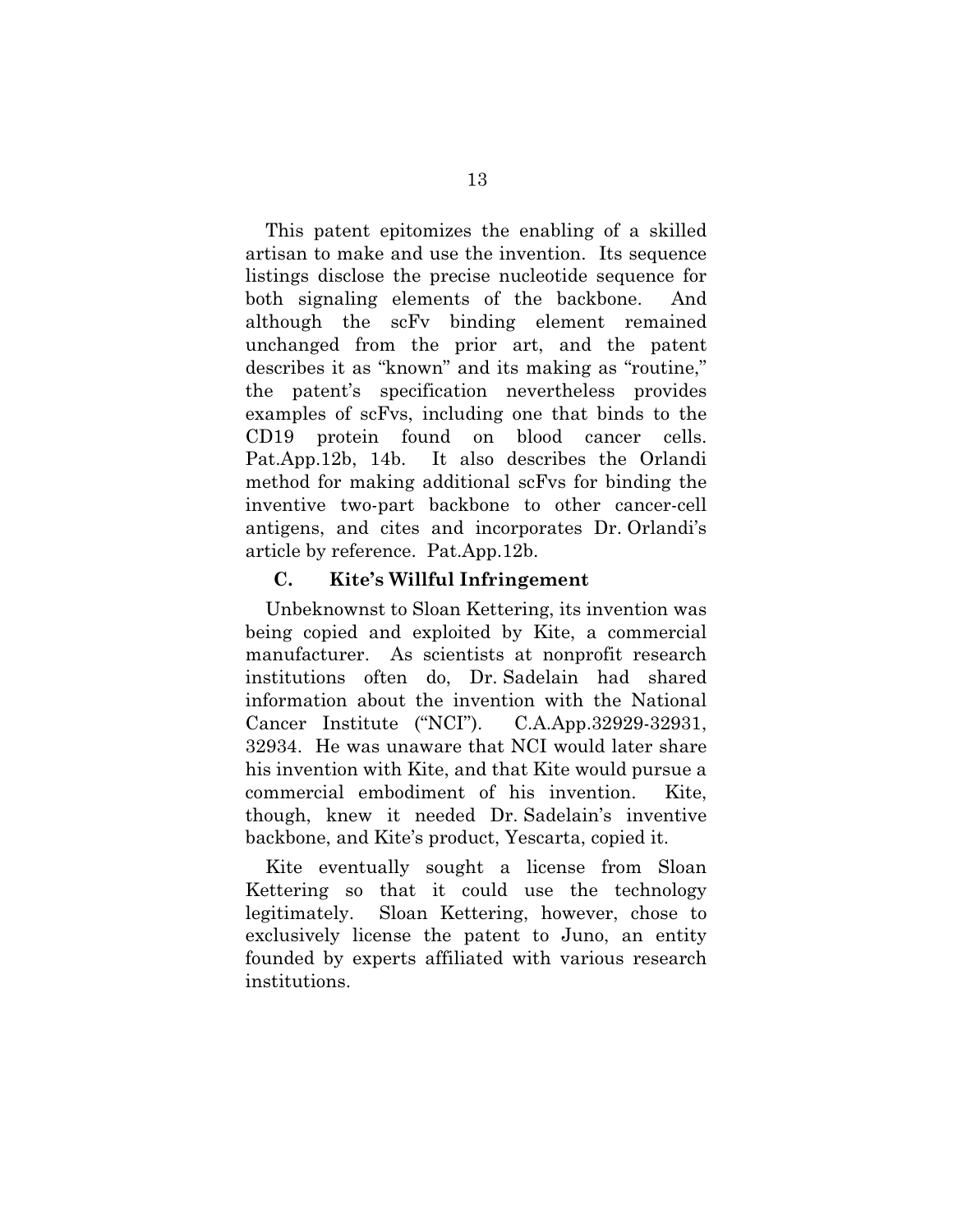When Kite's licensing attempts failed, it tried to avoid infringement liability by seeking to invalidate the patent through the AIA's *inter partes* review mechanism. The Patent Office rejected Kite's challenge and reaffirmed the patent grant. The Federal Circuit summarily affirmed the Patent Office's decision, and Kite did not seek this Court's review.

After it failed to license or invalidate the patent, Kite barged ahead and "chose to accelerate [its infringing product] YESCARTA® to market to its own advantage and to Plaintiffs' corresponding detriment, all while knowing that Plaintiffs' assertion of the Patent in this litigation was ... 'inevitable." C.A.App.42. Kite's pirated use of Sloan Kettering's invention allowed it to exploit a first-mover advantage in the market. Kite leveraged that advantage into a lucrative \$11.9 billion buyout from Gilead Sciences, one of the world's largest pharmaceutical companies.

**D. The Federal Circuit Applies Its "Written Description" Test And Overrides The Work Of The Patent Office, The Jury, And The District Court** 

1. Once Kite commercially launched Yescarta, Sloan Kettering and Juno sued Kite for infringement. Kite stipulated that Yescarta literally infringes the patent, C.A.App.7706-7709, but argued the patent was invalid because, in Kite's view, it did not satisfy the Federal Circuit's written-description standard.3

<sup>3</sup> Kite also argued that it did not infringe if the "Certificate of Correction" the Patent Office issued in 2013 to correct a typographical or clerical error regarding the costimulatory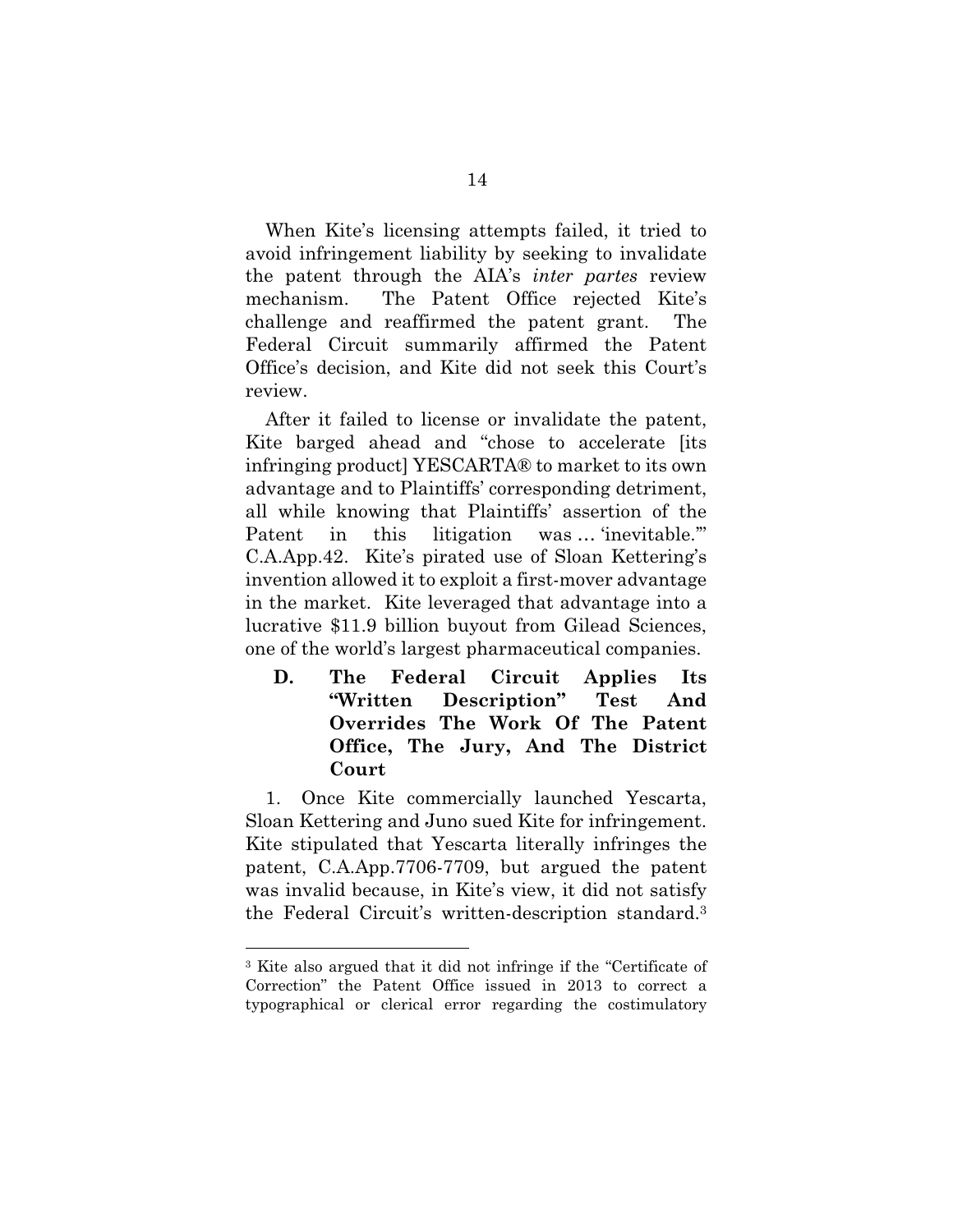As noted above, the Federal Circuit interprets  $§ 112(a)$  to require not only an enabling written description of the invention and manner and process of making and using it, but also, as a "separate" requirement, that the inventor demonstrate "possession" of the "full scope" of the invention, including every possible variation of each component. *Ariad Pharms., Inc. v. Eli Lilly & Co.*, 598 F.3d 1336, 1351 (Fed. Cir. 2010) (en banc); *AbbVie Deutschland GmbH & Co. v. Janssen Biotech, Inc.*, 759 F.3d 1285, 1301 (Fed. Cir. 2014). For so-called "genus" claims,<sup>4</sup> the Federal Circuit's "possession" test asks whether the patent "disclos[es] … either a representative number of species falling within the scope of the genus or structural features common to the members of the genus so that one of skill in the art can 'visualize or recognize' the members of the genus." *Ariad*, 598 F.3d at 1350.

The Federal Circuit's inventor-possession test originated in cases from the Court of Customs and Patent Appeals, and then from the Federal Circuit itself, involving questions of timing—for example, the

signaling domain was invalid, and that the patent did not satisfy the Federal Circuit's "enablement" test, which requires that "the specification teach those in the art to make and use the invention without undue experimentation." *In re Wands*, 858 F.2d 731, 737 (Fed. Cir. 1988). The jury and district court rejected these arguments, and the Federal Circuit did not reach them.

<sup>4</sup> A "genus claim" "covers a group of structurally related products that incorporate the basic advance of the patented invention." *KLS*, *supra*, 35 Harv. J. of L. & Tech. at 3. They are "[t]he central feature of patent law in the chemical, biological, and pharmaceutical industries" because they ensure "that no one can copy the[] basic idea by making a small change to it to avoid infringing the patent." *Id.* at 1, 3.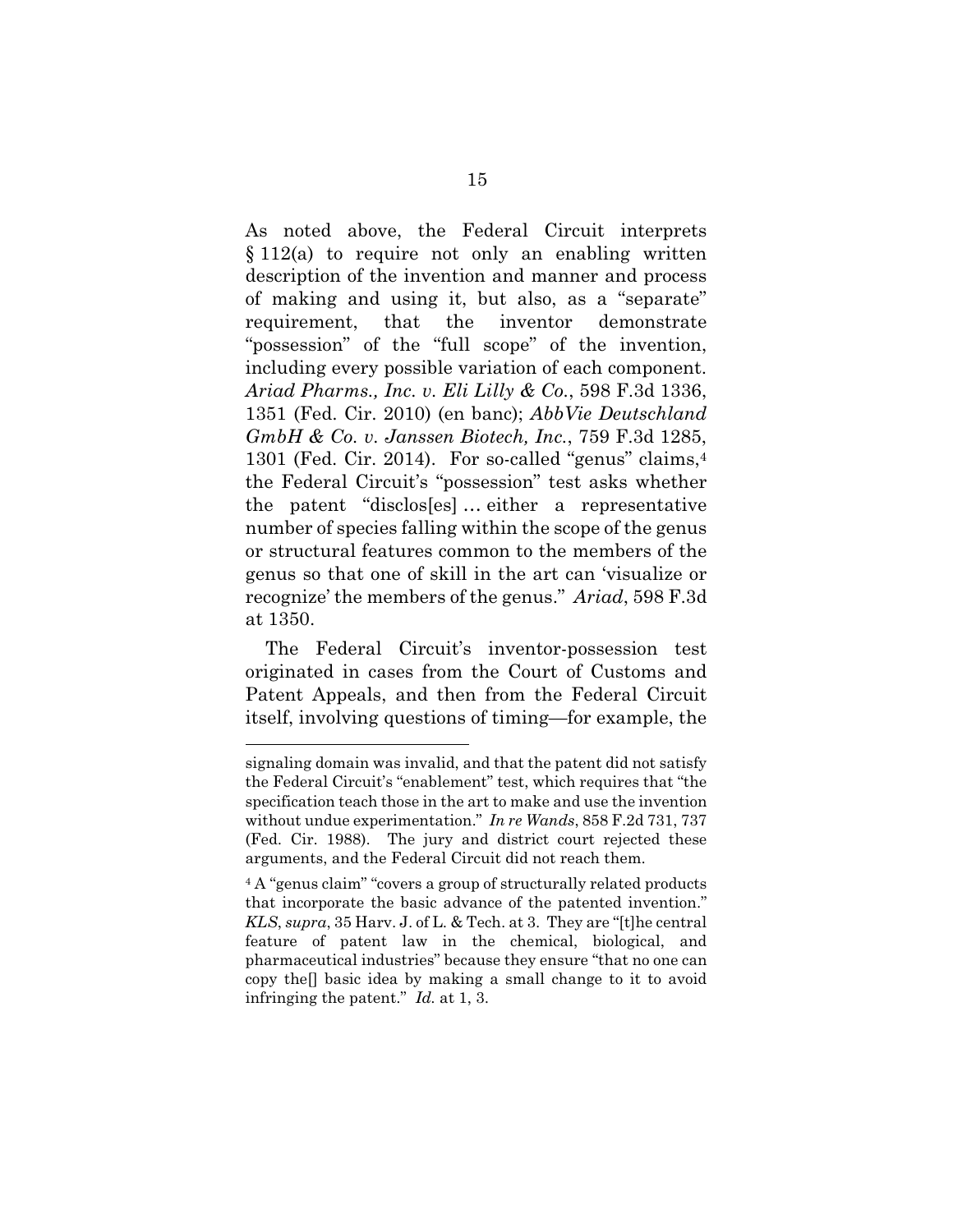statutory bars on adding "new matter" to existing patents via amendment or "reissue" patents, *e.g.*, 35 U.S.C. § 132(a), and the question of an applicant's entitlement to the effective priority date of an earlier application. *See, e.g.*, *In re Ruschig*, 379 F.2d 990, 995-96 (C.C.P.A. 1967); *Vas-Cath Inc. v. Mahurkar*, 935 F.2d 1555, 1560-64 (Fed. Cir. 1991). But the Federal Circuit then "broke new ground" by morphing this timing question into a requirement applicable "not only to later-filed claims but also to claims filed in the *original* patent." Arti K. Rai*, Intellectual Property Rights in Biotechnology: Addressing New Technology*, 34 Wake Forest L. Rev. 827, 834 (1999) first in a panel decision in *Regents of the University of California v. Eli Lilly & Co.*, 119 F.3d 1559, 1566 (Fed. Cir. 1997), and, ultimately, in that court's en banc opinion in *Ariad.* 

According to Kite, the Patent Office's determination that Sloan Kettering's disclosure met this "inventor possession" test was wrong. Kite did not argue that the patent lacked written description for either part of Dr. Sadelain's revolutionary backbone, but instead directed this attack solely at the old, well-known scFv component of the CAR.

At trial, Sloan Kettering refuted this argument by demonstrating that scFvs were well known, that they had been used as CAR components for years, and that skilled artisans would have no difficulty making and using them with Dr. Sadelain's two-part backbone. In particular, Sloan Kettering established that public scFv knowledge included Dr. Orlandi's 1989 paper summarized, cited, and incorporated by reference in the patent—that explained how to make scFvs that would bind to any selected target antigen.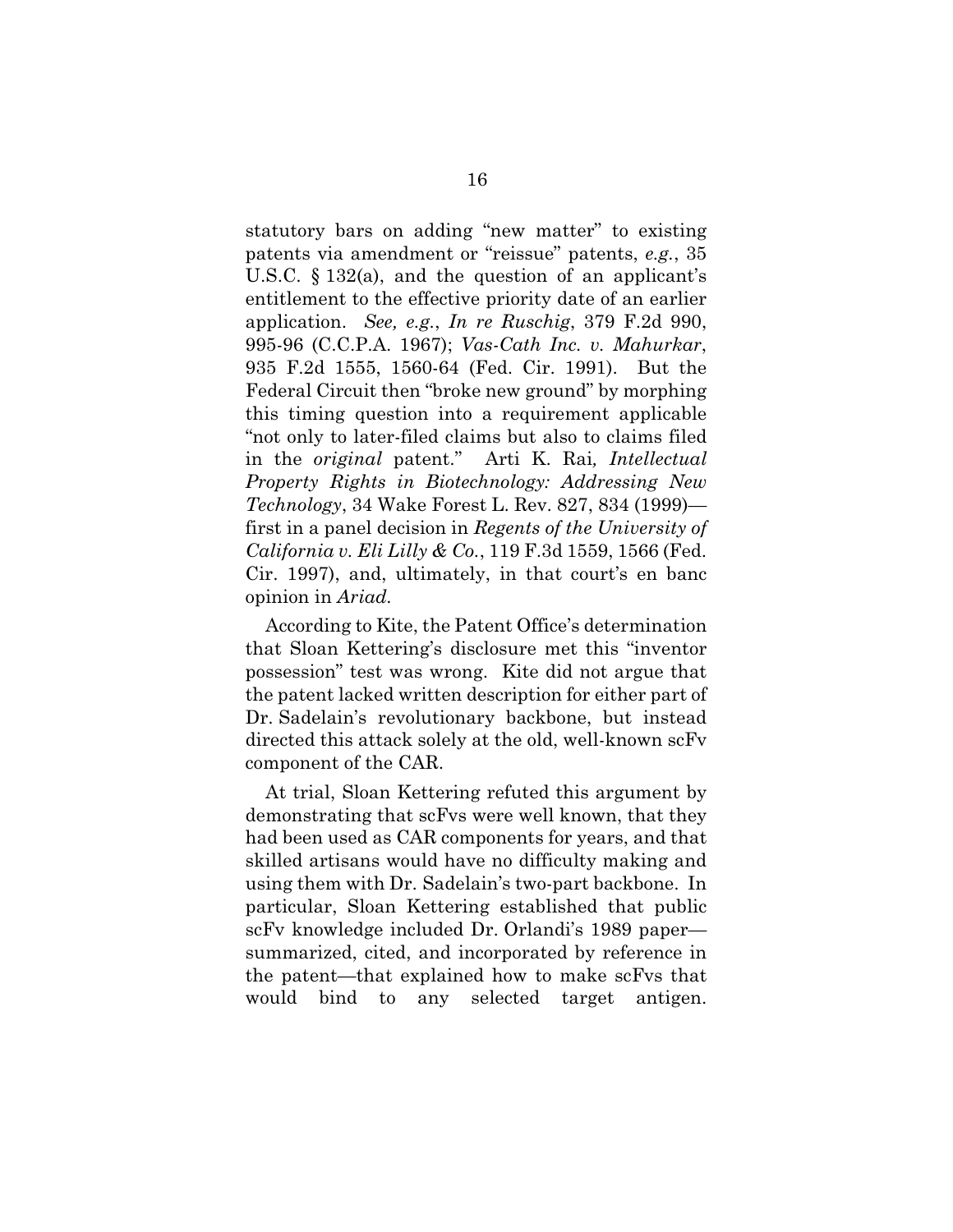C.A.App.36185-36189. As Kite's own expert testified, scientists using this method to obtain an scFv for a specific target essentially reverse-engineer to the scFv: they inject the target antigen into a mouse, which makes corresponding antibodies from which binding scFvs can be extracted. C.A.App.33678- 33679. This process was so routine that a self-taught employee, hired as a dishwasher in a trial expert's research laboratory, successfully used it. Pet.App.39a.

The jury rejected all of Kite's theories for escaping infringement liability, concluding that the inventors had upheld their end of the bargain under § 112 and that Kite failed to carry its burden of overcoming the presumption that the Patent Office had validly issued the patent. Pet.App.82a-84a; *see* 35 U.S.C. § 282. As relevant here, the jury found Kite failed to establish that the patent lacked adequate "written description." The jury also found Kite's admitted infringement willful and awarded damages to compensate Sloan Kettering and Juno for Kite's infringement.

2. The district court rejected all of Kite's post-trial motions challenging the jury's verdict. As the court reasoned, "[t]hat Defendant disputes Plaintiffs' testimony and evidence, or presented its own conflicting evidence, is not grounds for JMOL." Pet.App.39a-40a. Having upheld the verdict, the court exercised its discretion to award enhanced damages for Kite's egregious piracy of Sloan Kettering's invention, *see* 35 U.S.C. § 285, and ordered Kite to pay royalties on all sales of Yescarta and any other infringing products until the patent's expiration in 2024. Pet.App.23a-25a.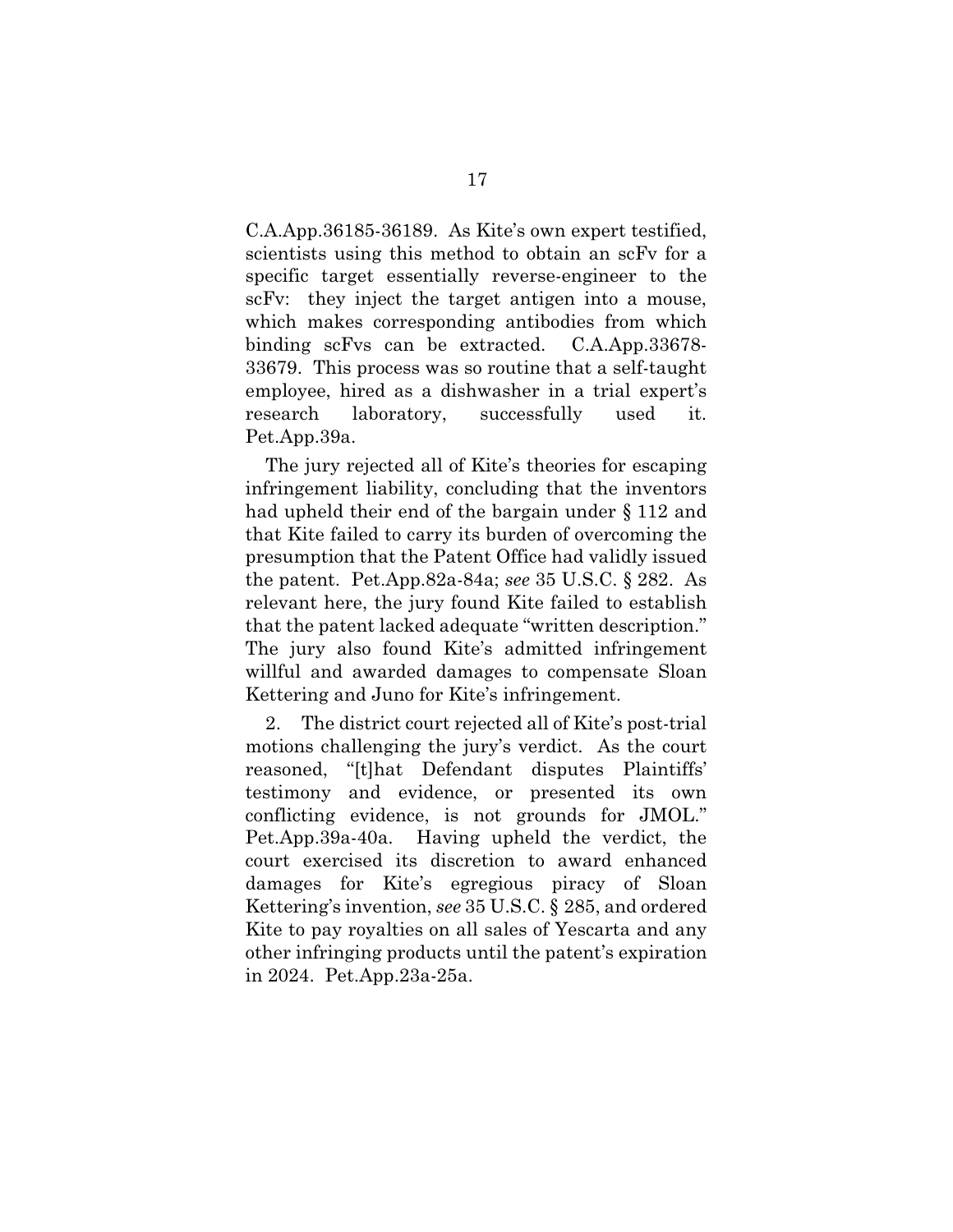3. The Federal Circuit, however, reversed the jury's factual finding as a matter of law. That court took no issue with the adequacy of the patent's description of the novel, two-part backbone that Kite copied. Instead, it invalidated the patent based solely on its remarkable conclusion that the patent's disclosure with respect to the old, standard, scFv binding element did not satisfy its own "written description" standard. Reaching even beyond its prior articulations of that standard, it held that, in addition to providing an enabling written description, "the inventors needed to convey that they possessed the claimed invention, which encompasses all scFvs, known and unknown, as part of the claimed CAR that bind to a selected target." Pet.App.13a.

Without recorded dissent, the Federal Circuit rejected the plaintiffs' petition to reconsider its interpretation of § 112 en banc. Pet.App.85a-86a.

#### **REASONS FOR GRANTING THE WRIT**

**I. THE FEDERAL CIRCUIT'S PERSISTENT INTERPRETATION OF § 112 IS CONTRARY TO THE STATUTE AND THIS COURT'S PRECEDENT.** 

### **A. The Federal Circuit's Interpretation Contradicts The Statute.**

1. Section 112 states, in pertinent part: "The specification shall contain a written description of the invention, and of the manner and process of making and using it, in such full, clear, concise, and exact terms as to enable any person skilled in the art to which it pertains ... to make and use the same ...." 35 U.S.C. § 112(a).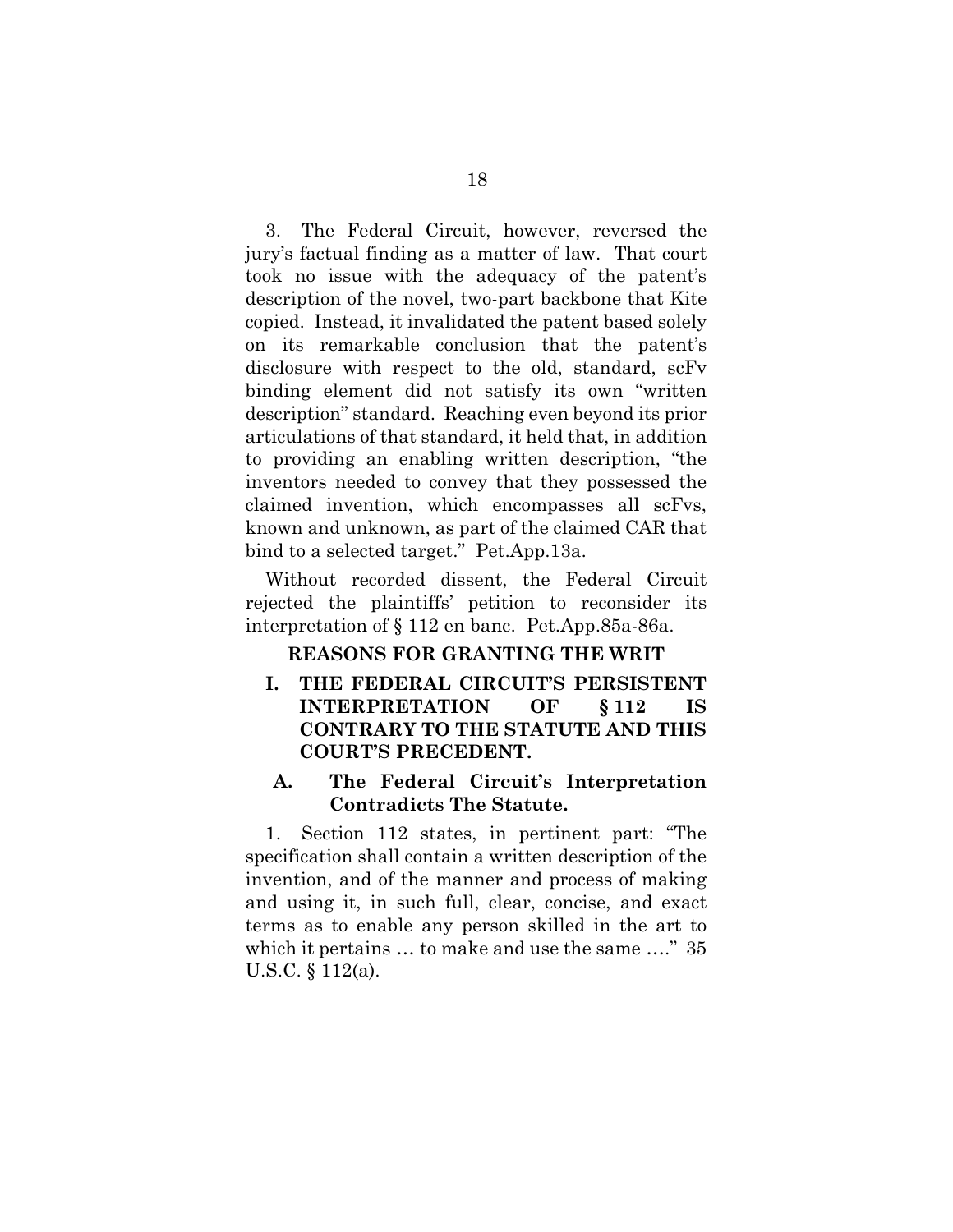"Statutory construction must begin with the language employed by Congress and the assumption that the ordinary meaning of that language accurately expresses the legislative purpose." *Gross v. FBL Fin. Servs., Inc.*, 557 U.S. 167, 175 (2009). Accordingly, there is a "basic and unexceptional rule that courts must give effect to the clear meaning of statutes as written, giving each word its ordinary, contemporary, common meaning." *Artis v. District of Columbia*, 138 S. Ct. 594, 603 n.8 (2018) (brackets, ellipses, and internal quotation marks omitted). These principles apply fully here because "[p]atent law is governed by the same … methods of statutory interpretation … as other areas of civil litigation." *SCA Hygiene Prods. Aktiebolag v. First Quality Baby Prods., LLC*, 137 S. Ct. 954, 964 (2017) (brackets in original).

The statute's plain language—both its syntax and punctuation—compels the conclusion that both the "written description of the invention" and the "written description … of the manner and process of making and using it" are subject to the same modifier: "in such full, clear, concise, and exact terms as to enable any person skilled in the art to which it pertains … to make and use the same [*i.e.*, the invention]." That not any "inventor possession" standard—is the test Congress prescribed for an adequate "written description."

The Federal Circuit's contrary, atextual reading cannot be sustained. In its 2010 en banc decision in *Ariad* (which was never presented to this Court for review), that court parsed the statute's language by holding that the "in such full, clear, concise, and exact terms as to enable" phrase "modifies only 'the written description … of the manner and process of making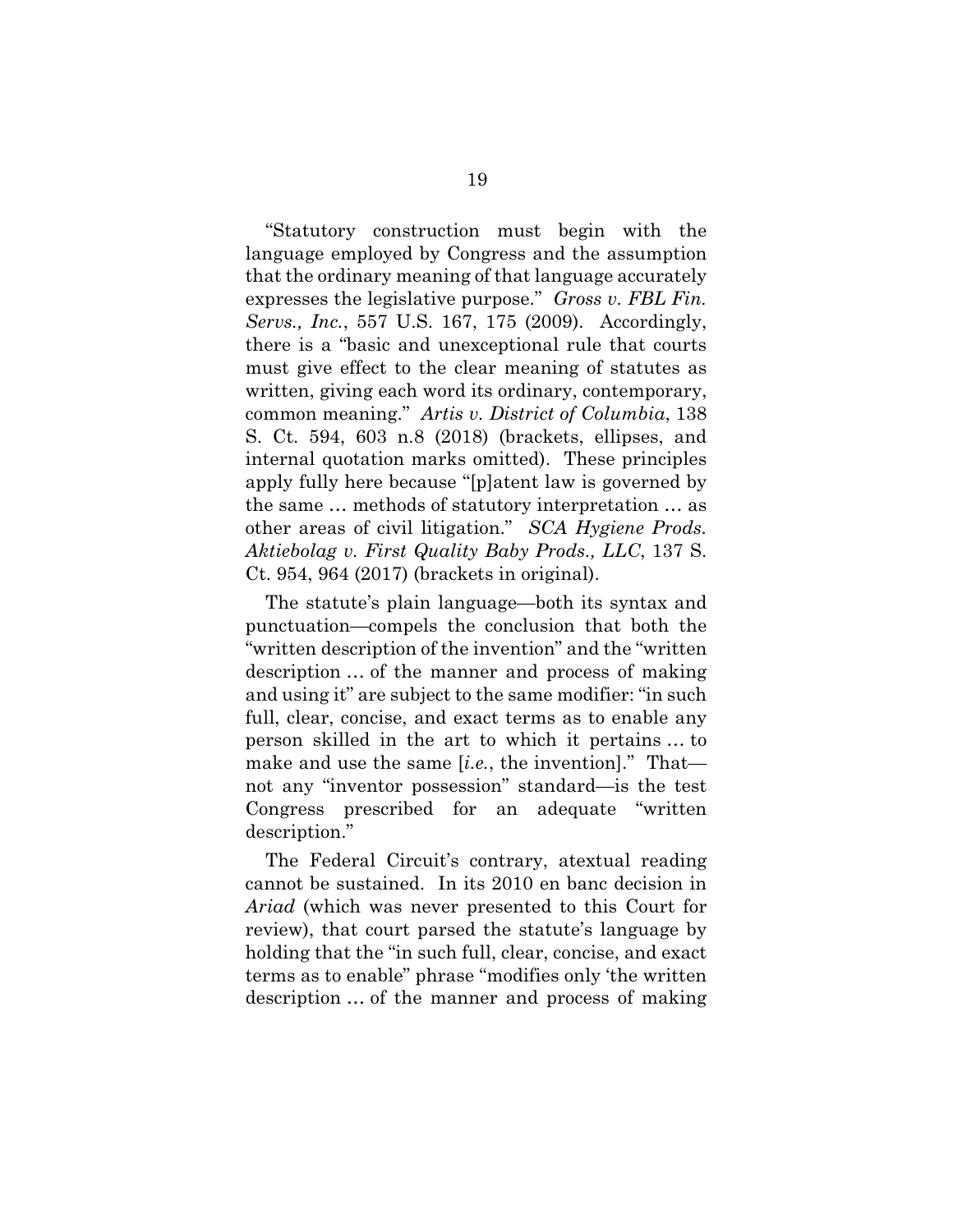and using [the invention].'" *Ariad*, 598 F.3d at 1344 (ellipses and brackets in original). By so holding, the Federal Circuit freed itself to maintain its extratextual, judicially imposed "possession" requirements for the "written description of the invention."

That was error. The comma in the statute following "and of the manner and process of making and using it" establishes that the "in such … terms as to enable" modifier applies to both the "written description of the invention" and the "written description … of the manner and process of making and using it." "As several leading treatises explain, 'a qualifying phrase separated from antecedents by a comma is evidence that the qualifier is supposed to apply to all the antecedents instead of only to the immediately preceding one.'" *Facebook, Inc. v. Duguid*, 141 S. Ct. 1163, 1170 (2021) (brackets omitted) (quoting Eskridge and citing Singer & Singer; Sutherland; and Scalia & Garner).

Here, the statute's structure and punctuation confirm that the "written description" of both "the invention" and "the manner and process of making and using it" are qualified by the language that follows—"in such full, clear, concise, and exact terms as to enable any person skilled in the art to which it pertains … to make and use the same." Congress thereby supplied the standard by which the adequacy of a patent's written description should be measured.

Congress's chosen language allows no room for additional mandates. Requirements stated in this "in such … as to" form—as the Patent Act's specification requirement has been since 1793—set out complete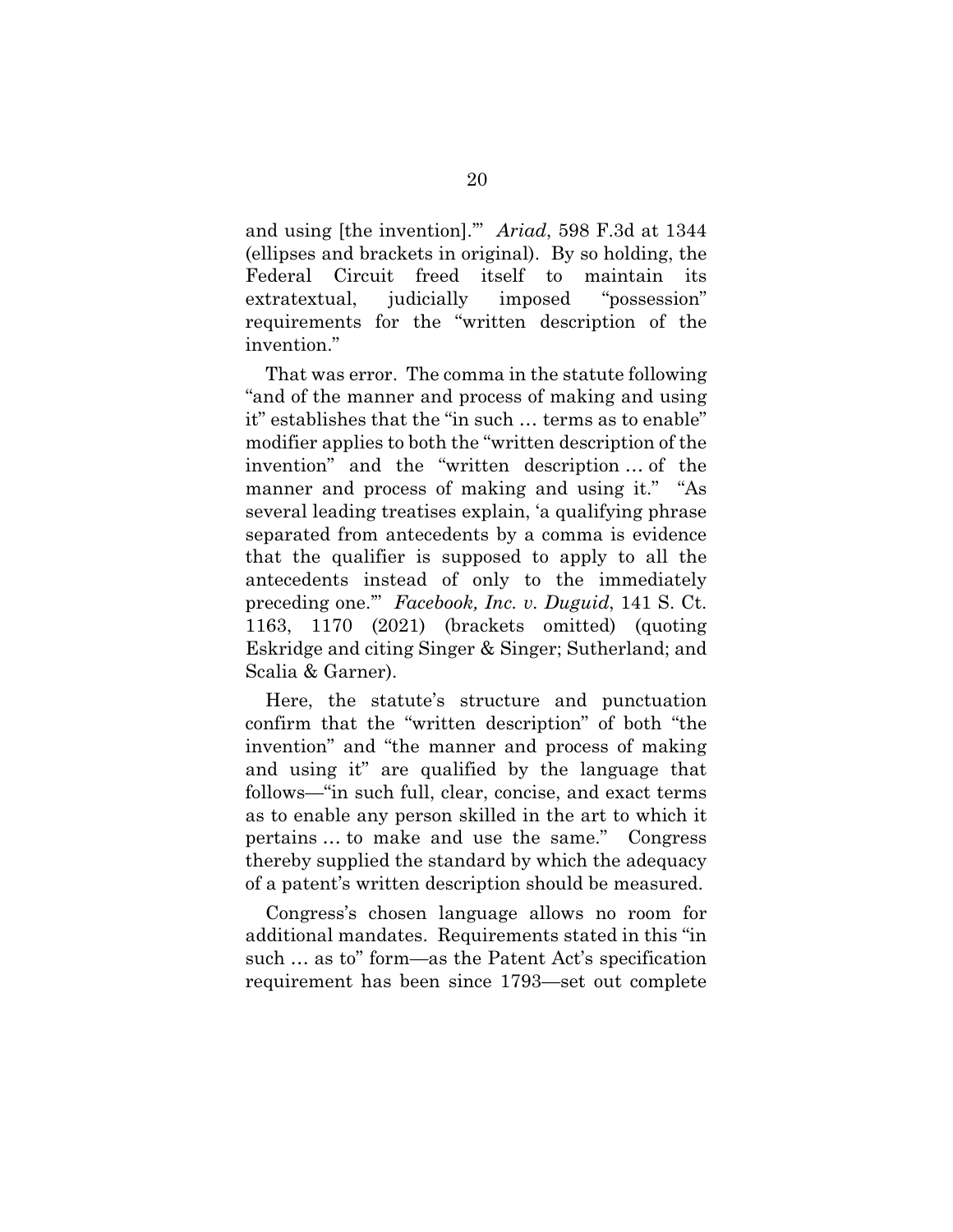tests that do not permit additional, judicially crafted encumbrances. When Congress makes it a crime, for example, "to operate a vessel [in a particular area] *in such* a way *as to* disrupt or in any other way adversely affect the activities of traditional and locally based fishermen and fishing vessels," 16 U.S.C. § 973c(b)(5) (emphasis added), a violation occurs if the vessel's operation "disrupt[s] or in any other way adversely affect[s] the activities of traditional and locally based fishermen and fishing vessels," regardless of whether it also disrupts other types of boats. Just so here. By commanding that a "specification shall contain a written description of the invention, and of the manner and process of making and using it, *in such* full, clear, concise, and exact terms *as to* enable any person skilled in the art to which it pertains … to make and use the same  $\ldots$ ," 35 U.S.C.  $\S 112(a)$ (emphasis added), Congress provided not just the requirement of "a written description of the invention," but the standard by which that description is to be measured. The specification is adequate if its written description of the invention (and "the manner and process of making and using it") fulfills the test that the "in such … as to" language defines—that is, if it enables the skilled artisan to make and use the invention—regardless of whether it also demonstrates the inventor's "possession."

2. The Federal Circuit, however, holds that  $§ 112(a)$ 's "in such ... terms as to enable" language applies only to what it calls the "enablement requirement," which requires that "the specification teach those in the art to make and use the invention without undue experimentation." *Wands*, 858 F.2d at 737. By parsing the statute in this odd fashion, the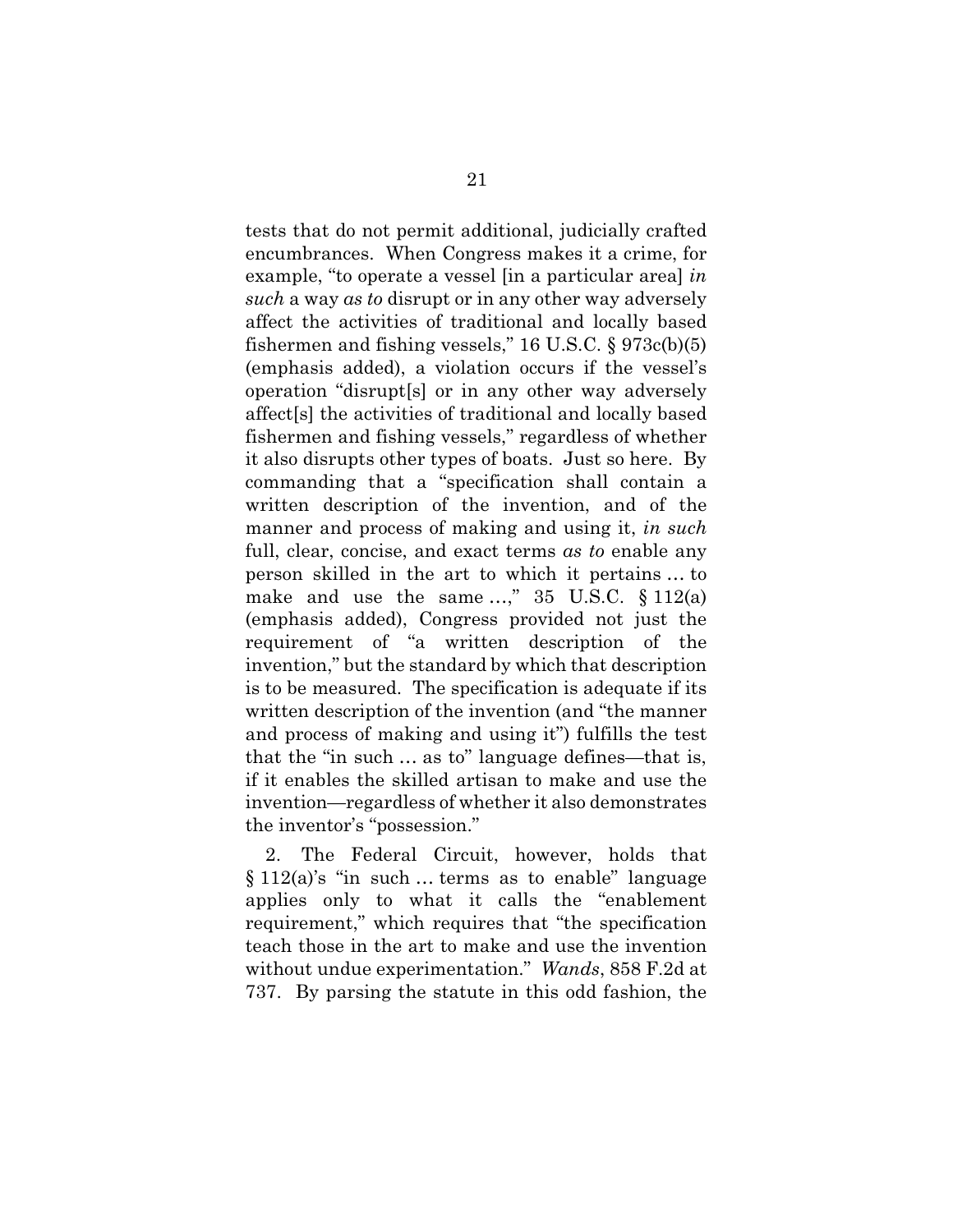Federal Circuit cleaved "written description of the invention" from the rest of  $\S 112(a)$ , and concluded that the statute imposes an additional "written description" requirement independent of the remaining statutory text. *Ariad*, 598 F.3d at 1347.

Reading the statute as containing a separate, standardless "written description of the invention" requirement has allowed the Federal Circuit to pile gloss after judicial gloss onto its atextual test. When that court, en banc, entrenched this "separate" "written description" requirement in *Ariad*, it framed its test as whether the patent specification "reasonably conveys to those skilled in the art that the inventor had possession of the claimed subject matter as of the filing date," 598 F.3d at 1351—a "quixotic" and "vague" test with "no statutory support," *see id.* at 1362 (Rader, J., concurring in part and dissenting in part). That court further suggested that, for "genus" claims, its "possession" test requires "the disclosure of either a representative number of species falling within the scope of the genus or structural features common to the members of the genus so that one of skill in the art can 'visualize or recognize' the members of the genus." *Id.* at 1350 (majority op.). That subsequently evolved into a requirement that any such "representative" disclosures must "support the full scope of the claims." *AbbVie Deutschland*, 759 F.3d at 1301. And in this case, it arrived at the astonishing conclusion that an inventor must demonstrate "possession" of all possible variations of each individual component of the invention—both "known and unknown." Pet.App.13a. These judicially imposed requirements have nothing to do with § 112's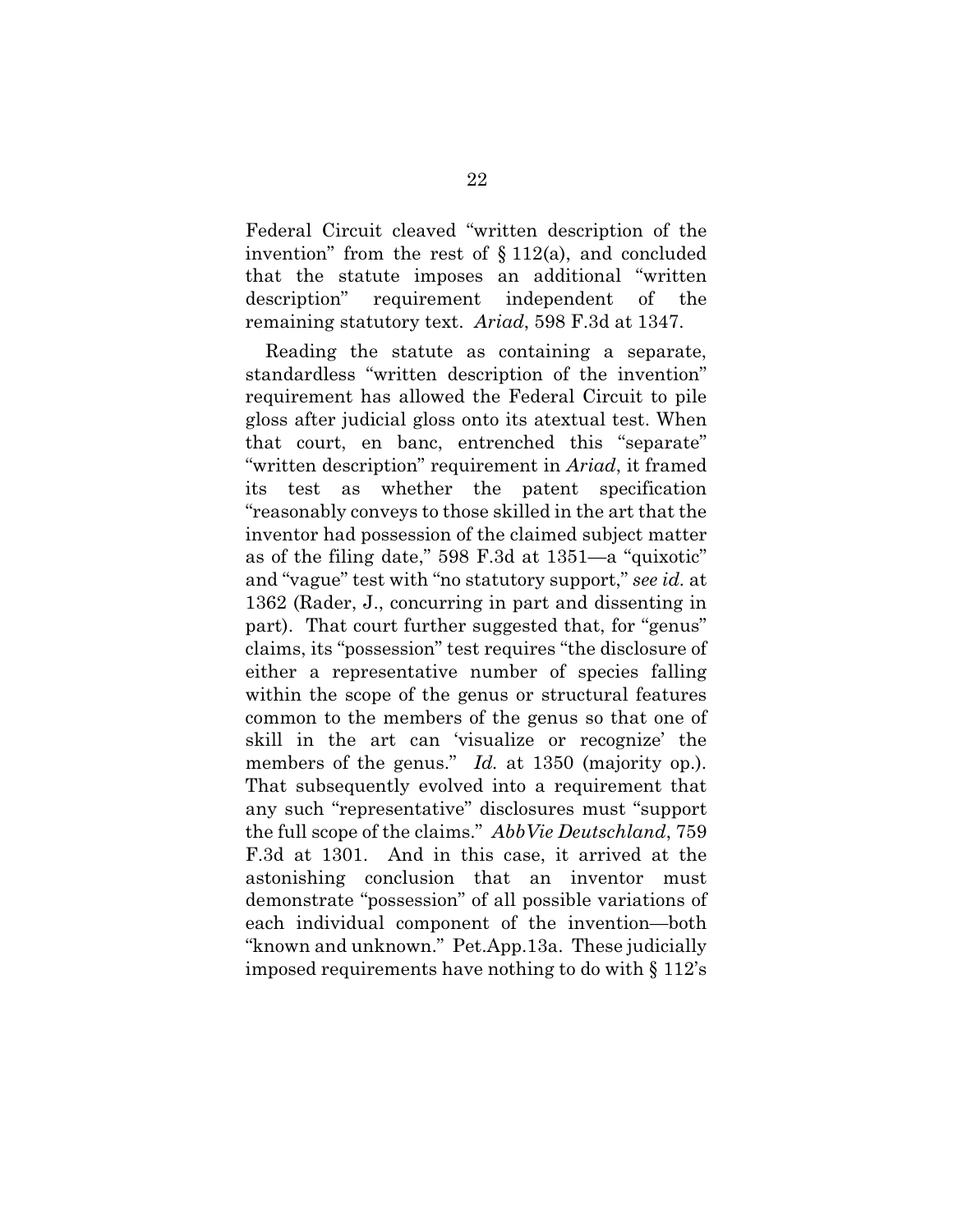textual mandate that the ordinary worker be able to pick up the patent, read it, and practice the invention.

In departing from the straightforward, textually supported reading of § 112, the Federal Circuit suggested that divorcing the "written description of the invention" from the statutory measuring stick of "such full, clear, concise, and exact terms as to enable any person skilled in the art … to make and use the same" is necessary to prevent the parallel clause set off in commas—"and of the manner and process of making and using it"—from being superfluous. *See Ariad*, 598 F.3d at 1344-45. But there is both good reason and a good explanation for why the statute reads as it does. The parallel language—present in the patent statutes for centuries—is readily understandable as a continuation of the language from the earliest versions of the Patent Act, when "claims" were not required to separately define the invention. That language in no way transforms the "written description of the invention" into a superclaiming requirement, as the Federal Circuit's test demands.

In any event, "[s]ometimes the better overall reading of the statute contains some redundancy." *Rimini Street, Inc. v. Oracle USA, Inc.*, 139 S. Ct. 873, 881 (2019); *see also Loving v. IRS*, 742 F.3d 1013, 1019 (D.C. Cir. 2014) (Kavanaugh, J.) ("[L]awmakers, like Shakespeare characters, sometimes employ overlap or redundancy so as to remove any doubt and make doubly sure."). To the degree  $\S 112(a)$  contains any redundancy, this is just such a case. Indeed, it is unsurprising that, in setting forth the disclosure requirement for how to make and use a thing,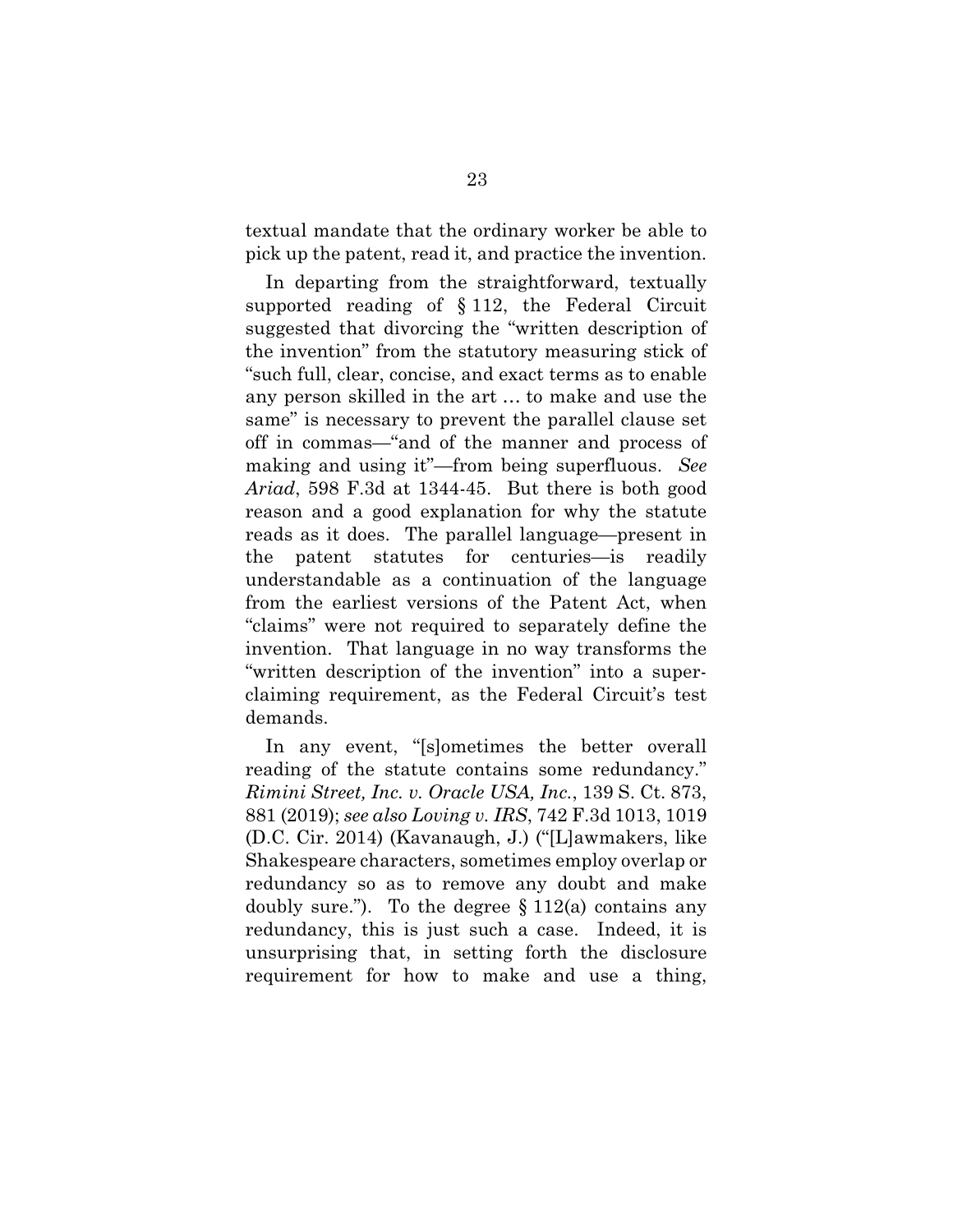Congress would start with a reference to the thing itself ("the invention") to enhance clarity.

Having forsaken the statutory standard of an enabling "written description of the invention, and of the manner and process of making and using it," the Federal Circuit has crafted its "possession" standard—with all of its subsequent mutations—out of thin air. The statute makes no mention or even suggestion of "possession," let alone the inventor's clairvoyant demonstration of "possession" of all possible variations, "known and unknown," of each individual component. *See* Pet.App.13a. Moreover, the Federal Circuit's interpretation of § 112 improperly shifts the statutory focus—from what "any person skilled in the art" would understand, to the atextual question of what the inventors demonstrate in the specification that they "possessed." These deviations from the statute's plain language are alone ample reason to grant review and reject the Federal Circuit's interpretation of § 112.

### **B. The Federal Circuit's Interpretation of § 112 Conflicts With This Court's And Other Circuits' Interpretations.**

1. Unsurprisingly given the statutory language's clarity, this Court has consistently understood it to mean exactly what it says—even though it last focused on the provision decades ago. Since Congress's adoption of a separate claim requirement, this Court has repeatedly described the disclosure required by § 112's predecessors as turning entirely on whether the written description of the invention enables skilled workers to make and use the invention. *The Telephone Cases*, 126 U.S. at 535-36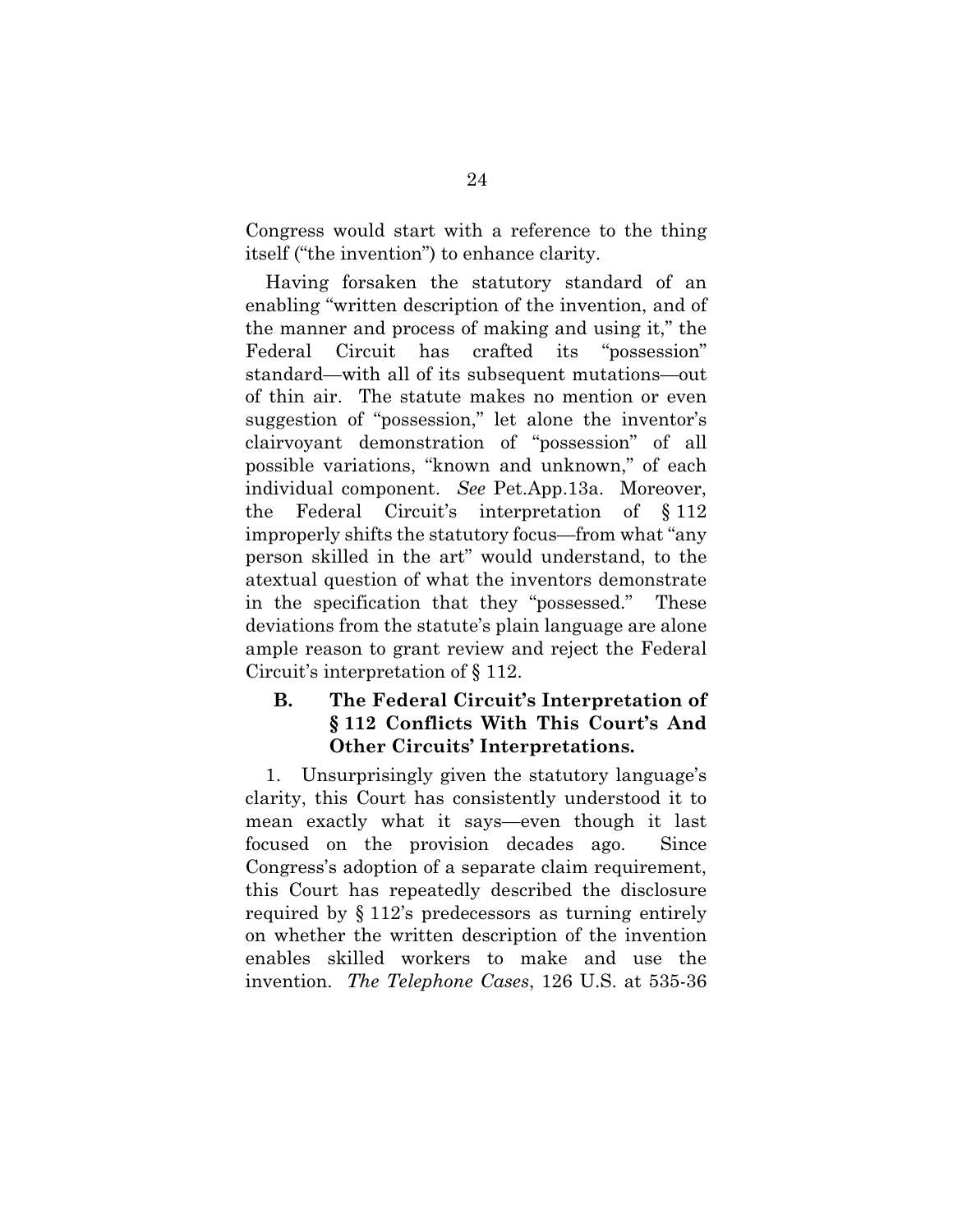("[I]t is enough if [the inventor] describes his method with sufficient clearness and precision to enable those skilled in the matter to understand what the process is, and if he points out some practicable way of putting it into operation."); *United States v. Dubilier Condenser Corp*., 289 U.S. 178, 187 (1933) ("[U]pon expiration of [the patent term], the knowledge of the invention inures to the people, who are thus enabled without restriction to practice it and profit by its use. To this end the law requires such disclosure to be made in the application for patent that others skilled in the art may understand the invention and how to put it to use." (internal citations omitted)); *Universal Oil Prods. Co. v. Globe Oil & Ref. Co.*, 322 U.S. 471, 484 (1944) ("[T]he quid pro quo is disclosure of a process or device in sufficient detail to enable one skilled in the art to practice the invention once the period of the monopoly has expired ….").

Several regional circuits (before the Federal Circuit's creation) read the statute the same way. *Donner v. Am. Sheet & Tin Plate Co.*, 165 F. 199, 206 (3d Cir. 1908) ("statutory requirement that the patentee shall make a written description of his invention or discovery, 'in such full, clear … and exact terms as to enable any person skilled in the art … to make, construct … and use the same'" (ellipses in original)); *Philip A. Hunt Co. v. Mallinckrodt Chem. Works*, 177 F.2d 583, 585 (2d Cir. 1949) (Hand, J.) (same); *Ill. Tool Works, Inc. v. Foster Grant Co.*, 547 F.2d 1300, 1309 (7th Cir. 1976) (same). No regional circuit recognized a different standard governing the "written description of the invention."

In the course of addressing other aspects of the Patent Act, this Court's more recent decisions have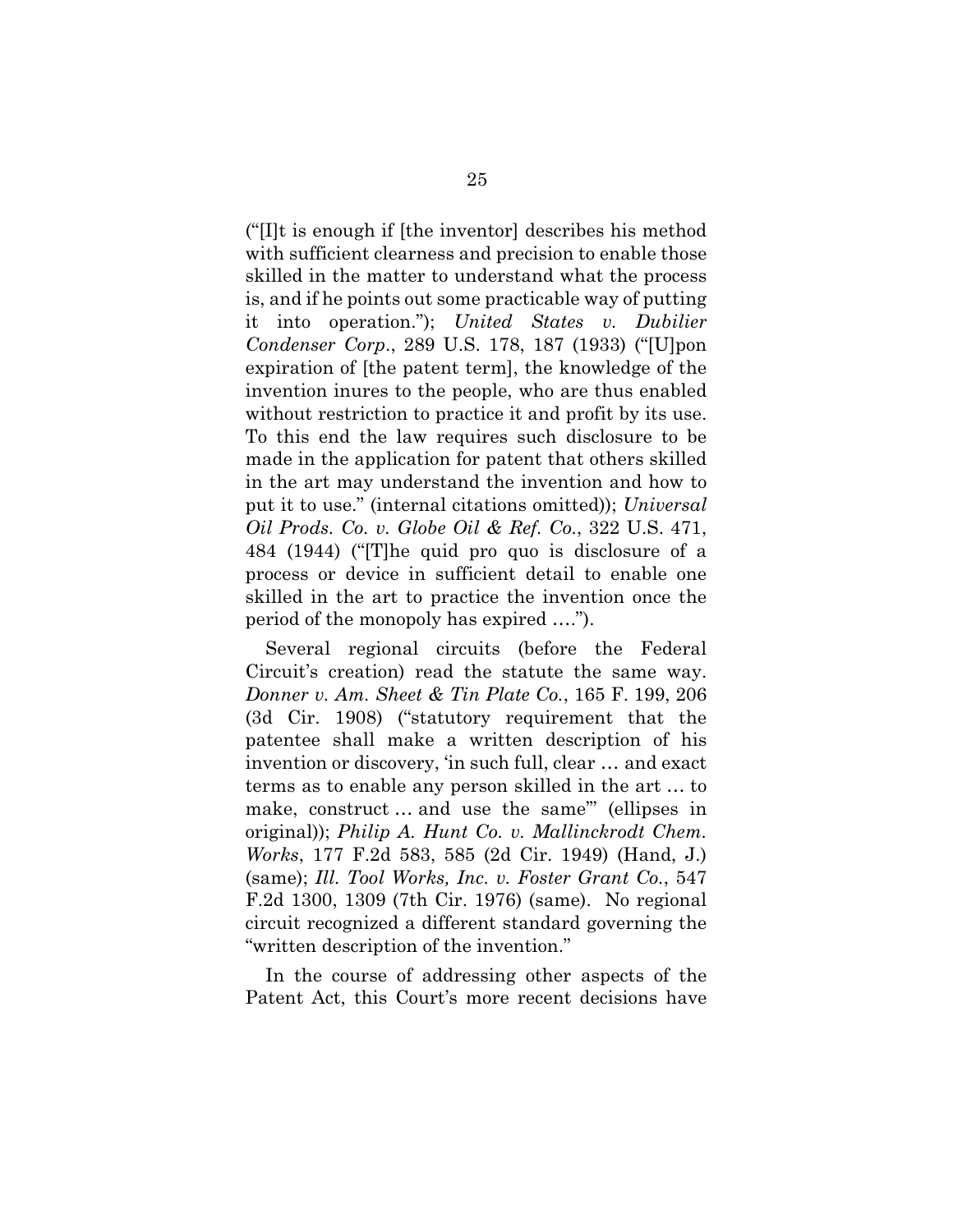likewise understood that  $\S 112(a)$  requires only an enabling written description, to complement the claims' precise definition of the invention. Thus, a decade ago, while interpreting § 101's patenteligibility language, this Court stated that "Section 112 requires only a 'written description of the invention … in such full, clear, concise, and exact terms as to enable any person skilled in the art … to make and use the same." *Mayo*, 566 U.S. at 90 (ellipses in original; quoting § 112)). Before that, it had similarly stated, in a case involving the claim requirement, that patents must "contain[] a specification describing the invention 'in such full, clear, concise, and exact terms as to enable any person skilled in the art … to make and use the same.'" *Markman*, 517 U.S. at 373 (ellipses in original; quoting § 112). Likewise, when comparing the Patent Act (which concerns "utility patents") to the Plant Patent Act, the Court explained: "[T]o obtain a utility patent, a breeder must describe the plant with sufficient specificity to enable others to 'make and use' the invention after the patent term expires." *J.E.M. Ag Supply, Inc. v. Pioneer Hi-Bred Int'l, Inc.*, 534 U.S. 124, 142 (2001); *see also id.* at 154 (Breyer, J., dissenting) (describing § 112 as requiring "an enabling written description of the invention"). All of this language suggests that the Court understands the phrase "written description of the invention" as tied to and modified by the phrase "in such full, clear, concise, and exact terms as to enable …"—an understanding that matches the text, but that the Federal Circuit says is wrong.

2. In *Ariad*, the Federal Circuit asserted that other opinions from this Court support its reading of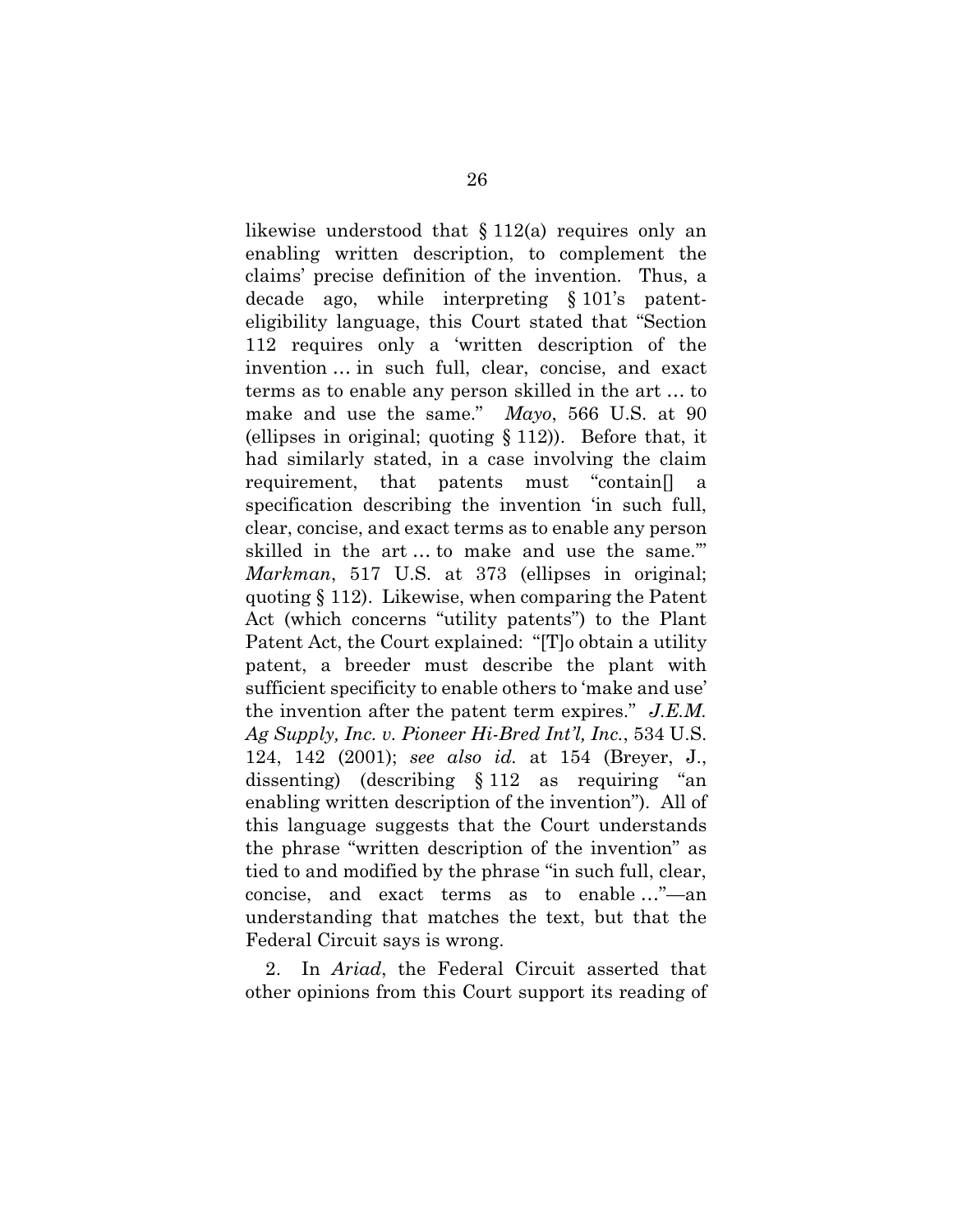§ 112. *See* 598 F.3d at 1345-47. But none read § 112 or its predecessors as imposing the Federal Circuit's "possession" mandate for demonstrating a "written description of the invention." Indeed, in only one such case, *Evans v. Eaton*, 20 U.S. 356 (1822), did this Court use the word "possession" at all, and not in any way supportive of the Federal Circuit's approach. *Evans* explained that the specification served "to put *the public* in possession of what the party claims as his own invention"—not to demonstrate the *inventor's* possession. *Id.* at 434 (emphasis added). By "put[ting] the public in possession" of the invention, the inventor, consistent with the statute, both "enable[d] all persons to use [the invention] beneficially" after the patent's expiration and, in the absence of a separate claim requirement, "enable[d] them to avoid [inadvertently] making and using it" during the patent's term. *Id.* at 400. By contrast, demonstrating the inventor's own possession, as the Federal Circuit requires, does neither.

Other cases the Federal Circuit cited involved disputes over distinct issues—establishing whether later-added claims related to original patent applications or contained new matter. *See Schriber-Schroth Co. v. Cleveland Tr. Co.*, 305 U.S. 47, 57 (1938) (patent application "cannot be broadened by amendment so as to embrace an invention not described in the application as filed," and the "object of the statute is to require the patentee to describe his invention *so that others may construct and use it* after the expiration of the patent and 'to inform the public during the life of the patent of the limits of the monopoly asserted'" (emphasis added)); *Gill v. Wells*, 89 U.S. (22 Wall.) 1, 25 (1874) (new claims in a reissue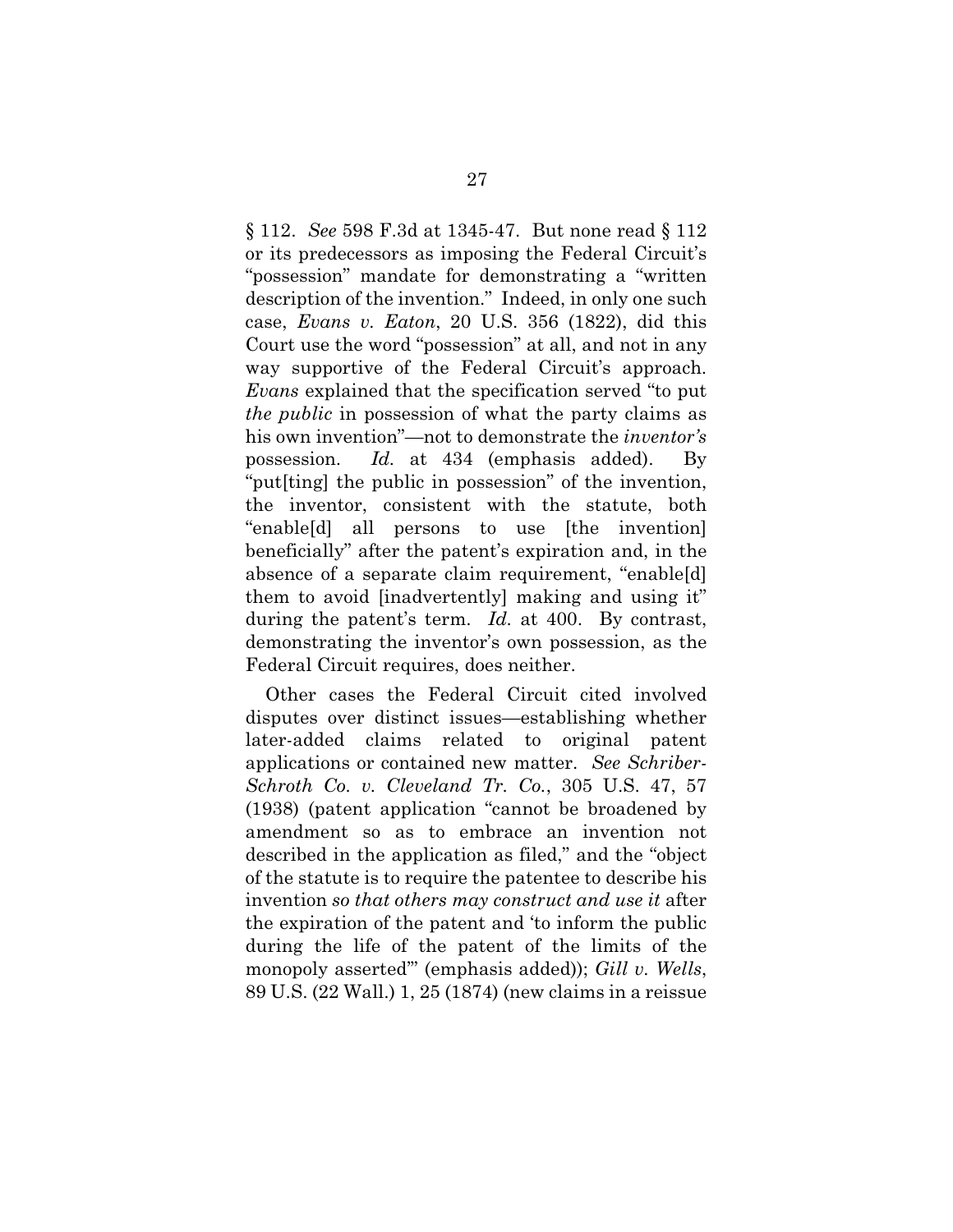patent must sufficiently relate back to the original patent). In these circumstances, the specification's written description could provide evidence of compliance *vel non* with separate requirements flowing from different portions of the Patent Act. *E.g.*, 35 U.S.C. § 132(a) ("No amendment shall introduce new matter into the disclosure of the invention."). But these cases neither mention "possession" nor support or reflect a standalone "written description" requirement unrelated to the statutory enablement test.

Finally, the Federal Circuit in *Ariad* pointed to *Festo Corp. v. Shoketsu Kinzoku Kogyo Kabushiki Co.* 535 U.S. 722 (2002), as support for its distinct "written description of the invention" standard. *See* 598 F.3d at 1346-47. But the Court's general statement in *Festo* that "[w]hat is claimed by the patent application must be the same as what is disclosed in the specification," 535 U.S. at 736, does not support the Federal Circuit's judicially created "possession" standard. Nothing about that basic observation of concordance between claims and specification can be read as mandating disclosure of the "full scope" of the invention and each constituent component to show "possession" by the inventor. Besides, *Festo*'s statement came in the context of a case about different issues—estoppel arising from claim amendment during prosecution—and cannot compete with the text and grammar of the statute itself, nor the weight of this Court's consistent description of § 112's requirements as turning simply on whether there is an enabling disclosure. *E.g.*, *Mayo*, 566 U.S. at 90 ("Section 112 requires only a 'written description of the invention … in such full, clear, concise, and exact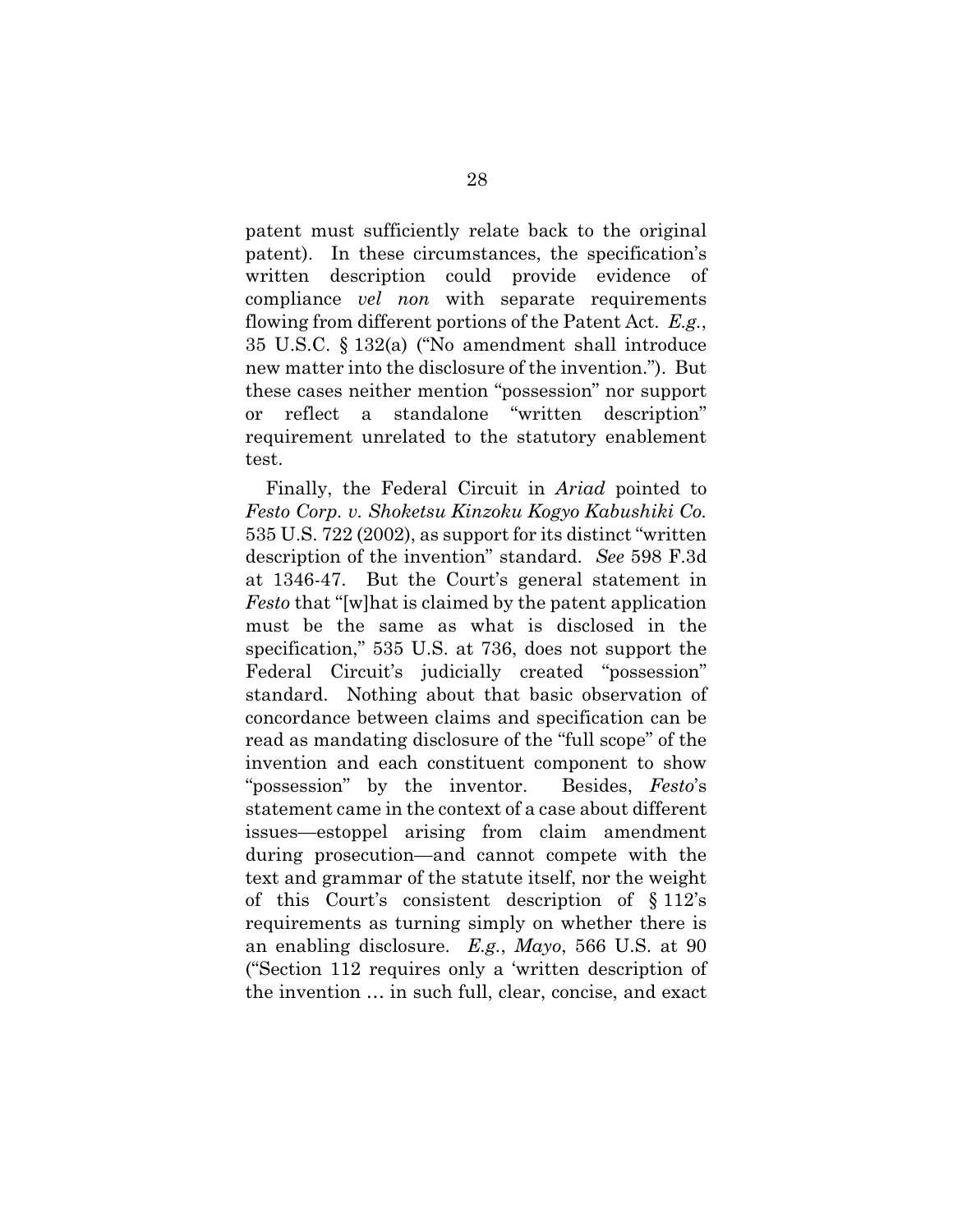terms as to enable any person skilled in the art … to make and use the same." (ellipses in original; quoting § 112)); *see supra* at 25-26.

\* \* \*

At bottom, a "written description of the invention" requirement, measured by a standard "separate from enablement" using the Federal Circuit's judicially created "possession" inquiry, which that court has further defined to apply to the "full scope" of all "known and unknown" variations of all components and embodiments, is nowhere in the statutory text. Congress's language is clear that the written description of the invention and manner and process of making and using it must enable a skilled artisan to make and use the invention. Nothing more.

**II. THE FEDERAL CIRCUIT'S ERRONEOUS INTERPRETATION PRESENTS SEVERE DANGERS TO RESEARCH AND INNOVATION, ESPECIALLY THE LIFE SCIENCES.** 

1. By undermining the incentive to innovate, the Federal Circuit's interpretation of § 112 has severe consequences for society. Those consequences carry special importance because they touch on the constitutional underpinnings of the patent system. *See* U.S. Const. art. 1, § 8, cl. 8. (permitting Congress to "promote the Progress of Science and useful Arts, by securing for limited Times to … Inventors the exclusive Right to their respective … Discoveries"). The Framers recognized the importance of offering time-limited protections to spur scientific research and the development of new technology. "[T]he patent system represents a carefully crafted bargain that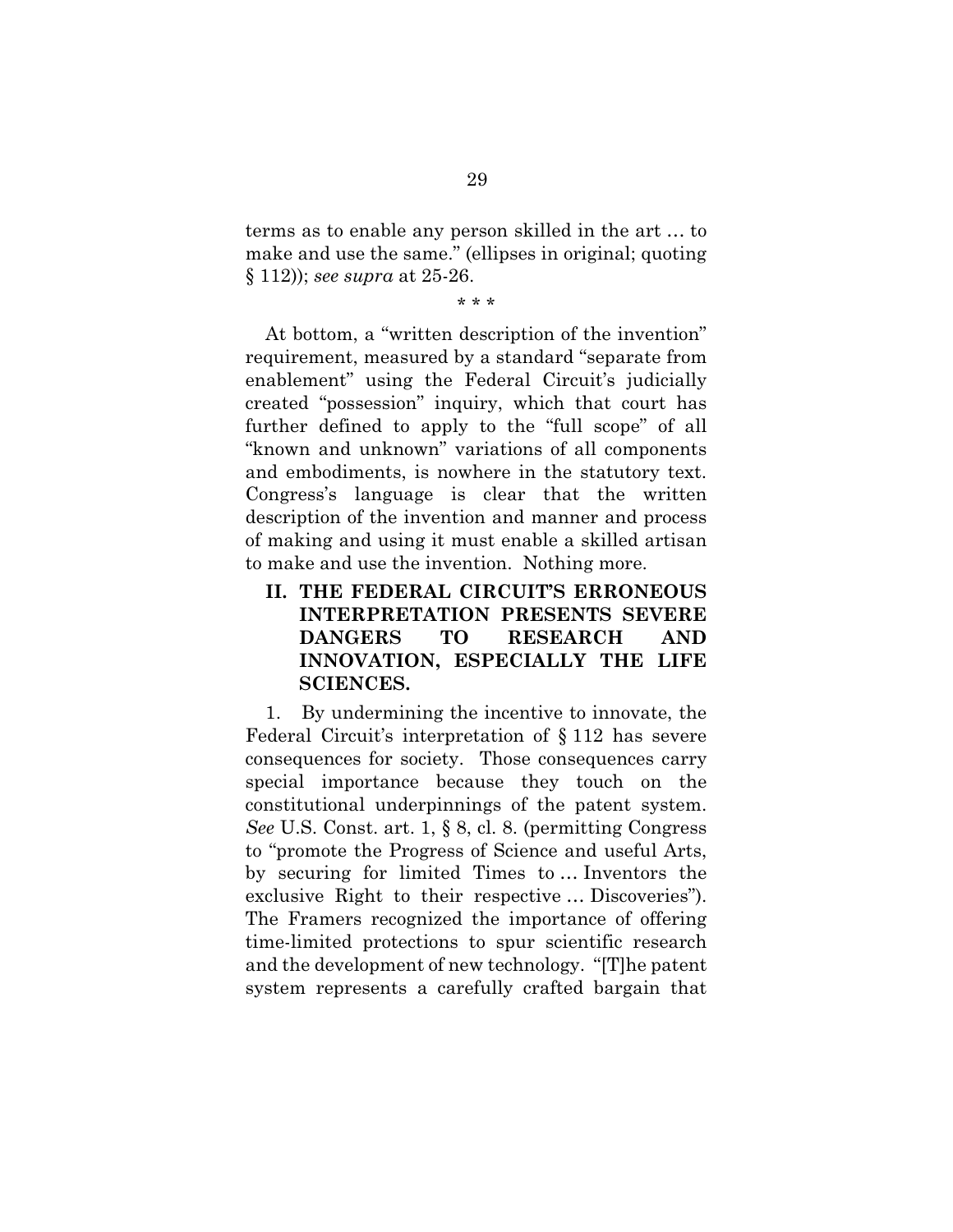encourages both the creation and the public disclosure of new and useful advances in technology, in return for an exclusive monopoly for a limited period of time." *Pfaff*, 525 U.S. at 63. Accordingly, the constitutionally grounded and statutorily defined "quid pro quo is disclosure of a process or device in sufficient detail to enable one skilled in the art to practice the invention once the period of the monopoly has expired." *Universal Oil Prods.*, 322 U.S. at 484.

2. Neither the public nor the skilled artisan derives any advantage from the Federal Circuit's grafting of its atextual "possession" inquiry onto the statutory mandate of a written description that enables. So long as the claims serve as "the measure of the grant" by clearly delimiting the boundaries of what is protected, *see id.*, and the written description of the invention and how to make and use it permits its practice by a skilled artisan, the inventors have upheld their side of the bargain. Demanding more prolixity, as the Federal Circuit's rule does, fails to "promote the progress of science and useful arts" in any way.

Here, the claims pinpoint the boundaries of what is protected—a CAR encompassing Dr. Sadelain's revolutionary backbone and an scFv (binding element) that attaches the CAR to the CD19 antigen (or, for the broader claims, a CAR encompassing the backbone and an scFv that binds to a different antigen). Kite's own actions demonstrate as much. Its furious attempts to license or invalidate the patent show it knew its activities were covered. And its use of the disclosed backbone with an off-the-shelf scFv shows it had no trouble making and using the invention. By contrast, the claims in no way prevent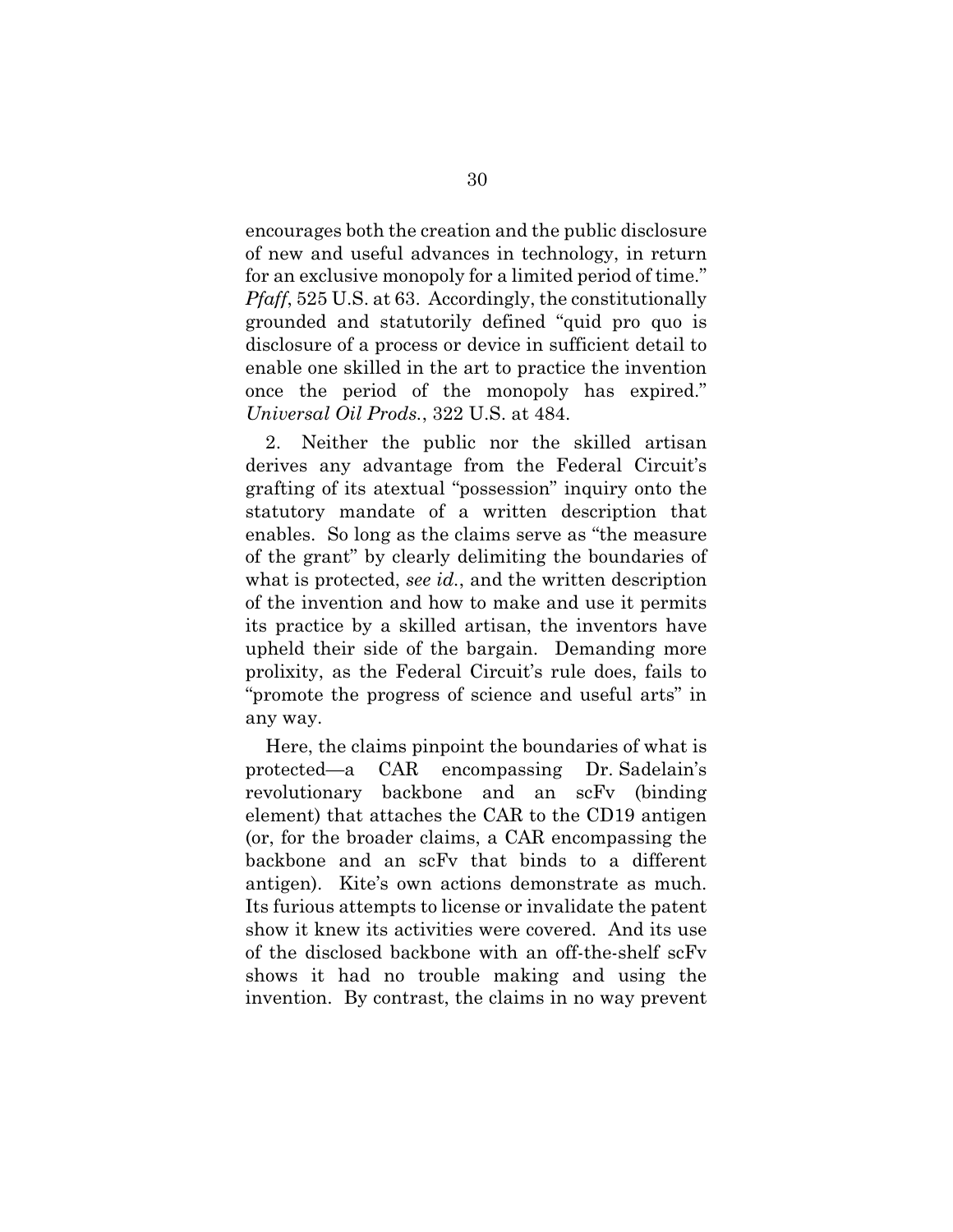any member of the public from selecting, making, and using any scFvs they want, except with Sloan Kettering's backbone.

3. While the Federal Circuit's interpretation yields no benefits, it imposes clear costs on innovation and the incentives to develop new technology—costs that are particularly stark in pharmaceutical and other life sciences fields. That court has admitted that its construction of § 112 has particular bite "in the biological arts" because, in its view, the requirement "ensures that when a patent claims a genus by its function or result, the specification recites sufficient materials to accomplish that function." *Ariad*, 598 F.3d at 1352-53. But the Federal Circuit's heavyhanded demand for "sufficient materials" in the written description of a "genus claim" is a bug, not a feature. Because of inherent variability and the large number of inconsequential modifications that can be made to inventions, "[t]he central feature of patent law in the chemical, biotechnology, and pharmaceutical industries is the genus claim." *KLS*, *supra*, 35 Harv. J. L. & Tech. at 1. Indeed, "any patent lawyer will tell you they are critical to effective patent protection." *Id.*

Accordingly, the Federal Circuit's interpretation "represents both bad law and bad policy" and "may threaten innovation in an important sector of the economy." *Id.* at 1, 4; *see also, e.g.*, *Univ. of Rochester v. G.D. Searle & Co.*, 375 F.3d 1303, 1314-25 (Fed. Cir. 2004) (Rader, J., dissenting from denial of rehearing en banc) (listing more than 20 articles disagreeing with the Federal Circuit's interpretation); Allen K. Yu, *The En Banc Federal Circuit's Written Description*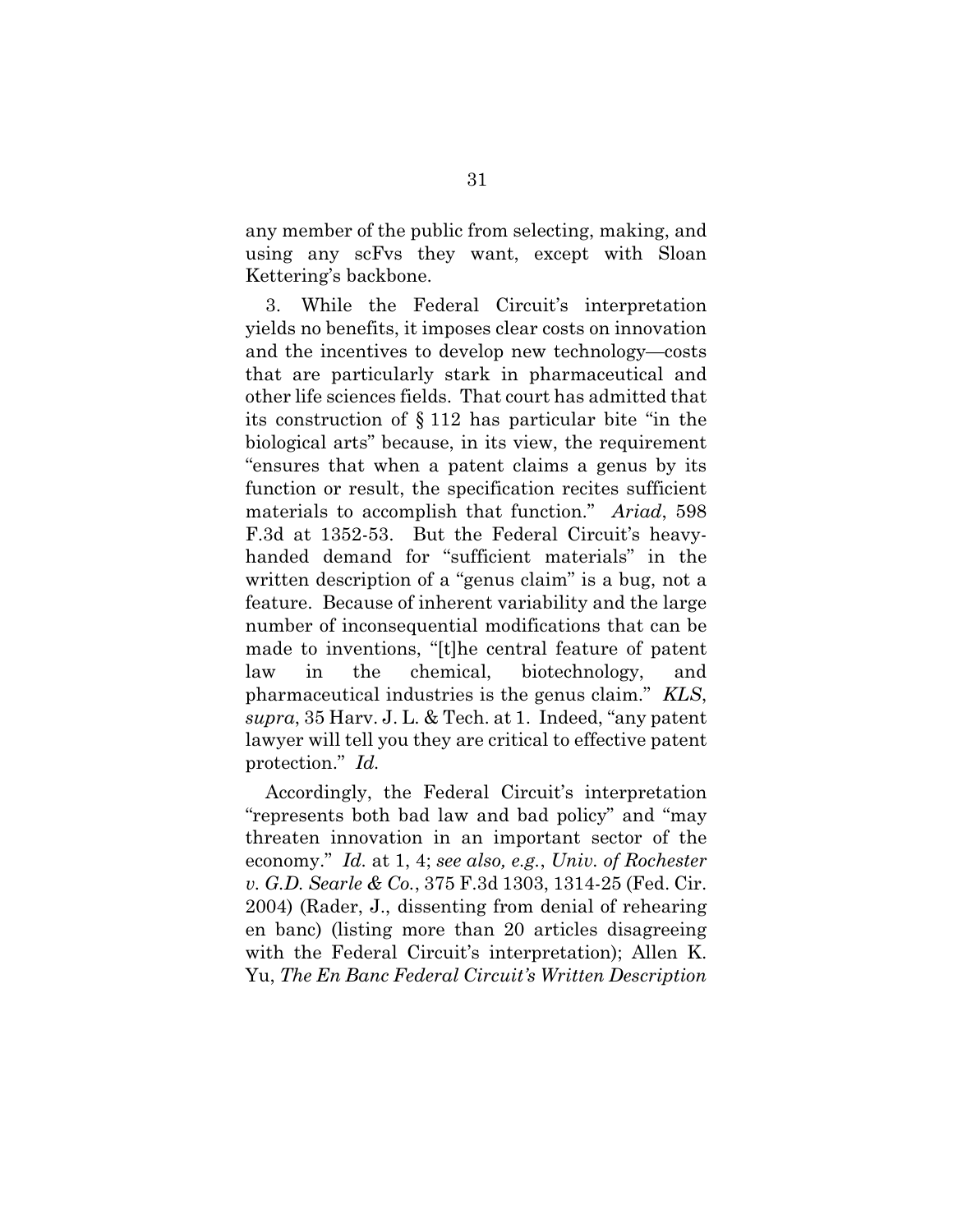#### *Requirement: Time for the Supreme Court to Reverse Again?*, 33 Cardozo L. Rev. 895 (2012).

The innovators most directly affected share these concerns. As St. Jude Children's Research Hospital, the Albert Einstein College of Medicine, and the University of Texas MD Anderson Cancer Center explained in supporting Sloan Kettering's unsuccessful en banc petition, the Federal Circuit's interpretation of § 112 "catches [them] in an impossible bind for their ongoing and future innovation efforts with [CARs] and other lifesaving biotechnologies" and "harm[s] innovation without any corresponding benefit to the public." C.A.Dkt. 93 at 4. The Association of University Technology Managers and Amgen, a leading biotechnology company, jointly concurred, noting that the Federal Circuit's interpretation "harms first movers in the biologics field and does not reward pathbreaking innovation." C.A.Dkt. 94 at 9. As City of Hope put it, the Federal Circuit's "interpretation of the written description requirement will have the unintended effect of jeopardizing the development of biopharmaceutical therapies at City of Hope and other research institutions," and, ultimately, "patients will lose." C.A.Dkt. 95 at 1, 8.

Sloan Kettering and these other centers of innovation serve society and promote the *useful* arts more effectively by researching the next breakthrough cancer treatment than by conducting rote work to, *e.g.*, characterize unnecessary, additional scFvs. But if they forgo this unproductive path, they lose any hope of meeting the Federal Circuit's test, and cannot secure the patent protection that the Framers and Congress intended to spur innovation, and that, in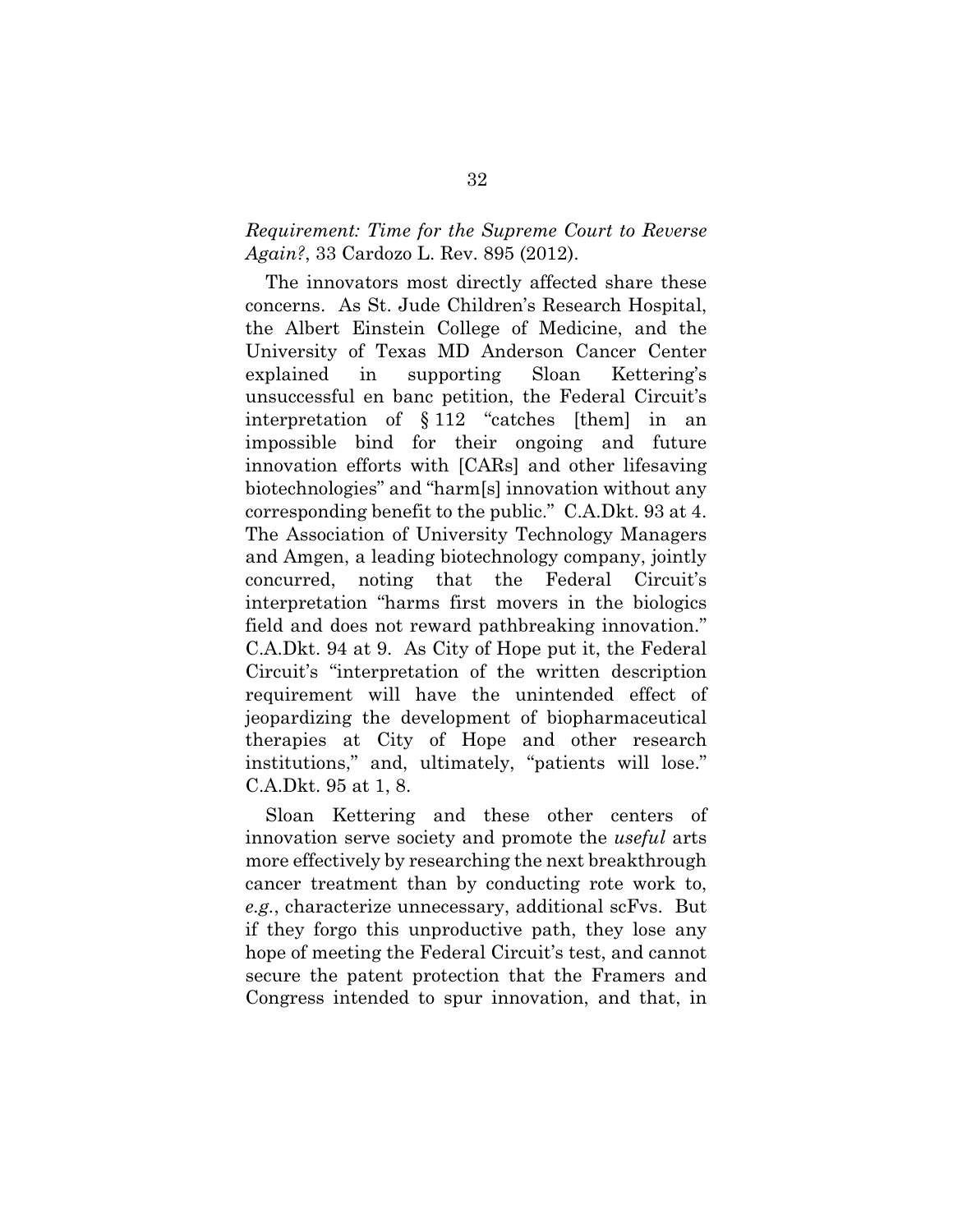turn, can produce funds for further groundbreaking research.

Indeed, in situations like the one here, the Federal Circuit's test will frequently be impossible to meet. Here, although only one functioning scFv against a target antigen of interest, such as CD19, is needed to practice the invention, Sloan Kettering would have to waste years making and testing an essentially infinite number of scFvs to try to demonstrate possession of all scFvs that could be used with its inventive backbone. For inventions that have components with thousands, millions, or billions or more possible formulations and inherent variability, "[n]o matter how much testing the patentee does, there will always be untested species, and because those species aren't tested, the [skilled artisan] won't know whether they are properly included in the genus, so the claim would fail written description" under the Federal Circuit's test. *KLS*, *supra*, 35 Harv. J. L. & Tech. at 63. Large and naturally occurring variation, which arises frequently in the biological arts, also prevents inventors from obtaining meaningful protection by claiming only specific embodiments, since copyists could easily use routine modifications from the specific embodiments claimed. It also makes it impossible to predict *a priori* all molecular structures that may perform a particular biological function, such as all scFv structures that bind to a particular antigen, thus rendering cold comfort the Federal Circuit's assurances that representative examples are unnecessary if the inventor provides a structurefunction relationship. *See Ariad*, 598 F.3d at 1350.

This case illustrates the peril inventors face. Nobody disputes that Dr. Sadelain's team discovered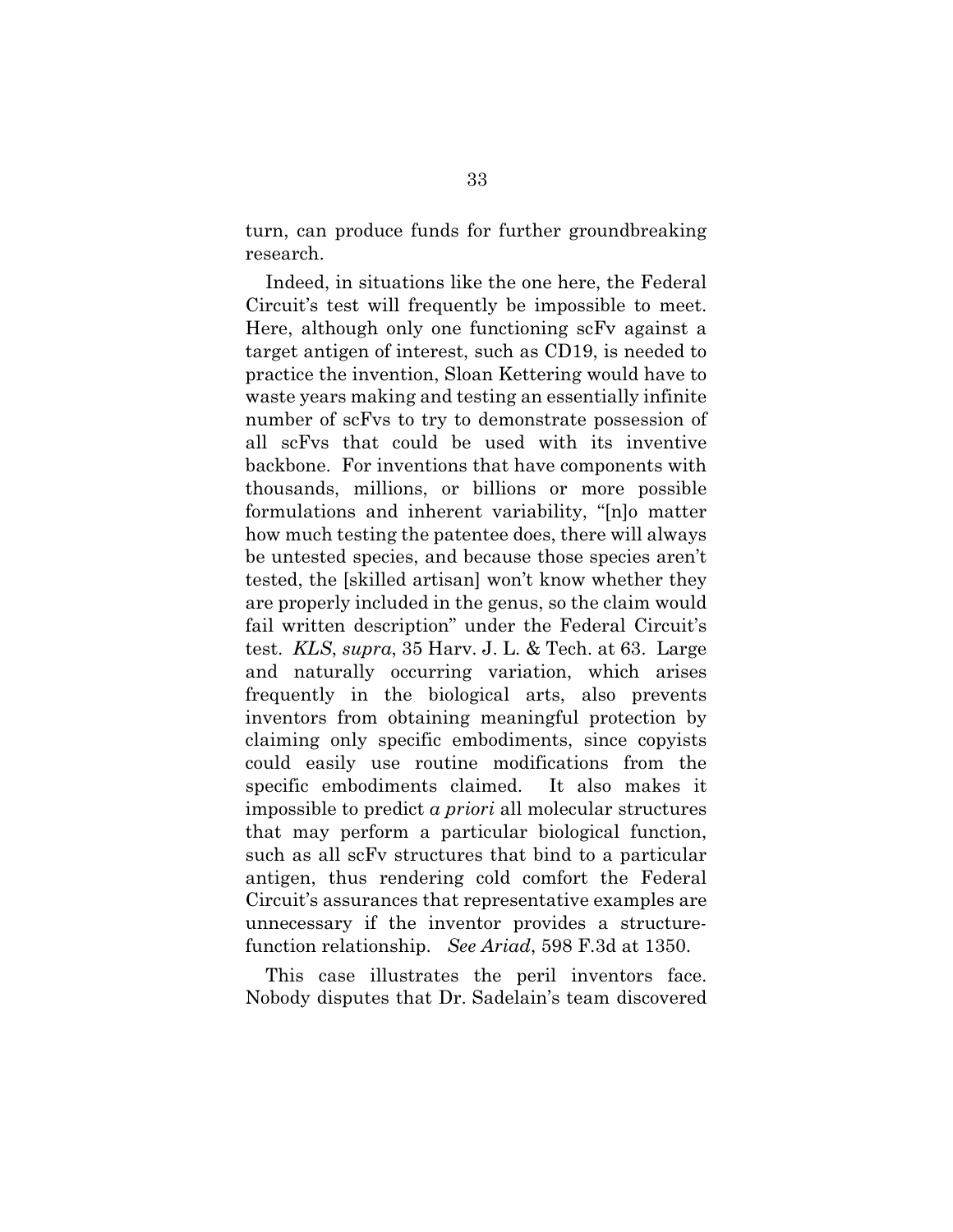a groundbreaking cancer-fighting tool, nor that Sloan Kettering disclosed this valuable tool and thereby added to the store of human knowledge, nor that those in the field would practice the invention by either using an already-known scFv (as Kite did for its conceded infringement) or employing the Orlandi method to produce an appropriate, working scFv that binds to the selected target antigen. Nor does anybody dispute that Kite understood the patent and copied Dr. Sadelain's inventive backbone. Applying the undisputed clear-and-convincing-evidence standard to Kite's challenge, the jury and district court found no fault with the Patent Office's conclusion that the patent adequately described the invention and permitted the person of skill in the art to make and use it.

Kite, however, exploited the Federal Circuit's increasingly draconian glosses on its "separate" "written description" requirement as a way to escape liability for its willful infringement. In the process, it destroyed Sloan Kettering's patent—which was supposed to be the reward for Sloan Kettering upholding its end of the bargain by publicly disclosing its invention. If the Federal Circuit were really right to set aside the jury's verdict *as a matter of law* because the applicants failed to demonstrate "possession" of all "known and unknown" variations of the scFv component, *see* Pet.App.13a, inventors like Dr. Sadelain and his team could never reliably secure meaningful patent protection. To "deprive [the inventor] of the benefit of his invention" in this way "would foster concealment rather than disclosure of inventions," thereby undermining "one of the primary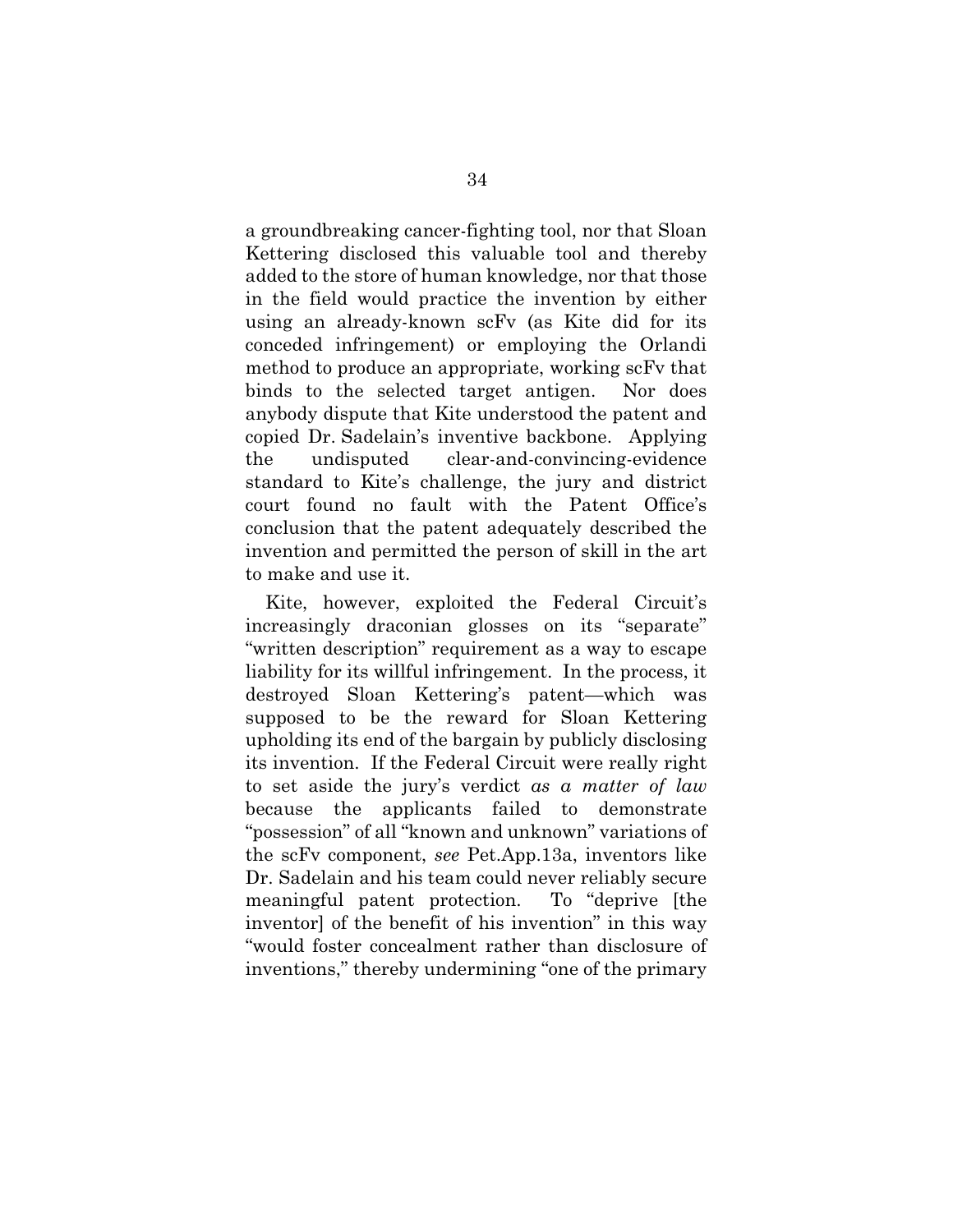purposes of the patent system." *Graver Tank & Mfg. Co. v. Linde Air Prods. Co.*, 339 U.S. 605, 607 (1950).

4. While the problem is currently most acute in Federal Circuit jurisprudence involving the biological arts, it threatens to metastasize to other fields as well. The Federal Circuit has said it "eschew[s] judicial exceptions to the written description requirement based on the subject matter of the claims." *Amgen Inc. v. Sanofi*, 872 F.3d 1367, 1379 (Fed. Cir. 2017). And the biological arts are far from the only field in which inventions involve wide variability in some sense. For example, Professor Lefstin points to the simple example of a patent claim directed to a chair ("An object for supporting a human body, comprising [¶] a substantially flat surface sized to accommodate a human posterior and [¶] four legs supporting said surface."), and observes that even that simple claim encompasses an "infinite variety of embodiments," both known and unknown, because it does not account for the possibility that the chair might be made of specific materials not yet known or available. Jeffrey A. Lefstin, *The Formal Structure of Patent Law and the Limits of Enablement*, 23 Berkeley Tech. L.J. 1141, 1168-71 (2008). Under a "written description" test requiring "possession" of all "known and unknown" embodiments, *see* Pet.App.13a, that claim would be invalid.

Or, consider a patent claim to an electronic device that includes an "electrical charging cord" limitation, and whose written description gives the twin examples of a cord with (i) a two-prong connection to a household electrical outlet and (ii) a USB-A connection. Under the Federal Circuit's approach, that claim would be invalid for failure to describe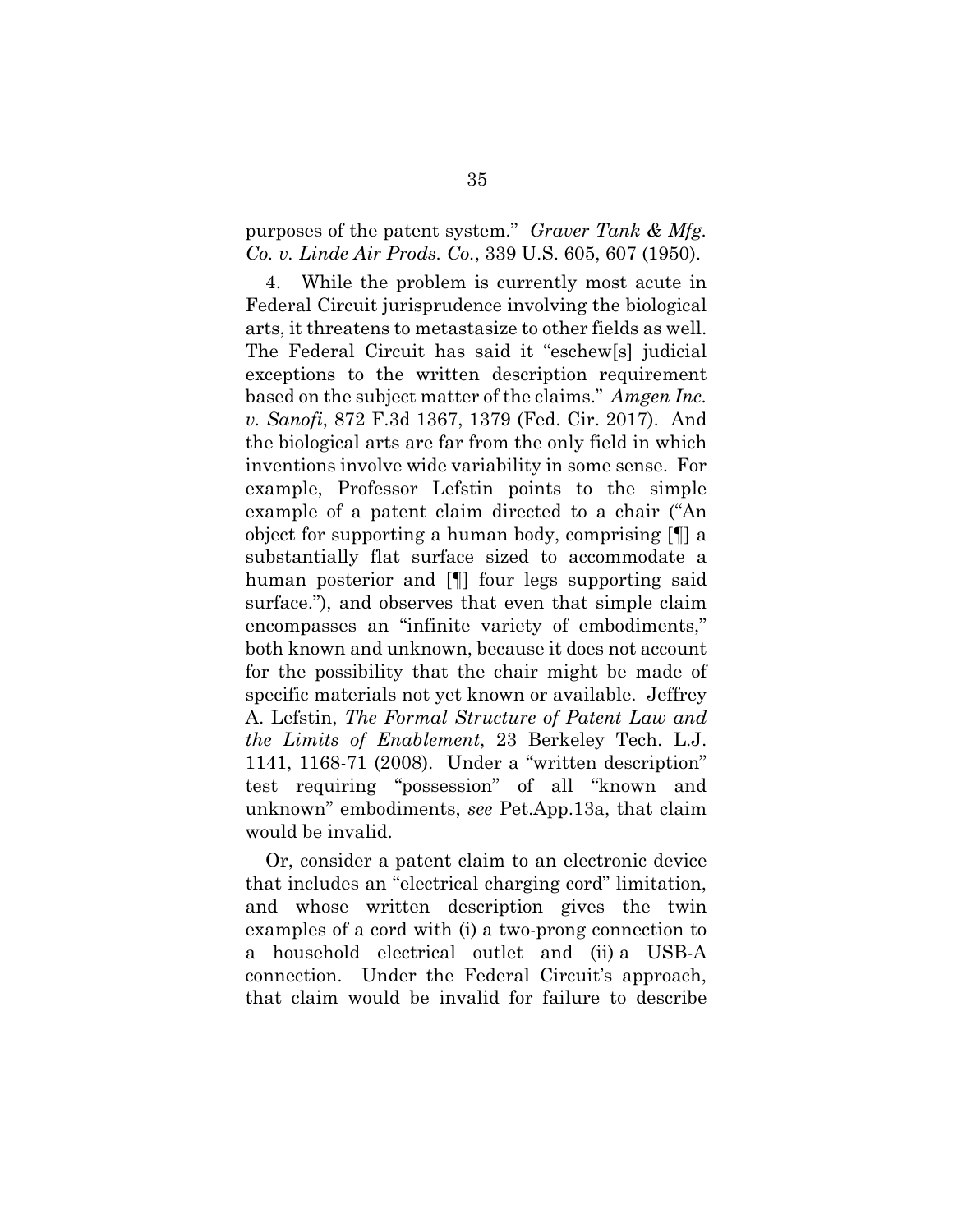existing but well-known and smaller USB-C plugs, let alone for its failure to anticipate not-yet-available (and therefore not-yet-known) electrical connections. By its terms, the Federal Circuit's "possession" test would invalidate those claims, too.

Just as such a regime would stymie innovation in the electrical arts, it does the same in the biological arts. And just as that cannot be the law in the electrical arts, it cannot be the law in the biological arts.

#### **III. THIS CASE IS AN IDEAL VEHICLE.**

This case provides an excellent vehicle to take up this legal question—whether a patent's disclosure must not only provide an enabling written description, but also satisfy the Federal Circuit's "separate," atextual "possession" requirement. And this case is unburdened by the vehicle issues affecting prior petitions. *See Idenix Pharms. LLC v. Gilead Scis., Inc.* (No. 20-380) (Federal Circuit also found enablement lacking); *Amgen Inc. v. Sanofi* (No. 18- 127) (questions regarding mootness and interlocutory posture); *Janssen Biotech, Inc. v. Abbott Labs.* (No. 11- 596) (claims at issue were later-added).

Recent en banc practice in the Federal Circuit confirms that further percolation of the issue in that court will not solve the problem. Indeed, the addition of gloss after gloss on the "written description" requirement has produced disagreement over its contours to such a degree that three judges recently voted to grant en banc review of a decision that, in their view, "imports extraneous considerations into the written description analysis and blurs the boundaries between the written description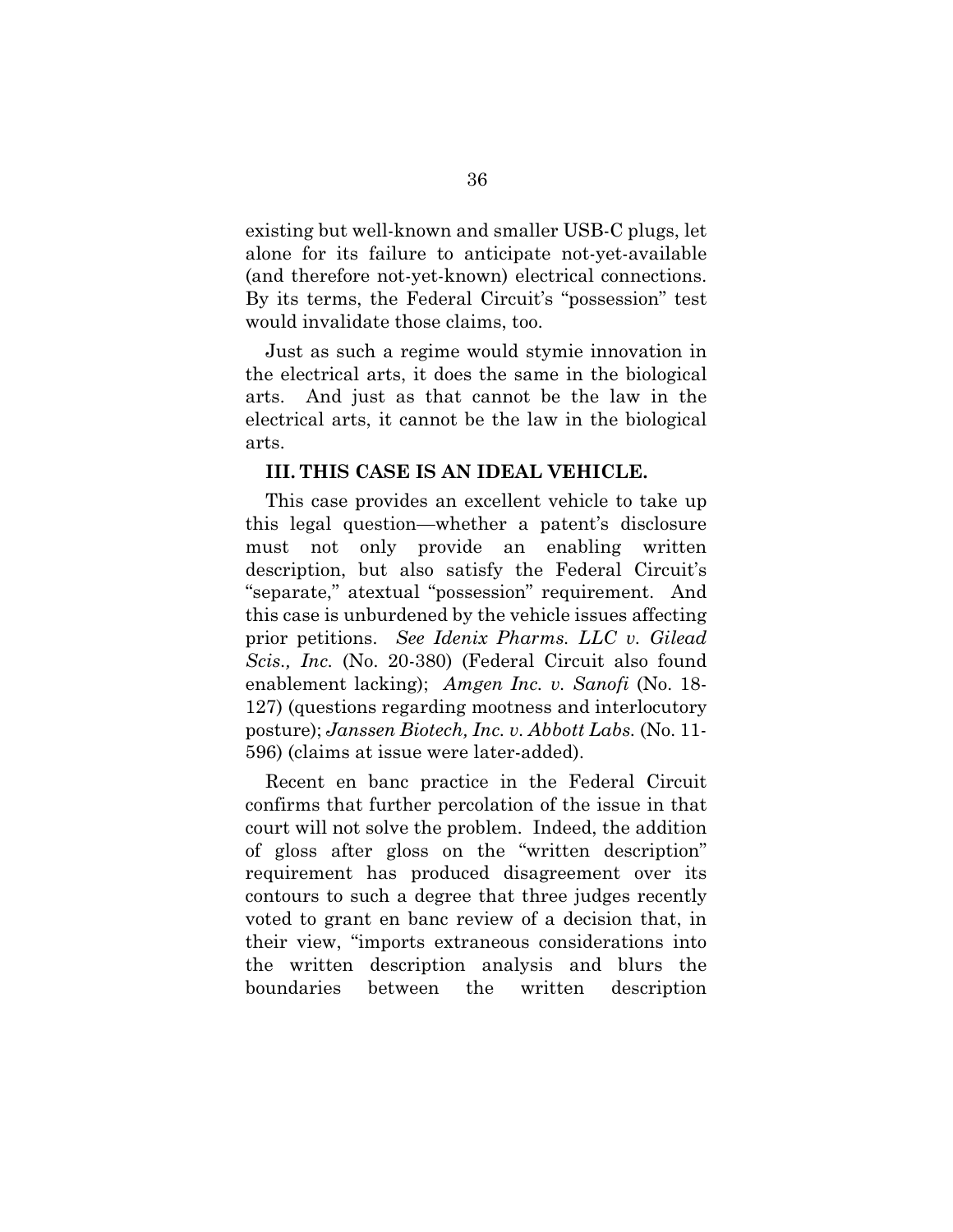requirement and the other statutory requirements for patentability," thereby "muddying … the written description requirement." *Biogen Int'l GmbH v. Mylan Pharms Inc.*, 28 F.4th 1194, 1196 (Fed. Cir. 2022) (Lourie, J., joined by Moore, C.J. and Newman, J., dissenting from denial of rehearing en banc). At the same time, however, those three judges reiterated their support for *Ariad*'s general rule. *Id.* at 1199. In combination with the denial of rehearing en banc in the present case, and the fact that this issue can arise only in the Federal Circuit, that statement makes clear that the needed course correction will have to come from this Court.

In short, the numerous amici in this case, the underlying substance of other petitions, and academic and industry commentary all reflect the increasing drumbeat of the need for this Court's intervention. Both the time and the vehicle are ripe for the Court to take up this critically important issue.

#### **CONCLUSION**

The petition for a writ of certiorari should be granted.